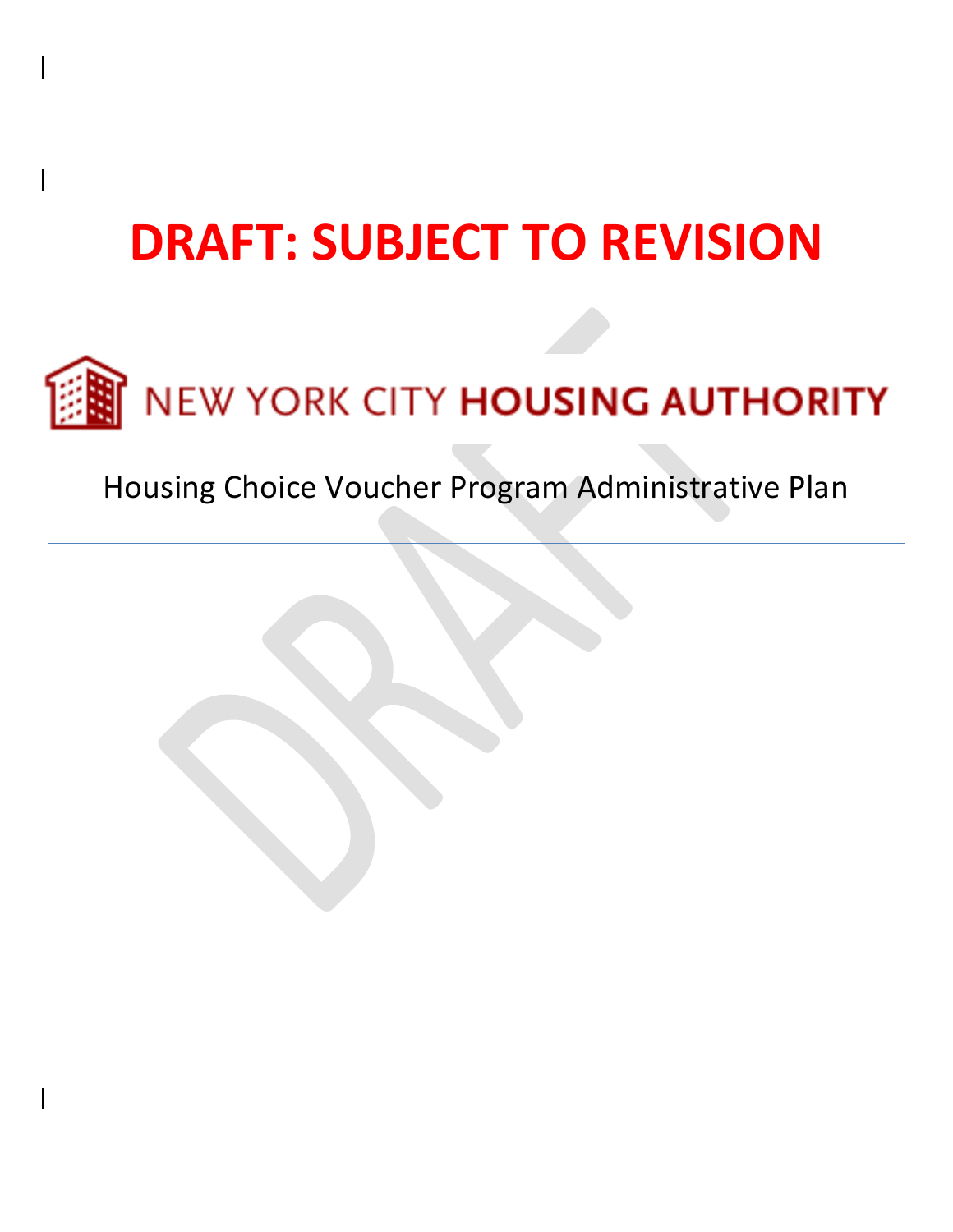# **Housing Choice Voucher Program**

#### 2016 Administrative Plan

|              | Contents<br>Page |  |  |
|--------------|------------------|--|--|
| $\mathsf{L}$ |                  |  |  |
|              | А.               |  |  |
|              | B.               |  |  |
| II.          |                  |  |  |
|              | Α.               |  |  |
|              | В.               |  |  |
|              | C.               |  |  |
|              | D.               |  |  |
|              | Ε.               |  |  |
| III.         |                  |  |  |
|              | А.               |  |  |
|              | В.               |  |  |
|              | C.               |  |  |
|              | D.               |  |  |
|              | Ε.               |  |  |
| IV.          |                  |  |  |
|              | А.               |  |  |
|              | B.               |  |  |
| V.           |                  |  |  |
|              | А.               |  |  |
|              | В.               |  |  |
|              | C.               |  |  |
|              | D.               |  |  |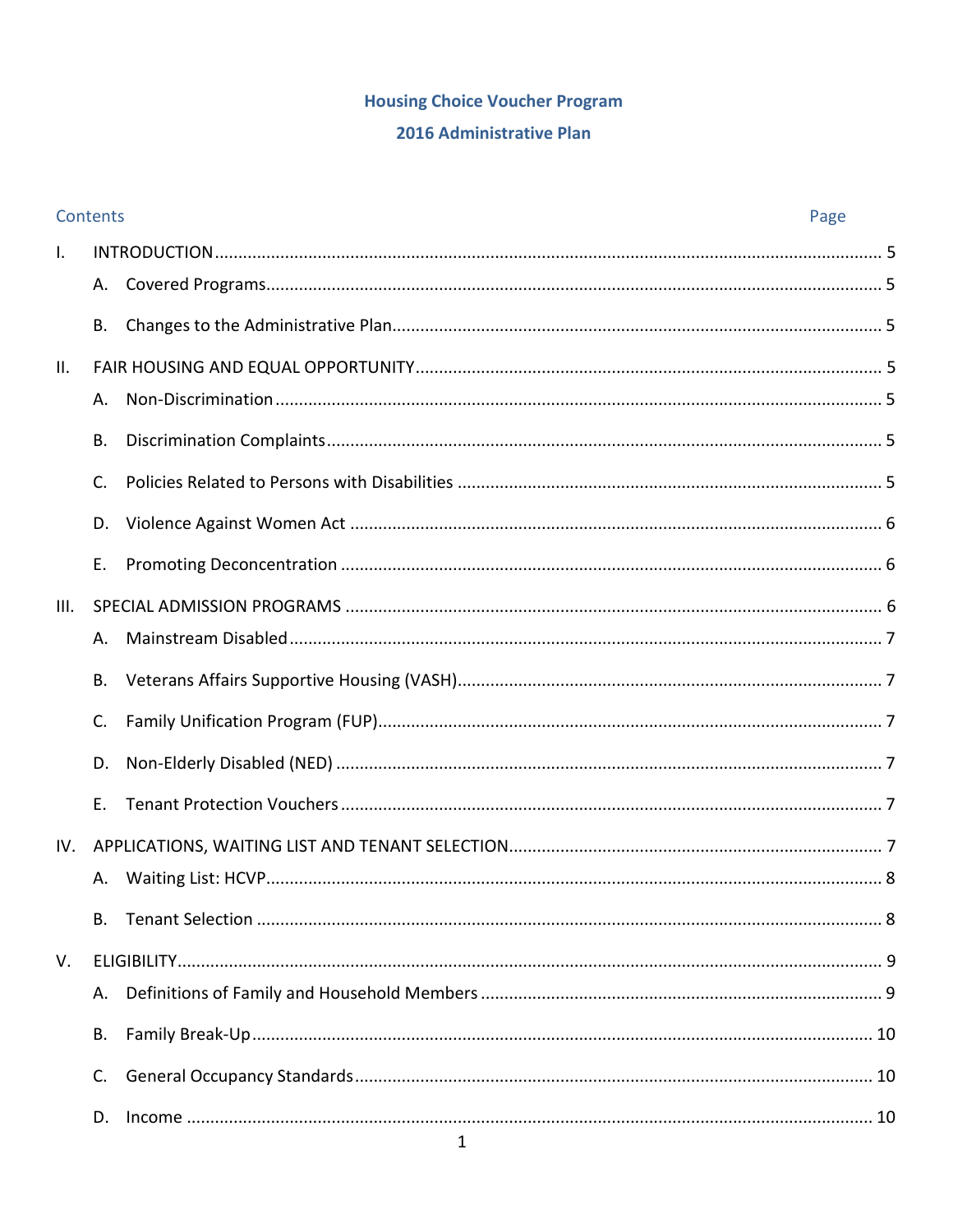|      | Ε. |  |  |  |
|------|----|--|--|--|
|      | F. |  |  |  |
| VI.  |    |  |  |  |
| VII. |    |  |  |  |
|      | А. |  |  |  |
|      | Β. |  |  |  |
|      | C. |  |  |  |
|      | D. |  |  |  |
|      |    |  |  |  |
|      | А. |  |  |  |
|      | Β. |  |  |  |
| IX.  |    |  |  |  |
|      | А. |  |  |  |
|      | Β. |  |  |  |
|      | C. |  |  |  |
|      | Ε. |  |  |  |
| X.   |    |  |  |  |
|      |    |  |  |  |
|      | В. |  |  |  |
|      | C. |  |  |  |
|      | Ε. |  |  |  |
| XI.  |    |  |  |  |
|      | А. |  |  |  |
|      | В. |  |  |  |
|      | C. |  |  |  |
|      | D. |  |  |  |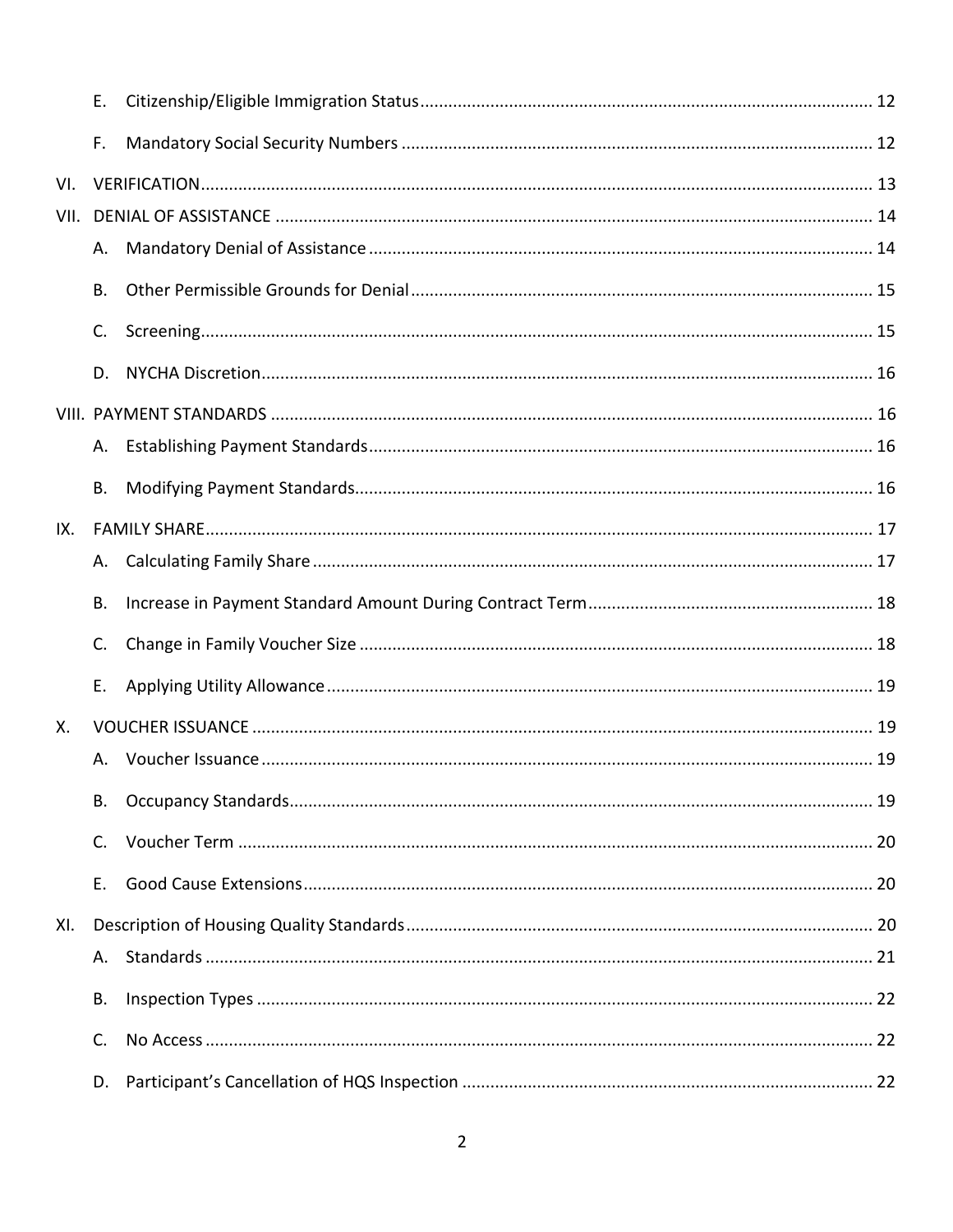|     | Е. | Suspension of Housing Assistance Payments & HAP Contract/Program Termination for HQS |  |
|-----|----|--------------------------------------------------------------------------------------|--|
|     |    |                                                                                      |  |
|     | А. |                                                                                      |  |
|     |    |                                                                                      |  |
|     | А. |                                                                                      |  |
|     | В. |                                                                                      |  |
|     | C. |                                                                                      |  |
|     | D. |                                                                                      |  |
|     | Ε. |                                                                                      |  |
|     | F. |                                                                                      |  |
|     | G. |                                                                                      |  |
|     | Ι. |                                                                                      |  |
|     | J. |                                                                                      |  |
|     | К. |                                                                                      |  |
|     | L. |                                                                                      |  |
|     |    |                                                                                      |  |
|     |    |                                                                                      |  |
|     | В. |                                                                                      |  |
|     | C. |                                                                                      |  |
|     | D. |                                                                                      |  |
|     | Ε. |                                                                                      |  |
| XV. |    |                                                                                      |  |
|     | А. |                                                                                      |  |
|     | Β. |                                                                                      |  |
|     | C. |                                                                                      |  |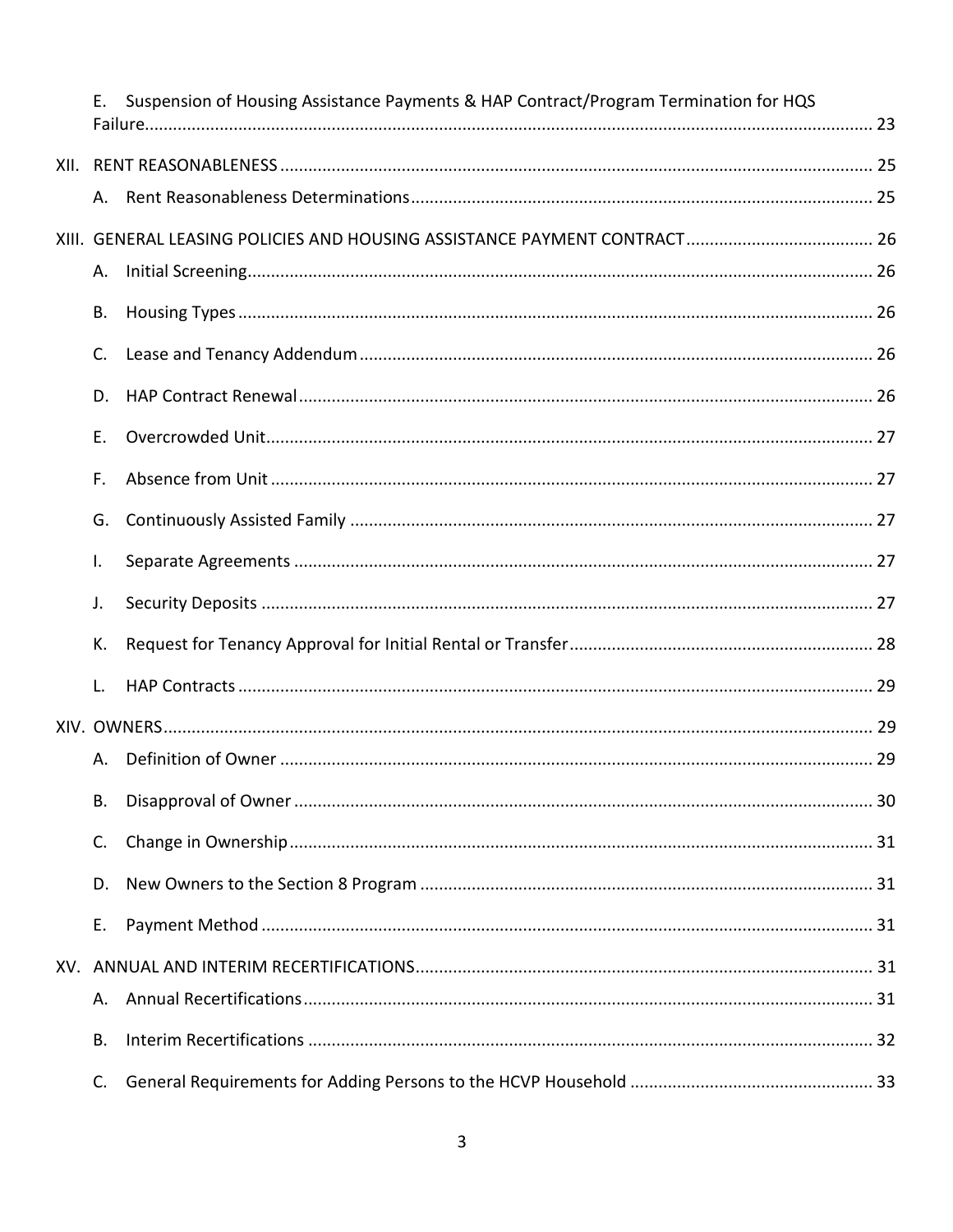| А.        |  |  |
|-----------|--|--|
| <b>B.</b> |  |  |
| C.        |  |  |
|           |  |  |
| А.        |  |  |
| В.        |  |  |
| C.        |  |  |
|           |  |  |
| А.        |  |  |
| Β.        |  |  |
|           |  |  |
|           |  |  |
| А.        |  |  |
| Β.        |  |  |
|           |  |  |
|           |  |  |
|           |  |  |
|           |  |  |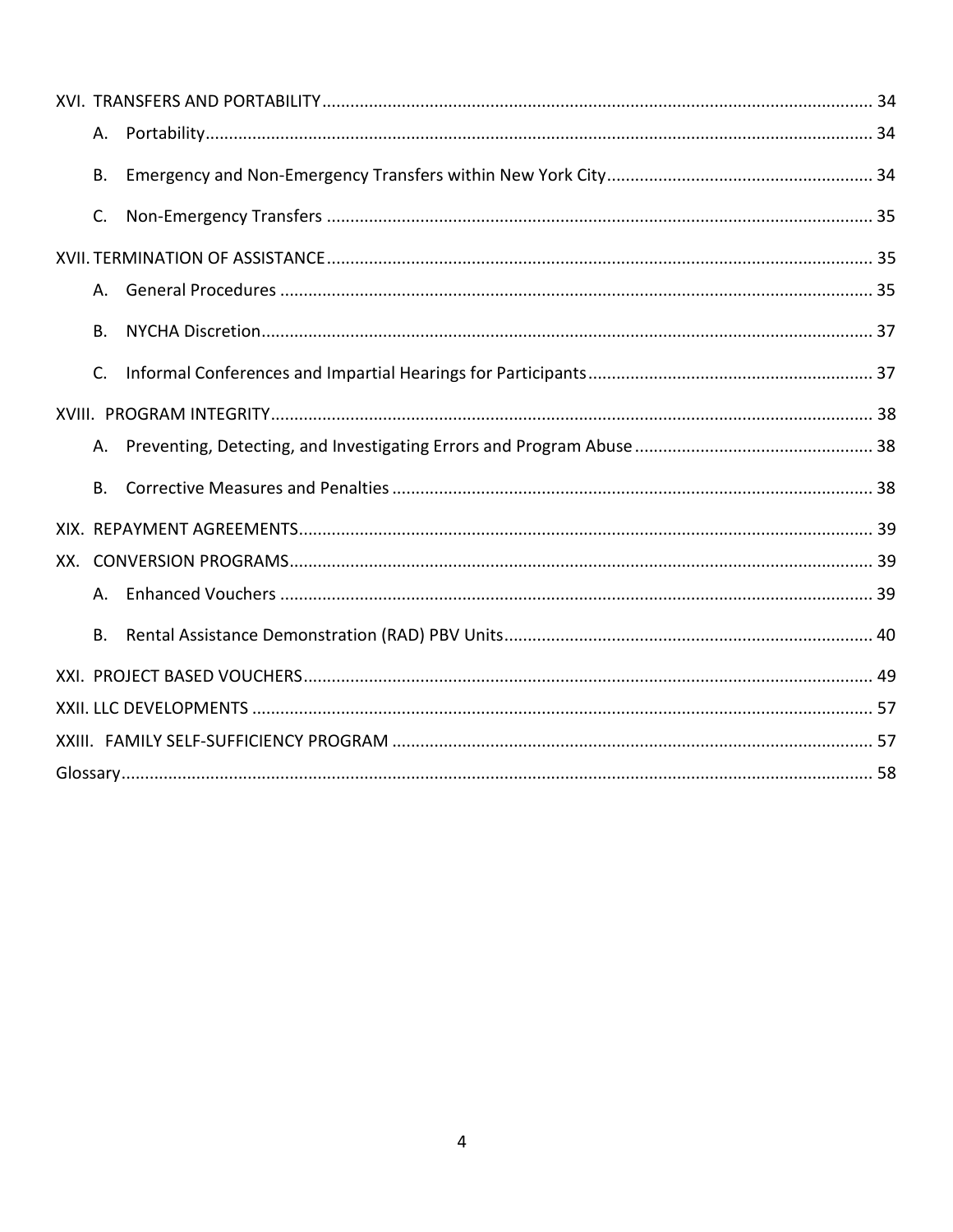# <span id="page-5-0"></span>**I. INTRODUCTION**

The purpose of the administrative plan is to establish local policies for the administration of the Section 8 Housing Choice Voucher Program (HCVP) in accordance with United States Department of Housing and Urban Development (HUD) requirements.

#### <span id="page-5-1"></span>**A. Covered Programs**

The New York City Housing Authority (NYCHA) administers the HCVP. The HCVP also covers Project Based Vouchers (PBV) and Veterans Affairs Supportive Housing (VASH). The policies described herein apply to the HCVP, except in specified cases for which special rules pertain.

#### <span id="page-5-2"></span>**B. Changes to the Administrative Plan**

On an ongoing basis, NYCHA may make minor, non-substantive modifications to the Administrative Plan in order to clarify existing policies and procedures and/or to correct editing errors. The NYCHA Board will approve proposed substantive changes to the Administrative Plan.

The Administrative Plan is a supporting document to NYCHA's Annual Plan and is available for public review.

# <span id="page-5-4"></span><span id="page-5-3"></span>**II. FAIR HOUSING AND EQUAL OPPORTUNITY**

#### **A. Non-Discrimination**

NYCHA must comply with applicable federal, state, and local non-discrimination and fair housing laws to ensure equal access to housing in HUD programs regardless of race, color, religion, sex, sexual orientation, gender identity, national origin, disability, or familial status. national origin, sex, disability, sexual orientation, age, familial status, marital status, partnership status, lawful occupation, lawful source of income, military status, alienage or citizenship status, or on the grounds that a person is a victim of domestic violence, dating violence, sexual assault or stalking. NYCHA will provide information to individuals to enable them to pursue housing discrimination complaints with local, state, or federal entities. -NYCHA provides this information during the family briefing session and includes the Fair Housing Information and Discrimination Complaint Forms in the voucher holder's briefing packet. -NYCHA also displays fair housing posters in its offices.

#### <span id="page-5-5"></span>**B. Discrimination Complaints**

In the event a person alleges discrimination in his/her housing search, the case will be forwarded to NYCHA's Department of Equal Opportunity for further action, as appropriate. Additionally, NYCHA will provide a list of outside agencies with whom the voucher holder can file claims.

#### <span id="page-5-6"></span>**C. Policies Related to Persons with Disabilities**

NYCHA will make reasonable accommodation to persons with disabilities to ensure that they may fully access and use the HCVP and related services. NYCHA will provide an opportunity for an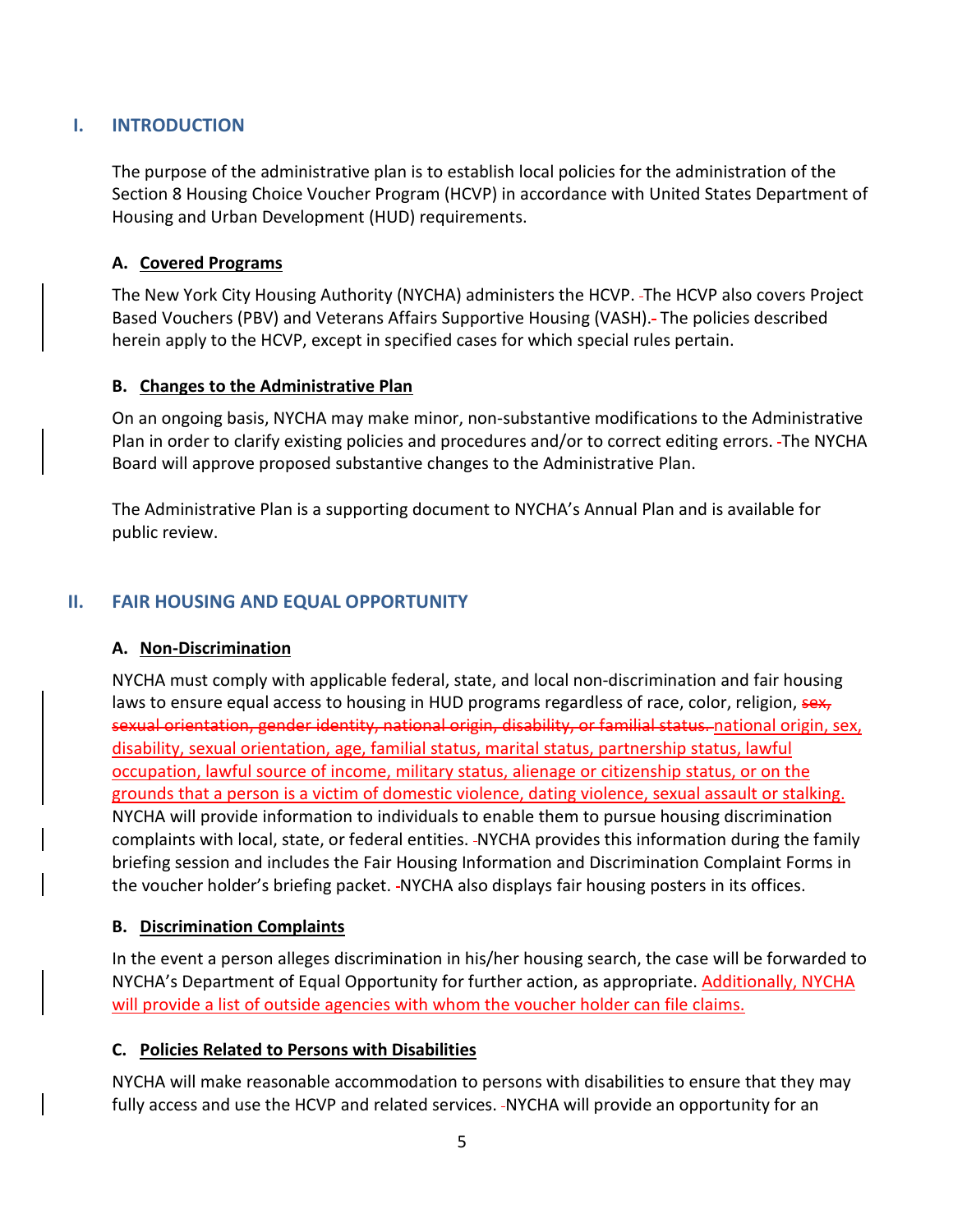applicant or participant to request an accommodation on the application and other forms. This policy is intended to afford persons with disabilities equal opportunity to obtain the same results and gain the same benefits as those who do not have disabilities, and is applicable to all situations described in this Plan. The individual making the request must meet requirements outlined in the Fair Housing Amendments Act of 1988, Section 504 of the 1973 Rehabilitation Act, the Americans with Disabilities Act, and the New York State and New York City Human Rights Laws.

NYCHA will review all requests and will make a determination based on the information provided. In accordance with Section 504 of the 1973 Rehabilitation Act, if the need for the accommodation is not readily apparent, the family must explain the relationship between the requested accommodation and the disability. In order for NYCHA to approve a request for reasonable accommodation, the applicant or participant may be required to submit documentation from a medical professional to support the request.

NYCHA may deny the request if it will cause an undue financial or administrative burden, or will change the fundamental nature of the program. NYCHA will notify applicants and participants in writing if it denies the request.

# <span id="page-6-0"></span>**D. Violence Against Women Act**

The Violence Against Women Act (VAWA) is a federal law protecting victims of domestic violence, dating violence, sexual assault, and stalking from discrimination in admissions and from being evicted just because they are victims. -NYCHA can terminate HCVP assistance to those who commit criminal acts of domestic violence, dating violence, sexual assault, or stalking against household members. VAWA also enables owners to evict abusers by "bifurcating" a lease to remove a person who has committed the committed the abuse.

A person seeking protection under VAWA must verify that he or she is a victim of domesticof domestic violence, dating violence, sexual assault, or stalking. One way a person may satisfy this requirement is by providing NYCHA with a signed HUD Form 50066, which may be found on NYCHA's website.

Even if an assisted person is a victim under VAWA, NYCHA may terminate his/her HCVP assistance, or an owner may evict him/her for failure to meet program requirements, lease violations, or on other independent grounds.

#### <span id="page-6-1"></span>**E. Promoting Deconcentration**

NYCHA obtains owner apartment referrals through an established network of public sector and private sector contacts. Interested owners are invited to participate. Owners can also post by listing their available vacant units on line-online via the NYCHA Owner Extranet. All owner listed units are posted on the NYCHA Self Service Portal for voucher holders to view and schedule appointments with owners.

#### <span id="page-6-2"></span>**III. SPECIAL ADMISSION PROGRAMS**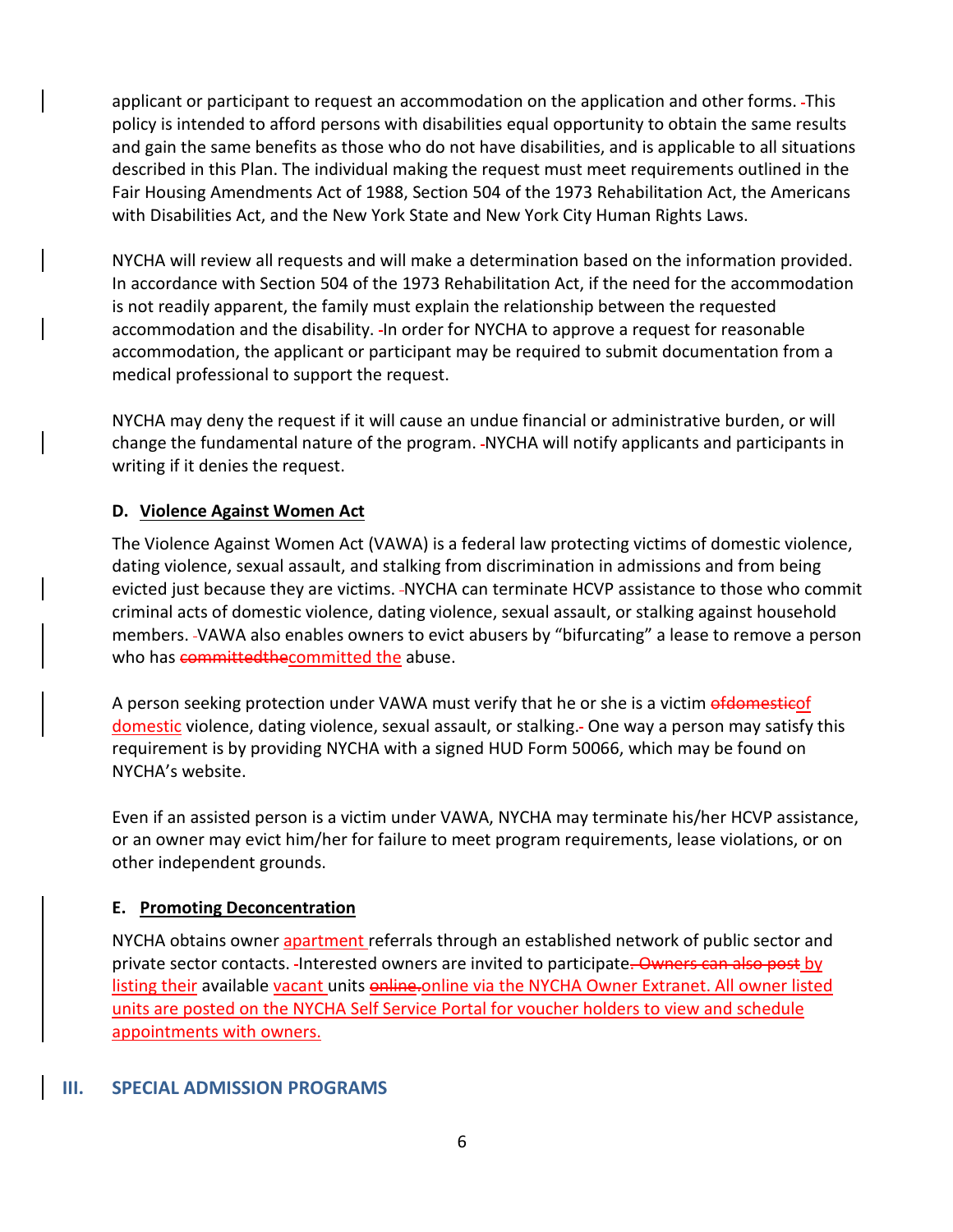NYCHA receives grants of HCVP assistance for special purposes that entail program-specific administration requirements. Examples of such special purposes are: Mainstream Disabled, VASH, and Family Unification Program, Non-Elderly Disabled (NED) and Tenant Protection Vouchers.

# <span id="page-7-0"></span>**A. Mainstream Disabled**

Mainstream Disabled vouchers are designed to enable persons with disabilities (elderly and nonelderly) to rent affordable private housing. To qualify the head of household, co-head or spouse must be elderly or non-elderly and disabled. As applicants are selected from the wait list, NYCHA will assure that the appropriate designation is assigned to maximize use of the Mainstream Disabled vouchers allotted.

# <span id="page-7-1"></span>**B. Veterans Affairs Supportive Housing (VASH)**

VASH vouchers are designed to assist homeless veterans with disabilities and/or severe psychiatric and/or substance abuse disorders with locating stable affordable housing. NYCHA accepts referrals of eligible veterans from the Department of Veterans Affairs (VA). As turnover vouchers become available, NYCHA will accept referrals from the VA.

# <span id="page-7-2"></span>**C. Family Unification Program (FUP)**

FUP vouchers are designed for eligible families with a child(ren) at risk of entering foster care or currently living in foster care due to the lack of adequate housing, and for eligible youth who recently left foster care and lack adequate housing. NYCHA accepts referrals of eligible families and/or youth from the New York City Administration for Children's Services (ACS). As turnover vouchers become available, NYCHA will accept referrals from ACS.

#### <span id="page-7-3"></span>**D. Non-Elderly Disabled (NED)**

NED vouchers are designed to enable non-elderly disabled person to rent affordable housing. To qualify the head of household, co-head or spouse must be disabled. As applicants are selected from the wait list, NYCHA will assure that the appropriate designation is assigned to maximize use of the NED vouchers allotted.

#### <span id="page-7-4"></span>**E. Tenant Protection Vouchers**

Tenant protection vouchers were designed to subsidize rents for tenants facing certain housing conversion actions such as mortgage prepayments, contract expirations and the sale or foreclosure of HUD-owned property. To qualify for a tenant protection voucher, the family must be an existing resident of the property being converted and must remain in place following conversion.

#### <span id="page-7-5"></span>**IV. APPLICATIONS, WAITING LIST AND TENANT SELECTION**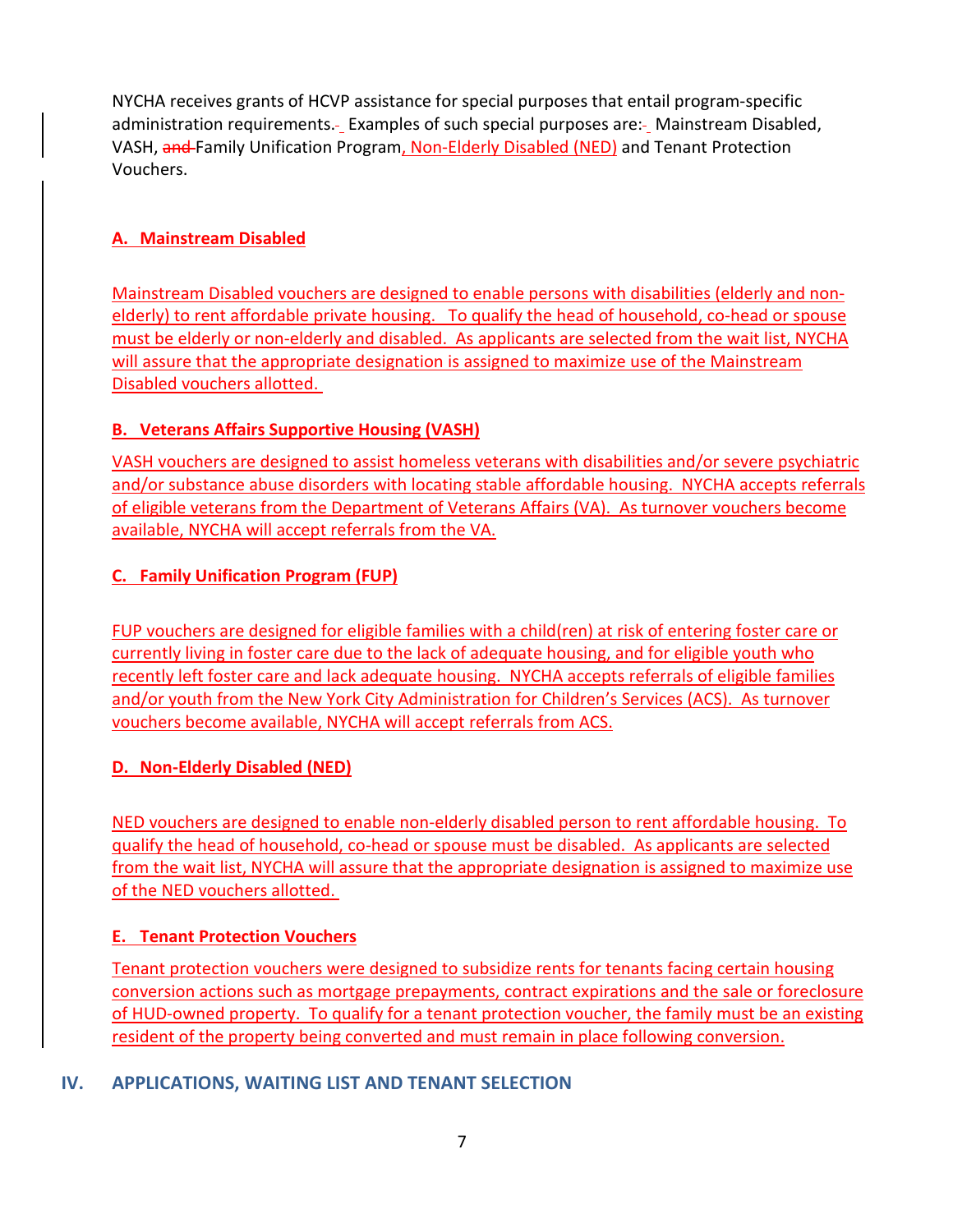#### <span id="page-8-0"></span>**A. Waiting List: HCVP**

#### **1. Opening and Closing Waiting List**

In accordance with 24 CFR § 982.206, NYCHA will periodically review its HCVP waiting list to ascertain whether it contains an adequate pool of applicants who qualify for preferences and, with Board approval, will open or close the list, in whole or in part, as required to ensure it has an adequate applicant pool. NYCHA will advertise the opening or closing of the waiting list on NYCHA's website and will place appropriate notifications in English language publications within NYCHA's jurisdiction and in publications in its jurisdiction in other frequently-encountered languages, including but not limited to Spanish-language publications. NYCHA will also notify appropriate city agencies, non-profit and for profit housing providers and community based organizations regarding waitlist outreach.

#### **2. Removal from the Waiting List**

An applicant will be removed from the waiting list if he or she:

- Failed or refused to submit necessary, requested information within 30 days of the date of the request.
- **Failed to complete the online application after two notification attempts.**
- Failed or refused to appear for eligibility interviews or briefings after two scheduled appointments.
- Failed to rent an apartment before the voucher expired.

#### <span id="page-8-1"></span>**B. Tenant Selection**

#### **1. Preferences**

NYCHA's established preferences for the HCVP program, as set forth in NYCHA's Annual Plan, are prioritized in accordance with the following HCVP Priority Codes (1= highest ranking;  $7 =$  lowest ranking):

| <b>Preferences</b> | <b>Description</b>                                                                   |
|--------------------|--------------------------------------------------------------------------------------|
|                    | Homeless referrals from NYC agencies                                                 |
| $\mathcal{P}$      | Victim of Domestic Violence                                                          |
|                    | Intimidated Witness - Referred by Prosecutorial or Law Enforcement Agency to NYCHA's |
|                    | <b>Family Services Department</b>                                                    |
| 3                  | NYCHA residents required to move because unit is not habitable                       |
|                    | Mobility Impaired and Residing in Inaccessible Housing                               |
|                    | Extremely under occupied -in a NYCHA apartment, and on waiting list                  |
| 6                  | Elderly persons -and persons with disabilities                                       |
|                    | All other applicants                                                                 |

#### **2. Income Targeting Requirement**

In accordance with the Quality Housing and Work Responsibility Act of 1998, each fiscal year NYCHA will reserve a minimum of 75% of its new admissions for families whose income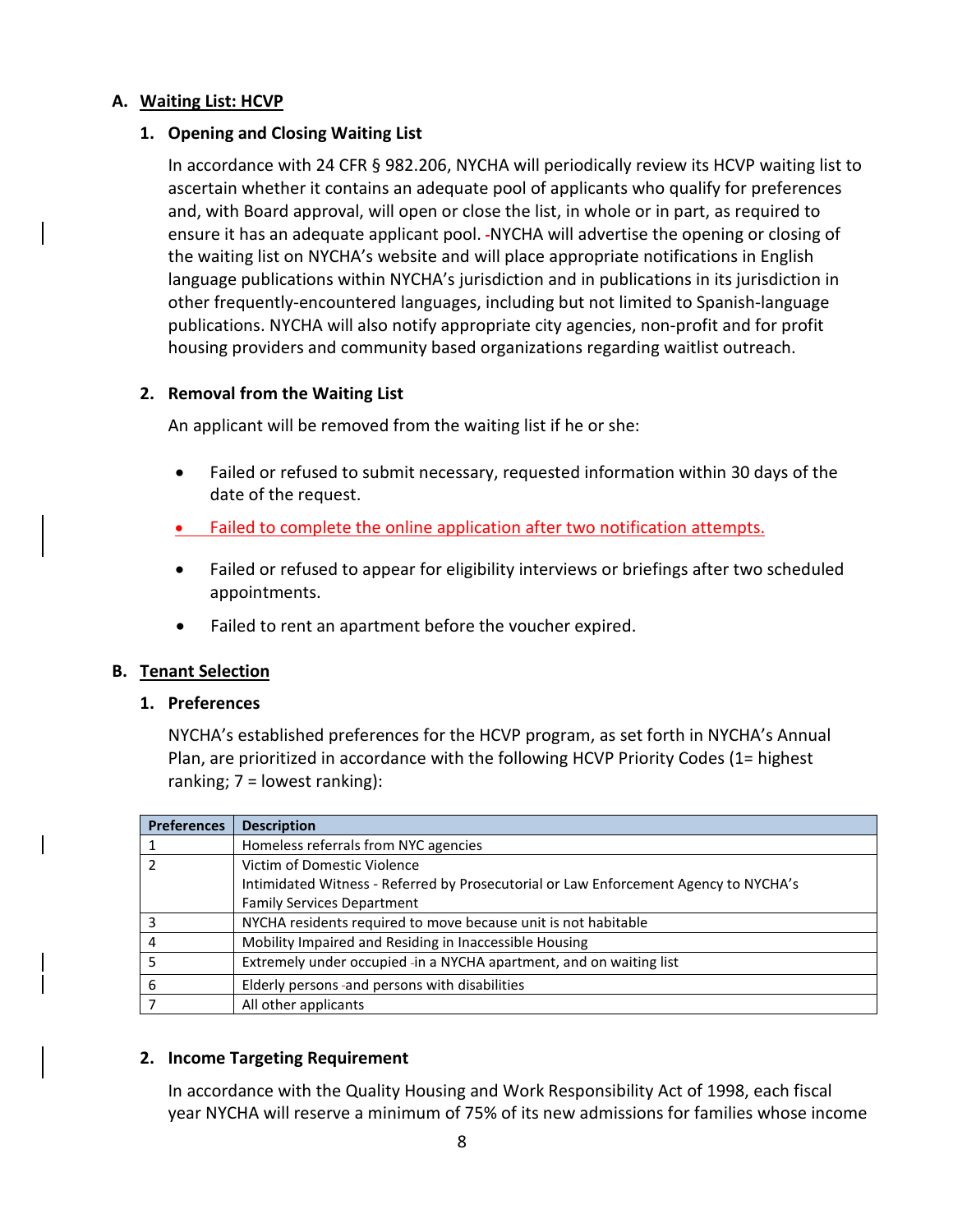does not exceed 30% of the area median income (AMI). In the federal poverty level. HUD refers to these families as "extremely low-income families." HUD will treat multiple public housing authorities (PHA) serving one jurisdiction as a single PHA for income targeting purposes. NYCHA will ensure that aggregate admissions comply with the 75% requirement for the jurisdiction. Enhanced vouchers are exempt from this requirement.

#### **3. Selection of Families from Wait List**

Applicants are selected from the HCVP waiting list in order of (1) preference and (2) initial application date on file.<sup>\*</sup>

\*Applicants who were certified eligible for the Section 8 program prior to closure of the wait list in 2007 will be selected first until this group of applicants is exhausted.

#### **4. Screening of Applicants**

NYCHA will conduct criminal background checks and sex offender checks for all HCVP applicants 16 years of age and over. Public information is accessed as part of application processing.

# <span id="page-9-1"></span>**V. ELIGIBILITY**

#### <span id="page-9-0"></span>**A. Definitions of Family and Household Members**

A family may consist of a single person; and/or additional persons, who occupy the assisted unit in accordance with NYCHA's HCVP Occupancy Policy.

| Family            | A single person or a group of two or more persons with or without children who<br>maintain an interdependent relationship and whose income and resources are<br>available to meet the family's needs.                                                                     |
|-------------------|---------------------------------------------------------------------------------------------------------------------------------------------------------------------------------------------------------------------------------------------------------------------------|
| Head of Household | The head of household is the voucher holder. The head of household is<br>responsible for ensuring that the family fulfills all of its responsibilities under<br>the program.                                                                                              |
| Spouse            | Spouse means the partner of the head of household in a marriage or domestic<br>partnership recognized within or outside of this jurisdiction. The term "spouse"<br>does not apply to boyfriends, girlfriends, or significant others.                                      |
| Elderly Family    | A family whose head, spouse, or sole member is at least 62 years of age.- It may<br>include two or more persons, each of whom is at least 62, living together; or<br>one or more persons who are at least 62 living with one or more live-in aides.                       |
| Disabled Family   | A family whose head, spouse or sole member is a person with disabilities; two<br>or more persons with disabilities; or one or more persons with disabilities with<br>one or more live-in aides (see definition of disability on page 39).                                 |
| Displaced Family  | A family in which each member or the sole member is a person displaced by<br>governmental action, or whose dwelling has been extensively damaged or<br>destroyed as a result of a disaster, declared or otherwise formally recognized by<br>federal disaster relief laws. |

#### *Definitions of Family and Household Members*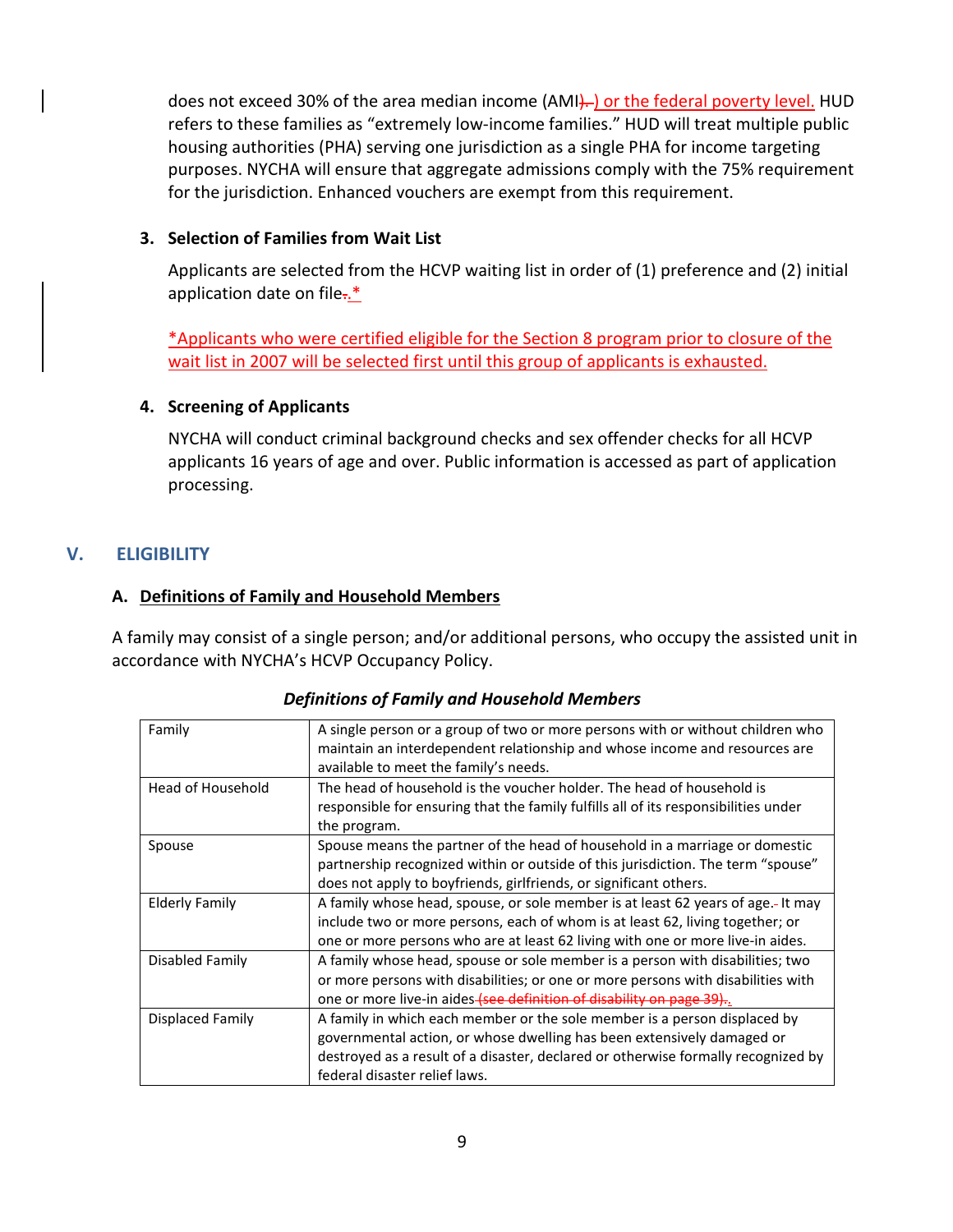| Remaining | See Section XIV.C., pp. 27                                                  |
|-----------|-----------------------------------------------------------------------------|
| Member    | For purposes of continued occupancy: the term family also includes the      |
|           | remaining member of a resident family with the capacity to execute a lease. |
|           | Foster Children, Foster Adults, and Live-in Aides may be members of NYCHA   |
|           | households, but they have no rights as remaining family members.            |

#### <span id="page-10-0"></span>**B. Family Break-Up**

NYCHA shall determine, on a case-by-case basis, which family member or members remain in the assisted household, and whether the resulting assisted household may remain in the housing unit that it occupies at the time such decision is made. - Any such decision must comply with NYCHA's subsidy standards, NYCHA's HCVP succession policy, and NYCHA's compliance with VAWA.

#### <span id="page-10-1"></span>**C. General Occupancy Standards**

Only the head of household and authorized family members who are listed on the Affidavit of Income (AOI) as part of the family composition are authorized family members permitted to reside in the subsidized apartment, provided they remain in continuous occupancy. Except for births and adoption or court awarded custody of minors, no person may join a HCVP household unless NYCHA grants written permission.

#### <span id="page-10-2"></span>**D. Income**

#### **1. Income Limits at Admission**

Household income at the time of initial eligibility determination and admission shall not exceed 50% of the AMI except for enhanced vouchers, tenants in certain governmentassisted projects, and other special circumstances, as described below. Annual income will be determined in accordance with 24 CFR § 5 and includes all amounts, monetary or not, that go to or are on behalf of, the family head or spouse (even if temporarily absent) or to any other family member, or all amounts anticipated to be received from a source outside the family, and assisting the family, during the 12-month period following admission or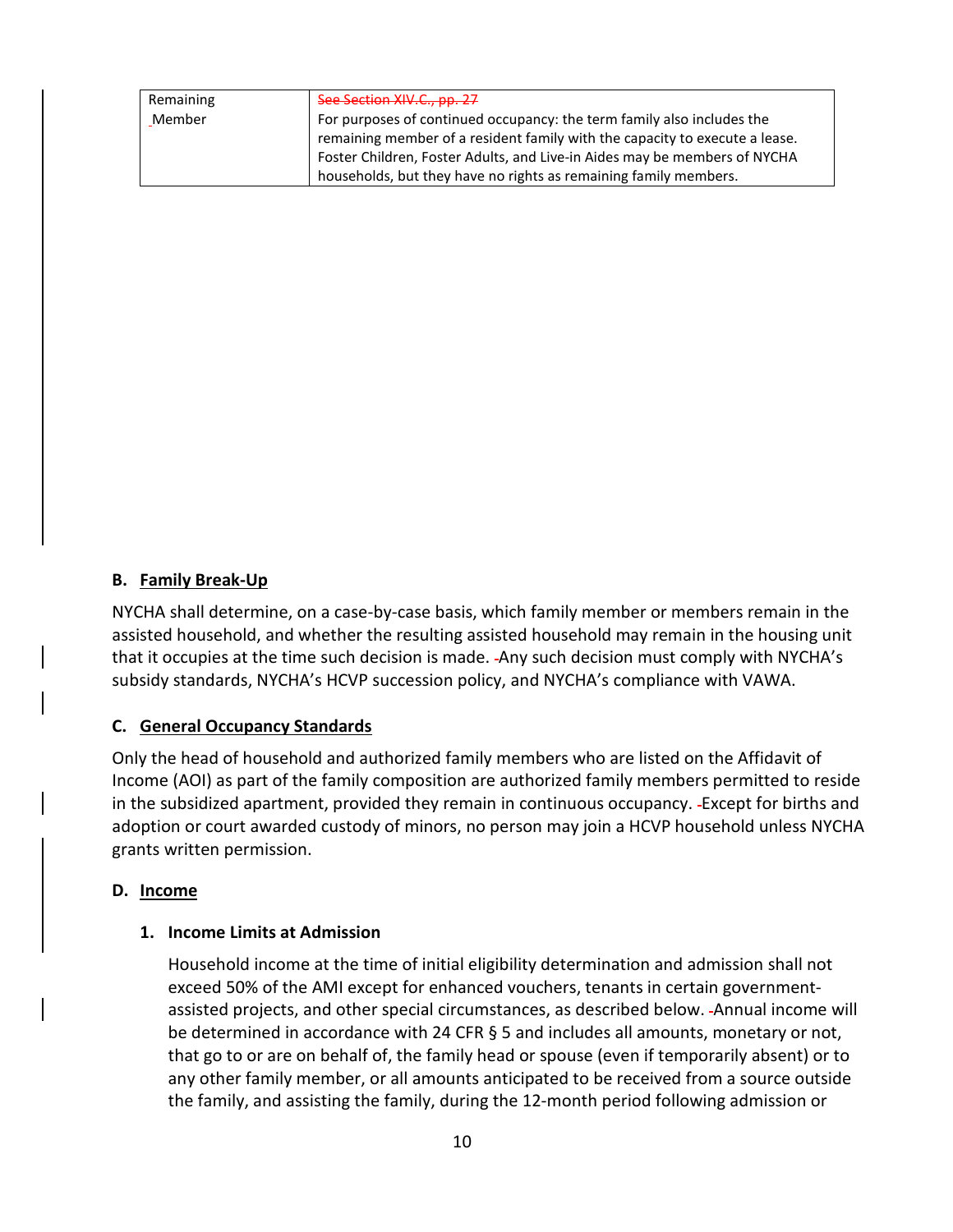annual reexamination date. Families must provide verification of income any time prior to certification, as requested by NYCHA.

#### **2. Adjustments to Income**

#### *a) Medical Expenses*

Deductions from income for medical expenses are allowed for all family members in households whose head or spouse is elderly or disabled. Families who claim medical expenses will be required to submit proof of the expense. The allowable medical expense is that portion of total medical expenses that exceeds three percent of annual income.

#### *b) Childcare Expenses*

A childcare expense may be deducted from income only when it allows an adult family member to be employed, to actively seek employment, or to further his/her education. Childcare expenses deducted to permit employment must be reasonable and may not exceed the amount of employment income that is included in annual income. Childcare deductions are applicable to children 12 years old or younger.

#### *c) Income from Full-Time Students*

In accordance with HUD regulations, NYCHA will not include in annual income calculations the earnings in excess of \$480 for each full-time student 18 years and older. However, financial aid amounts exceeding tuition must be included in annual income with the exception of financial aid paid to a student over 23 with dependent children, or to a full-time student residing with his or her parents.

#### *d) Income of Temporarily Absent Family Members*

Generally an individual who is, or is expected to be, absent from the assisted unit for 180 consecutive days or less and is expected to return is considered temporarily absent and continues to be considered a family member.

Income of family members who are temporarily absent is counted except for full-time students who have documented their absence from the family. This includes the income (pay and allowances) of family members serving in the military except for hazardous duty pay when exposed to hostile fire.

#### *e) Averaging Income*

NYCHA will generally use the method of annualizing income to determine income that is not received for a full year.

#### *f) Assets Disposed of for Less than Fair Market Value*

At initial eligibility and annual recertification, NYCHA will determine whether an applicant or participant family has disposed of an asset for less than fair market value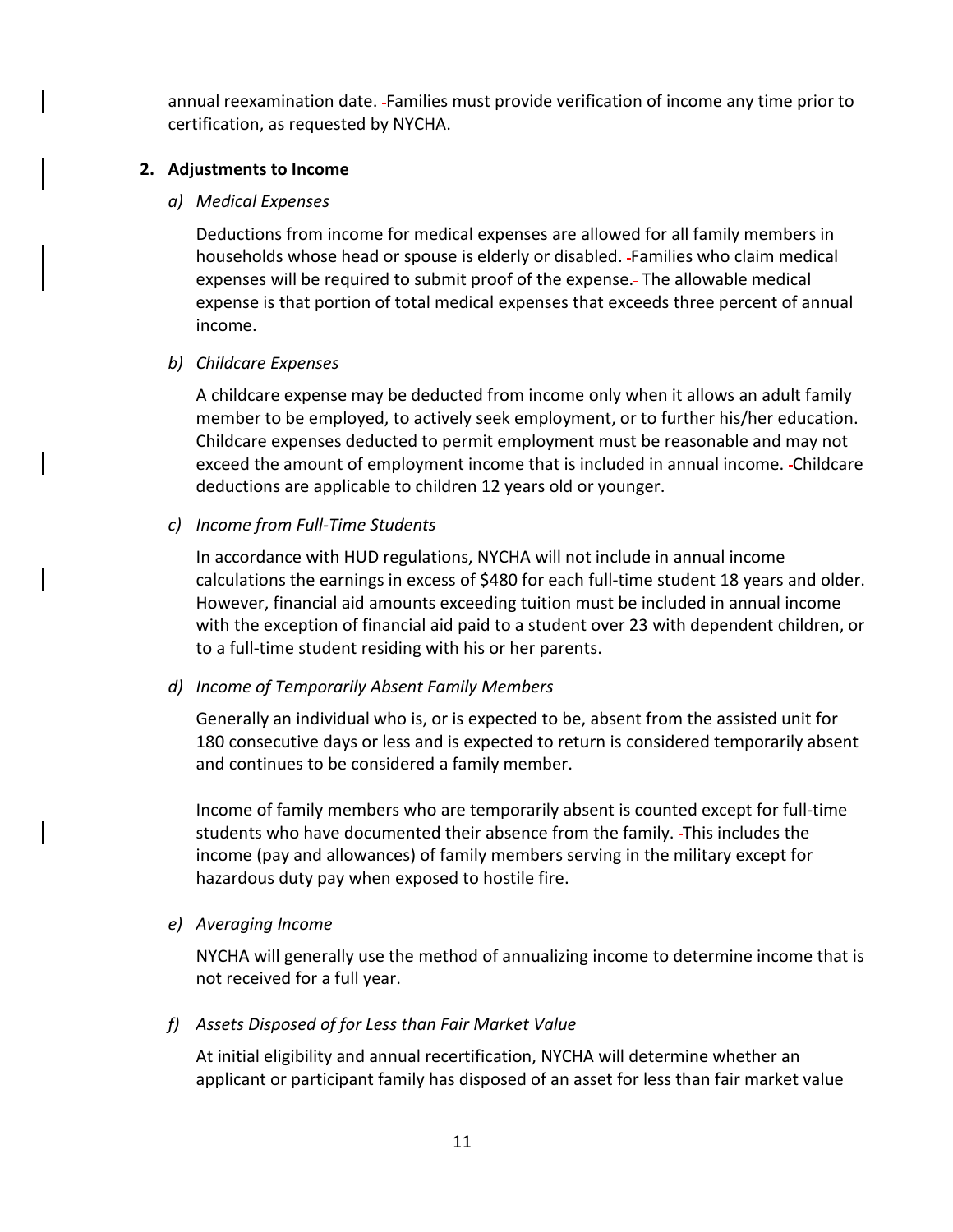within the past two years. - As permitted by regulation, NYCHA may adopt a minimum threshold to ignore small amounts that would not be counted toward income.

*g) Earned Income Disallowance*

Pursuant to 24 CFR § 5.617, 960.255, NYCHA will disallow the increase in annual income provided by the regulations covering the self-sufficiency incentive for disabled families. The disallowance of increases in income as a result of employment of persons with disabilities will not apply, for purposes of admission to the program.

# <span id="page-12-0"></span>**E. Citizenship/Eligible Immigration Status**

In order to receive assistance, at least one family member must be a U.S. citizen or eligible immigrant. Eligible immigrants are persons who are in one of the immigrant categories as specified by HUD in 24 CFR § 5. -Families that include eligible and ineligible individuals are called "mixed." Such applicant families will be given notice that their assistance will be pro-rated and that they may request an informal review if they contest this determination. Eligible status according to US Immigration and Naturalization Service (INS) is:

- US Citizen
- Lawful Permanent Resident
- Asylum/Refugee under Section 207 or 208
- Parolee
- Cuban/Haitian Entrant
- Conditional Entrant, A refugee-Section 203(a) 7 of INS in effect prior to April 1,1980

Verification of citizenship will be determined by NYCHA staff accessing the US Systematic Alien Verification for Entitlements Program.

Individuals who NYCHA finds are neither citizens nor eligible immigrants may elect to contest NYCHA's determination of their status. For citizenship and eligible immigration status eligibility requirements only, the applicant is entitled to an impartial hearing, and not an informal review.

# <span id="page-12-1"></span>**F. Mandatory Social Security Numbers**

All family members with eligible immigration status are required to submit a copy of their social security card. When existing households are adding new members, they will be given 30 days to provide the required documentation.

Applicant households Applicant households adding a family member under the age of six (6) years will be given a 90-day period to provide documentation necessary to verify the member's SSN. If it is determined that failure to comply with the documentation requirement was due to unforeseeable and/or uncontrollable circumstances, NYCHA may use discretion in providing an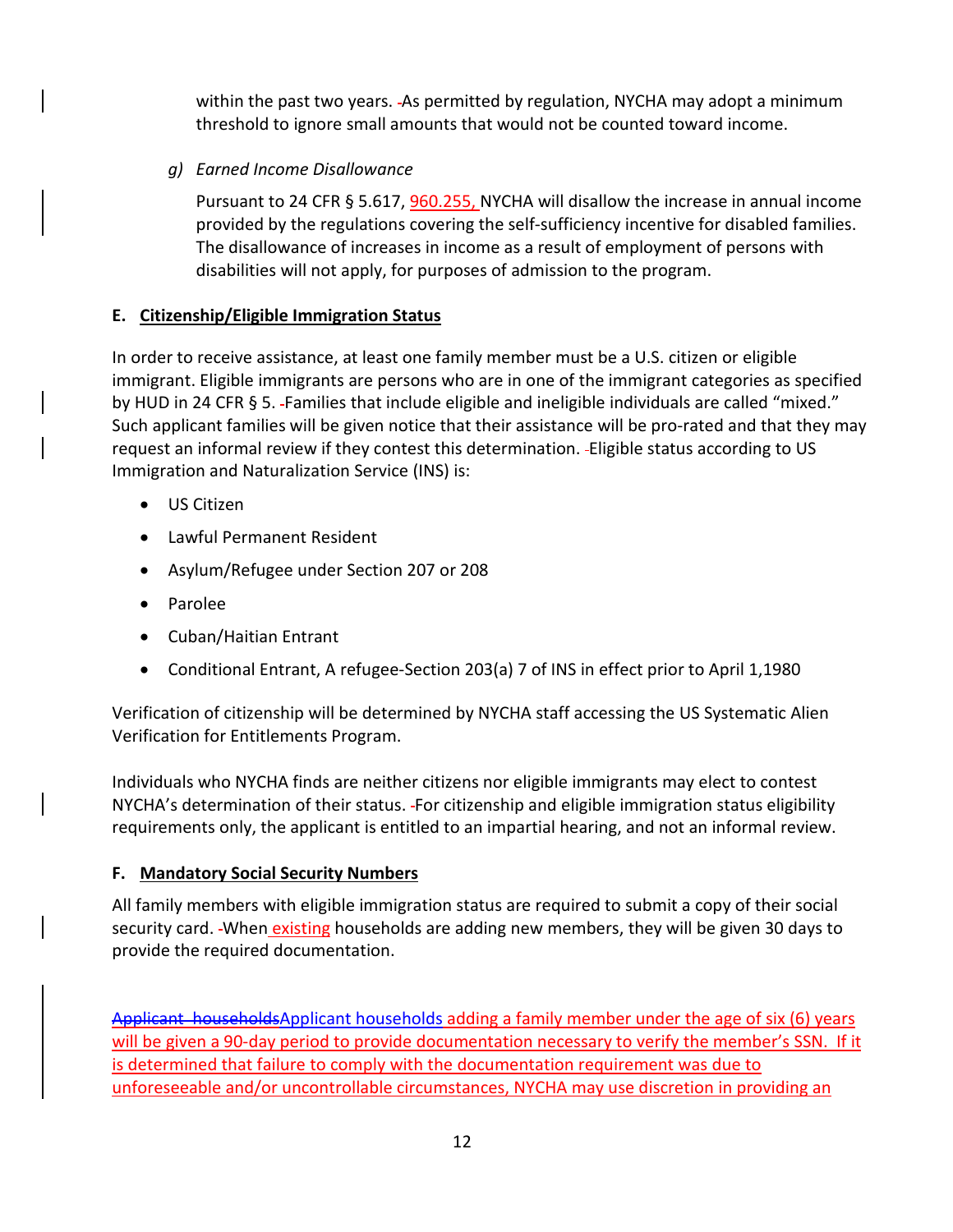extension of one additional 90-day period. NYCHA will follow 24 CFR 5.218 for any applicant family who does not comply with the documentation requirements.

# <span id="page-13-0"></span>**VI. VERIFICATION**

NYCHA must verify all information that is used to establish the family's eligibility and level of assistance of assistance, and is required to obtain the family's consent to collect the information. All adult applicants and participants will be required to sign a Third Party Verification—Consent to Release (059.293), NYCHA's form of HUD's Authorization for Release of Information (HUD-9886). If any family member who is required to sign a consent form fails to do so, NYCHA will deny admission to applicants and terminate assistance of participants. Applicants and program participants must cooperate with the verification process as a condition of receiving assistance. NYCHA will not pass on the cost of verification to the family.

All information provided by the participant regarding amount and source of income, deductions from income, admissionsadmission preferences and family composition will be verified in accordance with HUD program regulations. Upfront Income Verifications (UIV), i.e. HUD's Enterprise Income Verification (EIV) system, the Work Number, and third party verifications obtained directly from the family (check stubs, award letters, etc.) are preferred for clarification in the order referenced. If both written third party form and oral third party verification are impossible to obtain, NYCHA may review participant (family) declared information. -NYCHA will document the record describing why a method other than UIV, third party written, third party written form, or oral verification was used.

| <b>Level</b> | <b>Verification Type</b><br>(also referred to as Verification Technique by HUD)                                                                      | <b>HUD Ranking</b>     | <b>Description</b>                                                                                                                                                                                                                                                                                                                                                           |
|--------------|------------------------------------------------------------------------------------------------------------------------------------------------------|------------------------|------------------------------------------------------------------------------------------------------------------------------------------------------------------------------------------------------------------------------------------------------------------------------------------------------------------------------------------------------------------------------|
| 6            | Upfront Income Verification (UIV) using HUD's<br>Enterprise Income Verification (EIV) system*<br>*EIV is not available for new program participants. | Highest<br>(Mandatory) | Annual Income can be determined based<br>enPHAs are no longer permitted to use<br>actual historicalpast income received or<br>earned withinfrom the last 12 months, as<br>reported in the HUD-EIV system to<br>calculate employment income.<br>EIV can be utilized to confirm<br>employment; however, other verification<br>levels must be used for calculation<br>purposes. |
| 5            | Upfront Income Verification (UIV)<br>using non-HUD system                                                                                            | <b>Highest</b>         | Annual Income can be determined based<br>on actual historical income received or<br>earned within the last 12 months, as<br>reported in a non-HUD UIV system. (e.g.,<br>Welfare Management System (WMS))                                                                                                                                                                     |
| 4            | Written Third-Party Verification                                                                                                                     | High                   | An original document provided by the<br>participant that is generated by a third-<br>party source, dated within 60 days prior<br>to the Annual Recertification or NYCHA<br>request date. (e.g., a pay stub, an award<br>letter, a printout of benefits, as reported<br>in a UIV system)                                                                                      |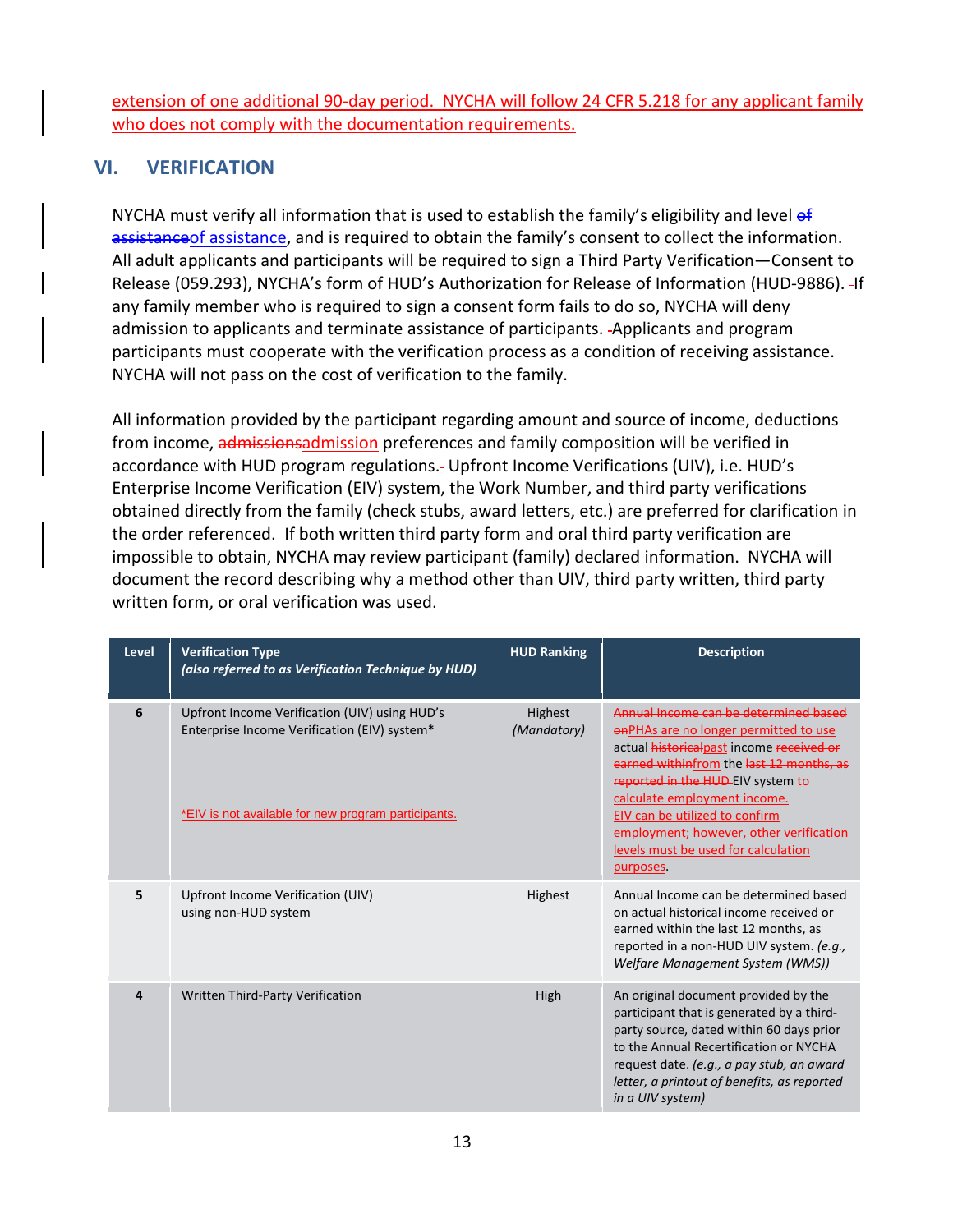| 3              | Written Third-Party Verification Form | Medium-Low | A standardized form used to collect<br>income information directly from a third-<br>party source.-                                                       |
|----------------|---------------------------------------|------------|----------------------------------------------------------------------------------------------------------------------------------------------------------|
| $\overline{2}$ | Oral Third-Party Verification         | Low        | PHA staff calls a third-party source to<br>follow up on a written third-party<br>verification form submitted.                                            |
|                | <b>Tenant Declaration</b>             | Low        | A statement of reported income and/or<br>expense signed by the participant. This<br>verification level is used if no other<br>documentation is provided. |

NYCHA will verify income from sources not available in EIV, using the same time period for both wage and non-wage income.

For income that is completely excluded pursuant to 24 CFR § 5.609(c), NYCHA will rely on self certified information for verification.

# <span id="page-14-1"></span><span id="page-14-0"></span>**VII. DENIAL OF ASSISTANCE**

#### **A. Mandatory Denial of Assistance**

Pursuant to HUD regulations, NYCHA must deny HCVP assistance to an applicant under any of the following circumstances:

- The family does not meet program eligibility criteria (e.g. preference category, income eligibility, enhanced voucher conversion residence requirements).
- Any family member has ever been convicted of manufacturing or producing methamphetamine on the premises of federally-assisted housing.
- Any member of a household is subject to a lifetime registration requirement under a state sex offender registration program.
	- Any member of the family fails to sign and submit consent forms for obtaining information in accordance with 24 CFR § 5.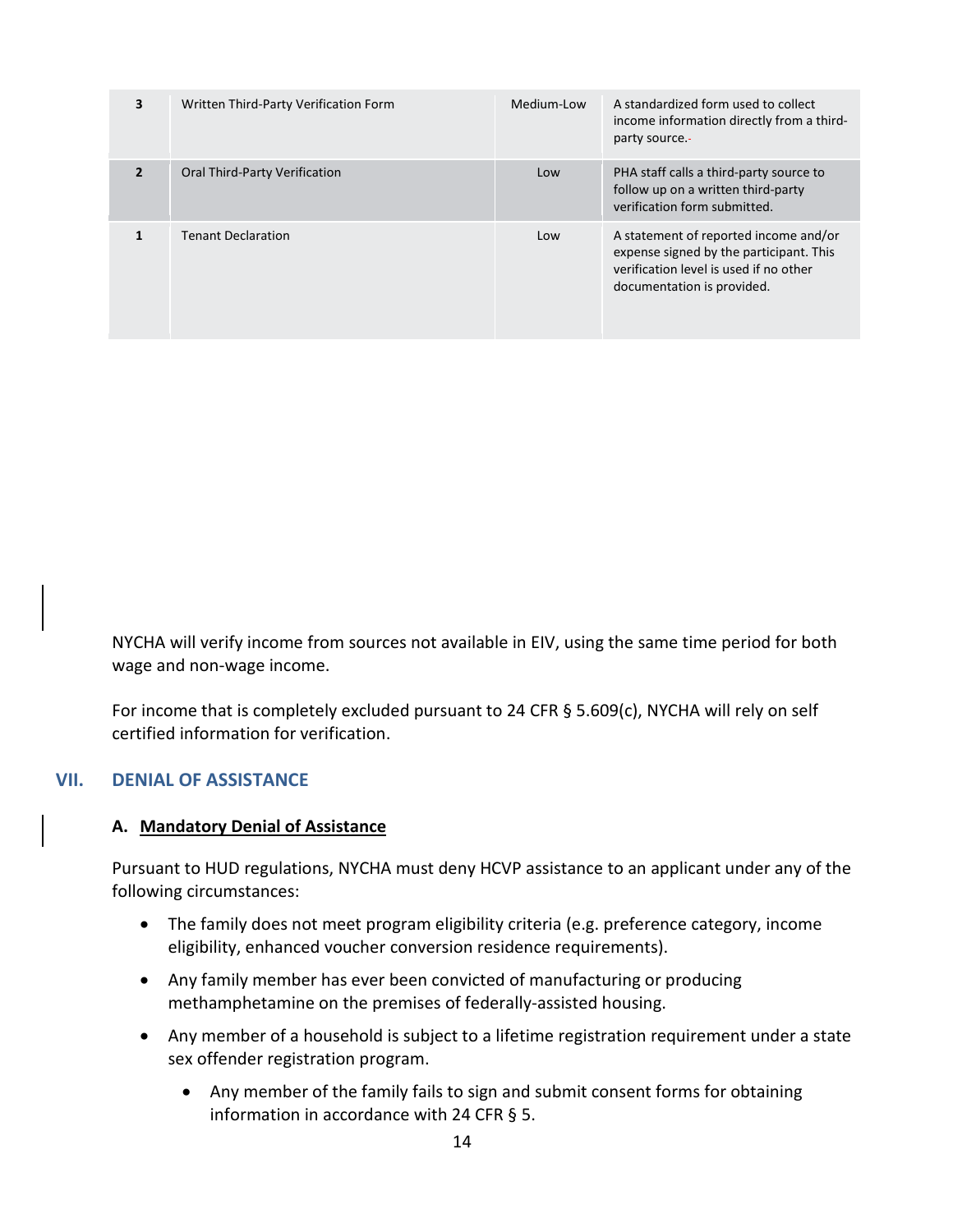• No family member can establish either citizenship or eligible immigration status (i.e., at least one member of the family must establish either citizenship or eligible immigration status.).

#### <span id="page-15-0"></span>**B. Other Permissible Grounds for Denial**

- NYCHA has previously terminated HCVP assistance for any member of the family.
- Any member of the family on the HCVP application was evicted from federally-assisted housing in the last five years.
- A HUD EIV search for an existing participant indicates that a participant or a member of the participant's household is receiving a subsidy in another housing program.
- The family or a guest of the family has engaged in or threatened abusive or violent behavior toward NYCHA personnel.
- Any family member owes a debt to NYCHA or another PHA.
- A family member has been evicted from federally assisted housing for drug-related criminal activity. Any member of the family has committed fraud, bribery, or any other corrupt or criminal act in connection with any federal housing program.
- The head of household violates a repayment agreement with NYCHA.

#### <span id="page-15-1"></span>**C. Screening**

#### **1. Screening for Eligibility and Suitability as a Tenant**

Listing a family on NYCHA's waiting list, or selecting a family for participation in the HCVP, is not a representation by NYCHA to the owner about the family's suitability for tenancy. Owners are encouraged to screen families on the basis of their tenant applications standards.

In an effort to prevent future criminal activity, as well as other patterns of behavior that pose a threat to the health, safety or right to peaceful enjoyment of the premises by other residents, and as required by federal regulations, NYCHA will perform the required criminal background check and sex offender check for all heads of household and family members who are 16 years of age or older.

Persons evicted from federally assisted housing because of drug-related criminal activity are ineligible for admission to the HCVP for a three-year period beginning on the date of such eviction. However, NYCHA may admit the family if, after considering the individual circumstances of the household, NYCHA determines:

- The evicted household member who engaged in drug-related criminal activity has successfully completed a supervised drug rehabilitation program, the documentation of which has been approved by NYCHA; or
- The circumstances leading to eviction no longer exist because the evicted household member is no longer a member of the family (e.g., death, or other permanent situation).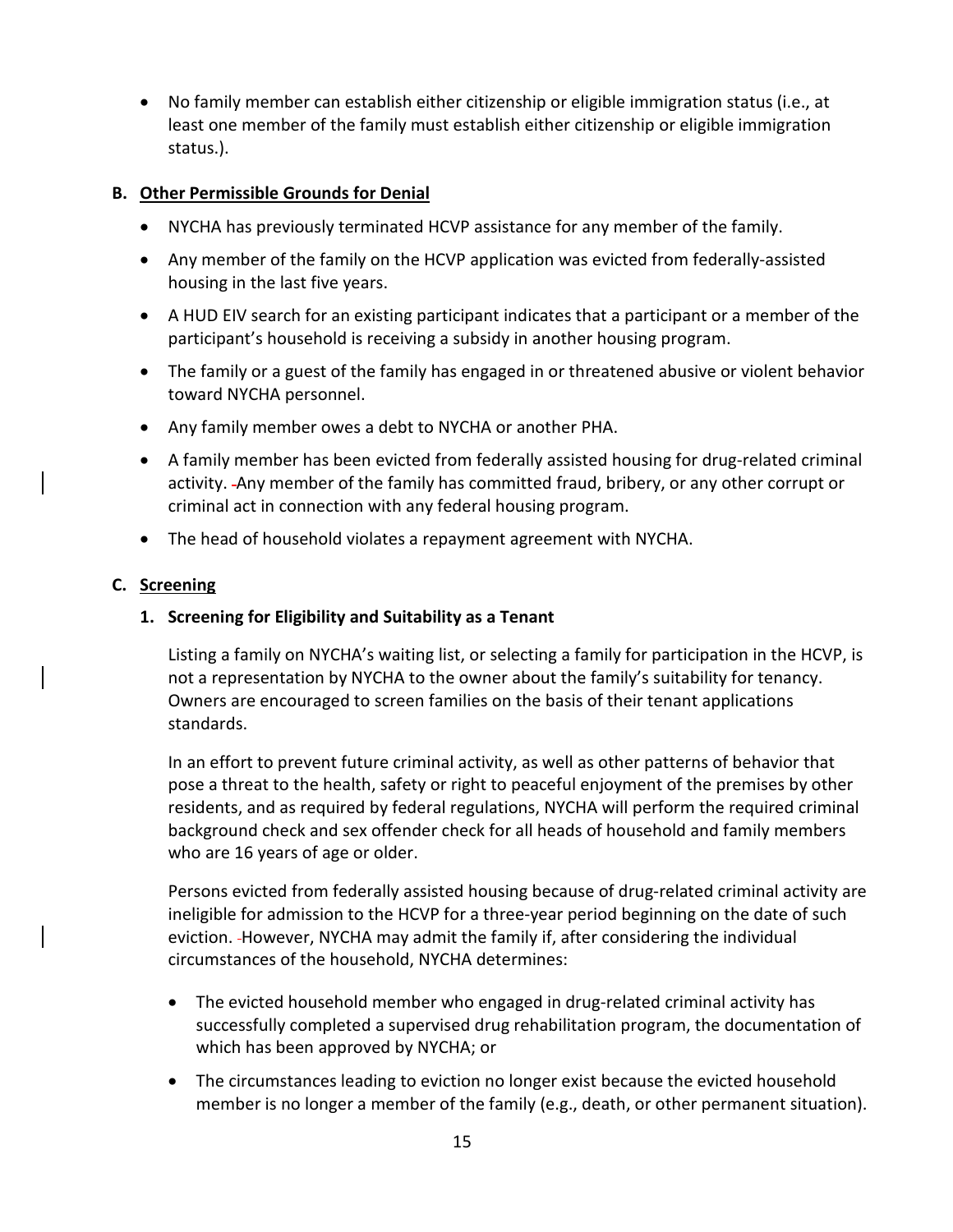#### **2. Notice of Denial of Assistance**

If an applicant is denied HCVP housing assistance, NYCHA will sendgive the applicant an Ineligible notice at the time of the eligibility interview, which states the basis of that ineligibility determination.The Ineligibility Notice will explain the applicant's right to an informal review and how to obtain the review, and NYCHA will enclose copies of its procedure and the Request for an Informal Review form with the Ineligibility Notice.

#### **3. Where and When such Informal Reviews are Available**

If an applicant has an informal review, NYCHA will sendgive the written notification of the determination to the applicant—at the time of the informal review. If the applicant claims a disability, NYCHA will supply a copy of the Housing Authority ADA/Section 504 Grievance Procedure.

#### <span id="page-16-0"></span>**D. NYCHA Discretion**

In deciding whether to deny program admission (or terminate assistance as described below) because of criminal activity by members of the family, NYCHA has discretion to consider all of the circumstances in each case, including the seriousness of the activity, the extent of participation or culpability of individual family members, the length of time since the criminal activity occurred, the family's more recent history, the family's record of compliance with program requirements, and the effects that denial of program admission (or termination of assistance) may have on other family members who were not involved in the action or failure to act.

#### <span id="page-16-2"></span><span id="page-16-1"></span>**VIII. PAYMENT STANDARDS**

#### **A. Establishing Payment Standards**

In general, the payment standard will be between 90% and 110% of the most recently published HUD fair market rent (FMR) for the assisted unit.

#### <span id="page-16-3"></span>**B. Modifying Payment Standards**

NYCHA will review its payment standard annually upon HUD's publication of FMR. -NYCHA may request HUD approval of payment standard adjustments outside the basic 90-110% range when circumstances warrant.

NYCHA's annual review of its payment standard will consider:

- Percentage of annual income families pay for rent under the voucher program (rent burdens);
- Program utilization rates;
- Rents for units currently leased;
- Size and quality of units leased under the program;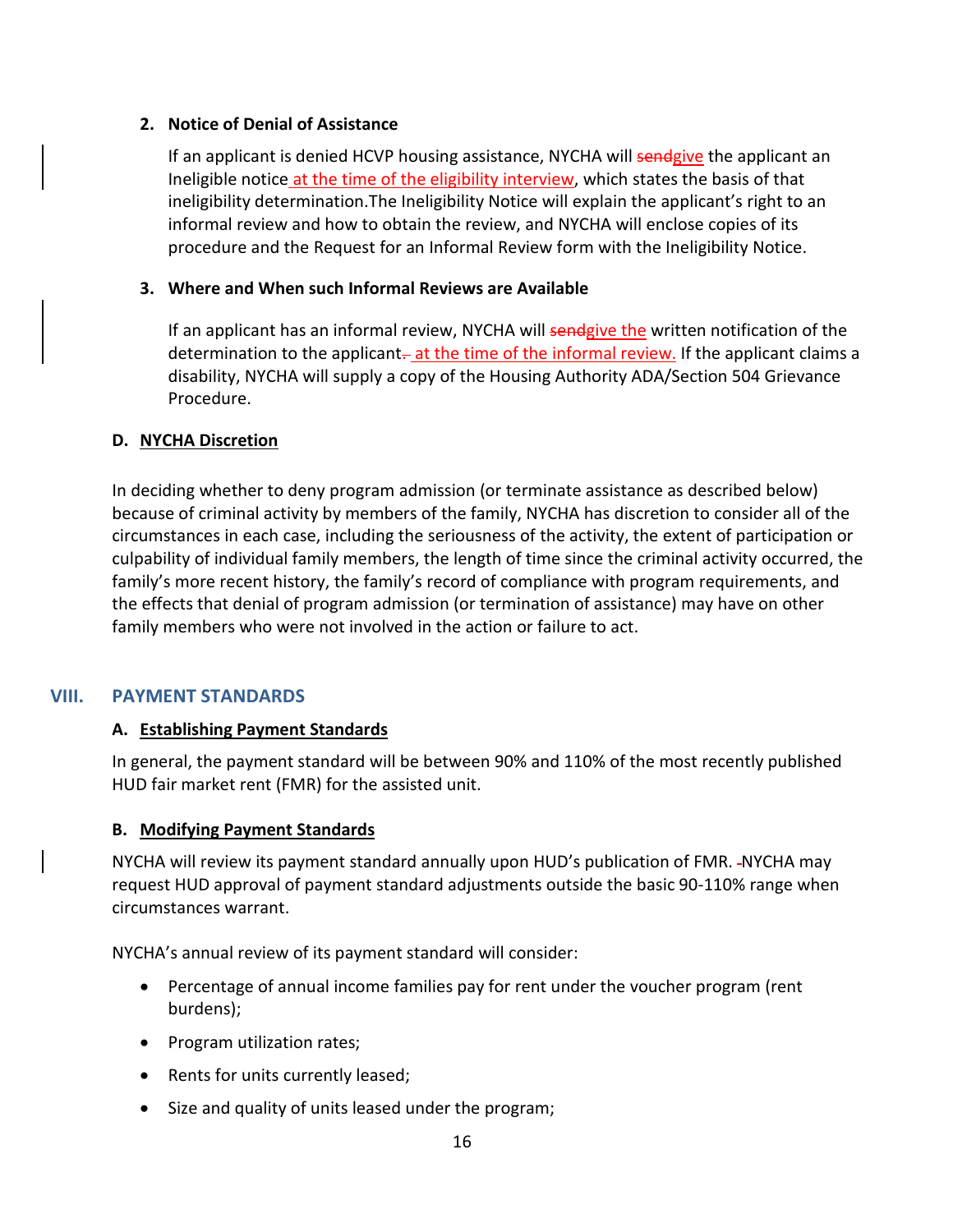- Rental vacancy rates and rents in the market area;
- Success rates of voucher holders in finding units; and
- Annual federal appropriations.

If NYCHA determines that the existing payment standard presents an obstacle to finding an affordable rental unit or that families are generally renting low-quality units, NYCHA may adopt a revised payment standard within the 90-110% basic range.  $-NYCHA$  may approve an exception payment standard up to 120% of the applicable fair market rent without HUD approval if requested by a qualifying family as a reasonable accommodation.

NYCHA may also reduce a payment standard for a specific bedroom size or for all bedroom sizes if a significant percentage of leased units, of moderate to high quality, have rents substantially below NYCHA's existing payment standard.

Before revising the payment standard, NYCHA will conduct a financial feasibility analysis to ensure that adequate funds will be available to assist families in the program utilizing the proposed payment standard.

#### <span id="page-17-1"></span><span id="page-17-0"></span>**IX. FAMILY SHARE**

#### **A. Calculating Family Share**

Families will pay the highest of the following amounts:

- 30% of the family's monthly adjusted income;
- 10% of the family's monthly income;
- If the family is receiving payments for welfare assistance from a public agency and a part of those payments, adjusted in accordance with the family's actual housing costs, is specifically designated by such agency to meet the family's housing costs (including tenant-paid utilities), the portion of those payments which is so designated;
- NYCHA's minimum rent for the HCVP (\$50.00); or
- Enhanced voucher minimum rent (see description below).

For participants who are responsible for paying for their own utilities, their share is first applied to the utility expense, up to the amount of the utility allowance in effect, and the remainder goes to the owner as rent. If the utility allowance exceeds the family share, NYCHA will pay the difference in the form of a monthly or annual utility reimbursement payment.

The payment standard that applies to a household when their initial lease is approved will be the payment standard in effect when the lease is approved and executed by the participant and owner. The payment standard that applies for a household when a scheduled recertification occurs will be the payment standard in effect on the effective date of their annual review. The payment standard that applies to a household during an interim recertification will be the payment standard which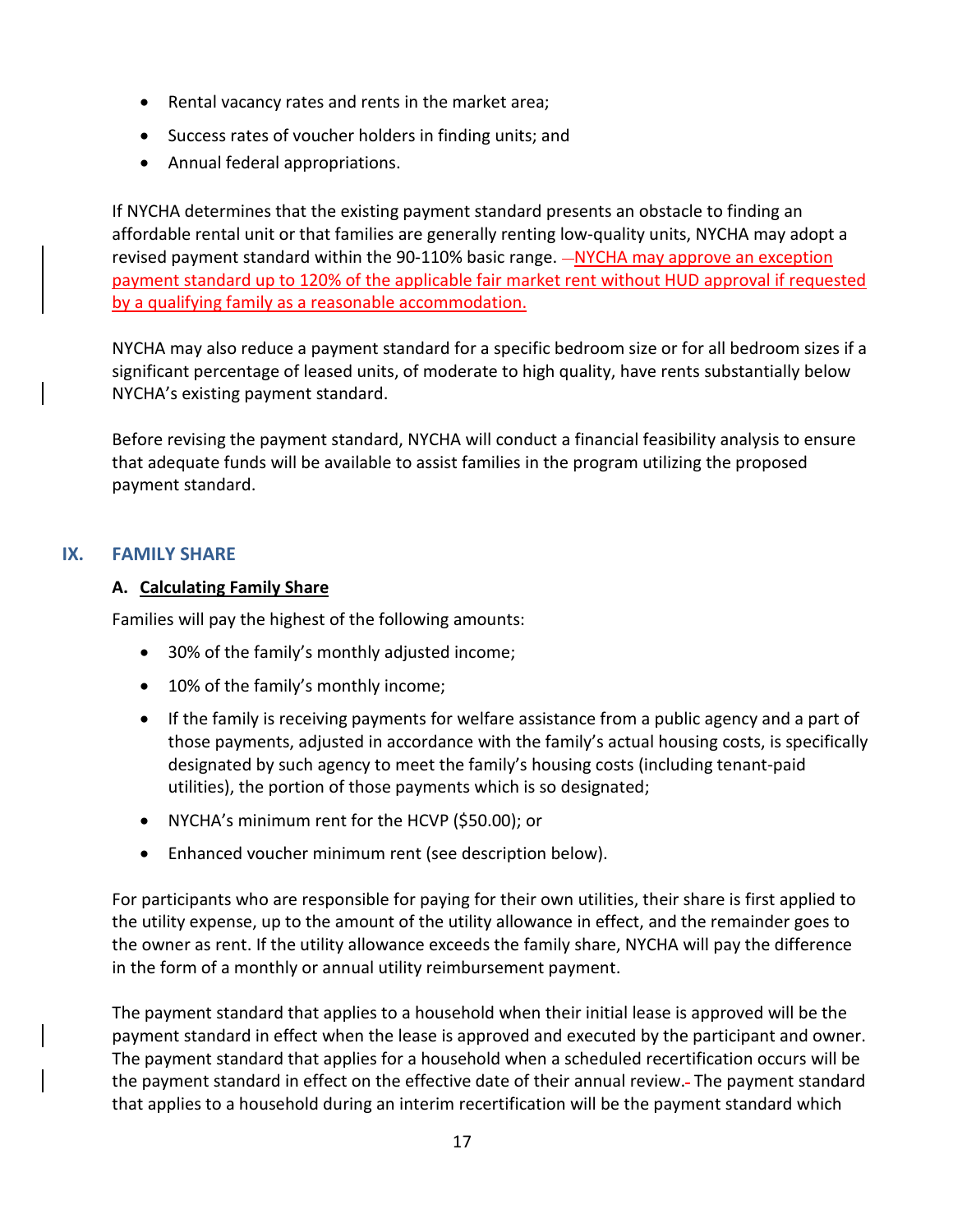was in effect at the last regular recertification or transfer.

NYCHA will grant an exception to the minimum rent requirement if the family is unable to pay the amount because of financial hardship as defined below:

- When the family has lost eligibility for or is awaiting an eligibility determination for a federal, state, or local assistance program, including a family that includes a member who is a non-citizen lawfully admitted for permanent residence under the Immigration and Nationality Act who would be entitled to public benefits but for Title IV of the Personal Responsibility and Work Opportunity Act of 1996;
- When the family would be evicted because it is unable to pay the minimum rent;
- When the income of the family has decreased because of changed circumstances, including loss of employment;
- When a death of an income earner in the family has occurred; or
- Other circumstances determined by NYCHA or HUD on a case-by-case basis.

**Note:** Families receiving enhanced voucher HCVP assistance have a special statutory minimum rent requirement, providing that they pay for rent no less than the rent the family was paying on the date of the conversion event for the project in question.

# <span id="page-18-0"></span>**B. Increase in Payment Standard Amount During Contract Term**

If the payment standard amount is increased during the term of the housing assistance payments (HAP) contract the increased payment standard will be used to calculate the monthly housing assistance payment for the family beginning at the effective date of the family's first regular recertification on or after the effective date of the increase in the payment standard, or if the participant moves to a new unit.

# <span id="page-18-1"></span>**C. Change in Family Voucher Size**

Irrespective of any increase or decrease in the payment standard amount, if the family voucher size increases or decreases during the HAP contract term, the new family voucher size must be used to determine the payment standard amount for the family beginning at the family's first annual reexamination following verification of the change in the family voucher size. If the family is residing in a unit larger than that approved according to their family size, the family will be required to pay any additional cost in excess of their payment standard.

# **D. Contract Rent over the Payment Standards**

There are instances where a rent increase results in the participant's gross contract rent being over the payment standard. In such instances, a participant may pay more than 30 percent of their income on rent. There is no restriction on percentage of rent contribution after the initial rental. A participant may request a transfer if their rent share becomes burdensome as a result of their gross contract rent going over the payment standard.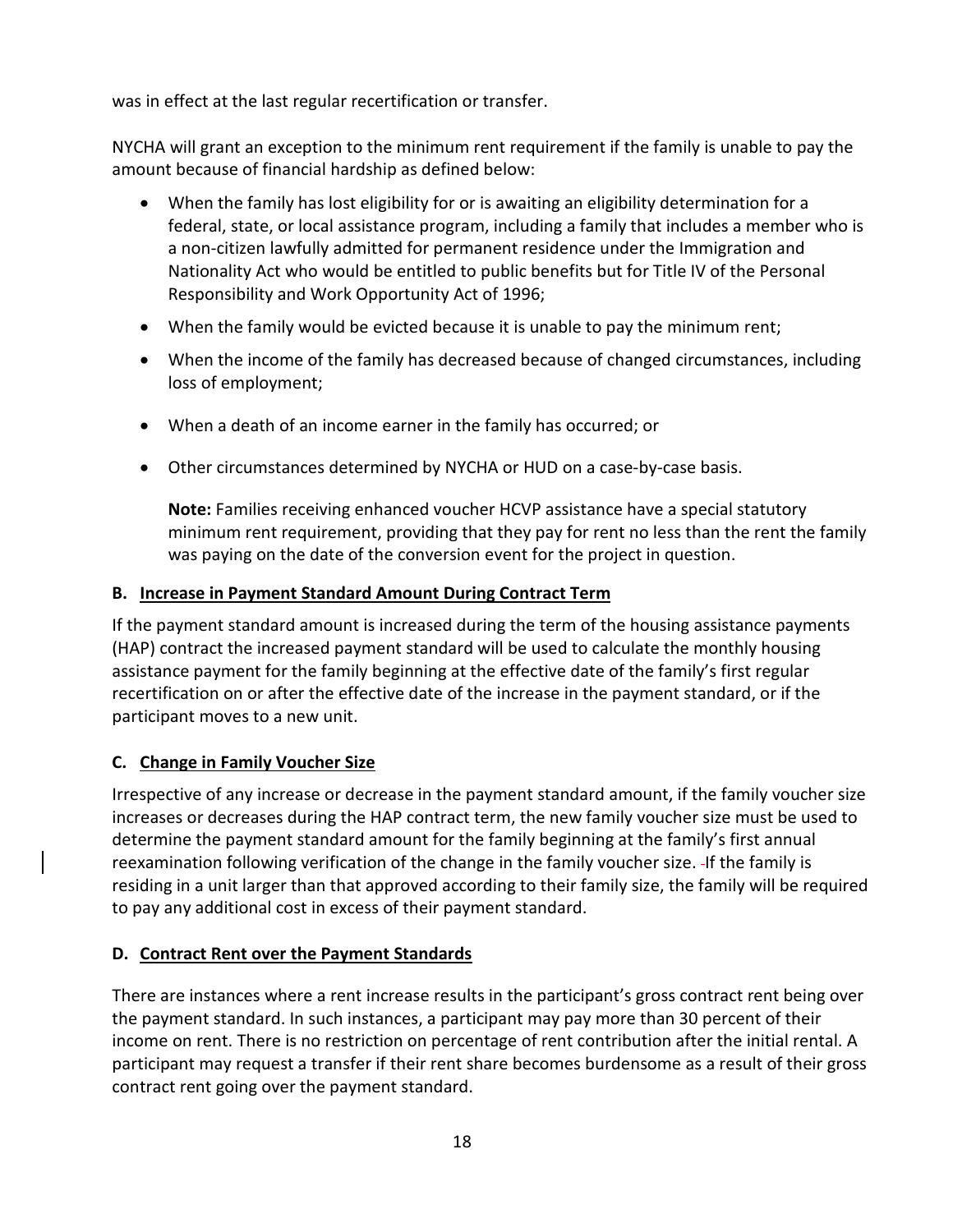#### <span id="page-19-0"></span>**E. Applying Utility Allowance**

The utility allowance that applies to a household when their initial lease is approved will be the utility allowance in effect when the lease is executed by the tenant and owner. - As per 24 CFR § 5.982, "the utility allowance for a family shall be the lower of: (1) the utility allowance amount for the family unit size; or (2) the utility allowance amount for the size of the unit rented by the family." The utility allowance that applies to a household when a scheduled recertification occurs will be -the utility allowance in effect at completion of the annual recertification. When utility allowances have been changed, the new allowances will be applied to the family's rent and subsidy calculations at the first regular recertification, after the allowance is adopted. For example, during an interim recertification, if the utility allowance was revised since the last regular recertification, NYCHA will not apply the new utility allowance until the next regular recertification.

# <span id="page-19-2"></span><span id="page-19-1"></span>**X. VOUCHER ISSUANCE**

#### **A. Voucher Issuance**

When funding is available, NYCHA issues a voucher to the family after the family has been determined eligible and briefed on program requirements. The voucher represents an agreement between NYCHA and the family, specifying the rights and responsibilities of each party, and is the family's authorization to search for an eligible unit. A voucher does not constitute admission to the program, and a voucher-holder is not considered a program participant until a lease and HAP contract are executed .

#### <span id="page-19-3"></span>**B. Occupancy Standards**

Voucher bedroom sizes are based on NYCHA's occupancy standards below.

| <b>Family Composition</b>                     | <b>Certified</b>            |
|-----------------------------------------------|-----------------------------|
|                                               | <b>Voucher Bedroom Size</b> |
| Single Occupant                               | 0                           |
| Head of Household & Spouse                    | 1                           |
| Two (2) Males                                 | 1                           |
| Two (2) Females                               | 1                           |
| One Male (1) and One (1) Female               | $\overline{\phantom{a}}$    |
| Any 3 person combination                      | $\overline{\phantom{a}}$    |
| Two (2) Males and Two (2) Females             | $\overline{2}$              |
| Four (4) Males                                | $\mathfrak{p}$              |
| Four (4) Females                              | $\overline{2}$              |
| Head of Household & Spouse, and Two (2)       | $\overline{2}$              |
| Females                                       |                             |
| Head of Household & Spouse, and Two (2) Males | $\mathfrak{p}$              |
| One (1) Male and Three (3) Females            | 3                           |
| Three (3) Males and One (1) Female            | 3                           |
| Head of Household & Spouse, One (1) Male, and | 3                           |
| One (1) Female                                |                             |
| Any 5 person combination                      | 3                           |

#### **HCVP OCCUPANCY STANDARDS CHART**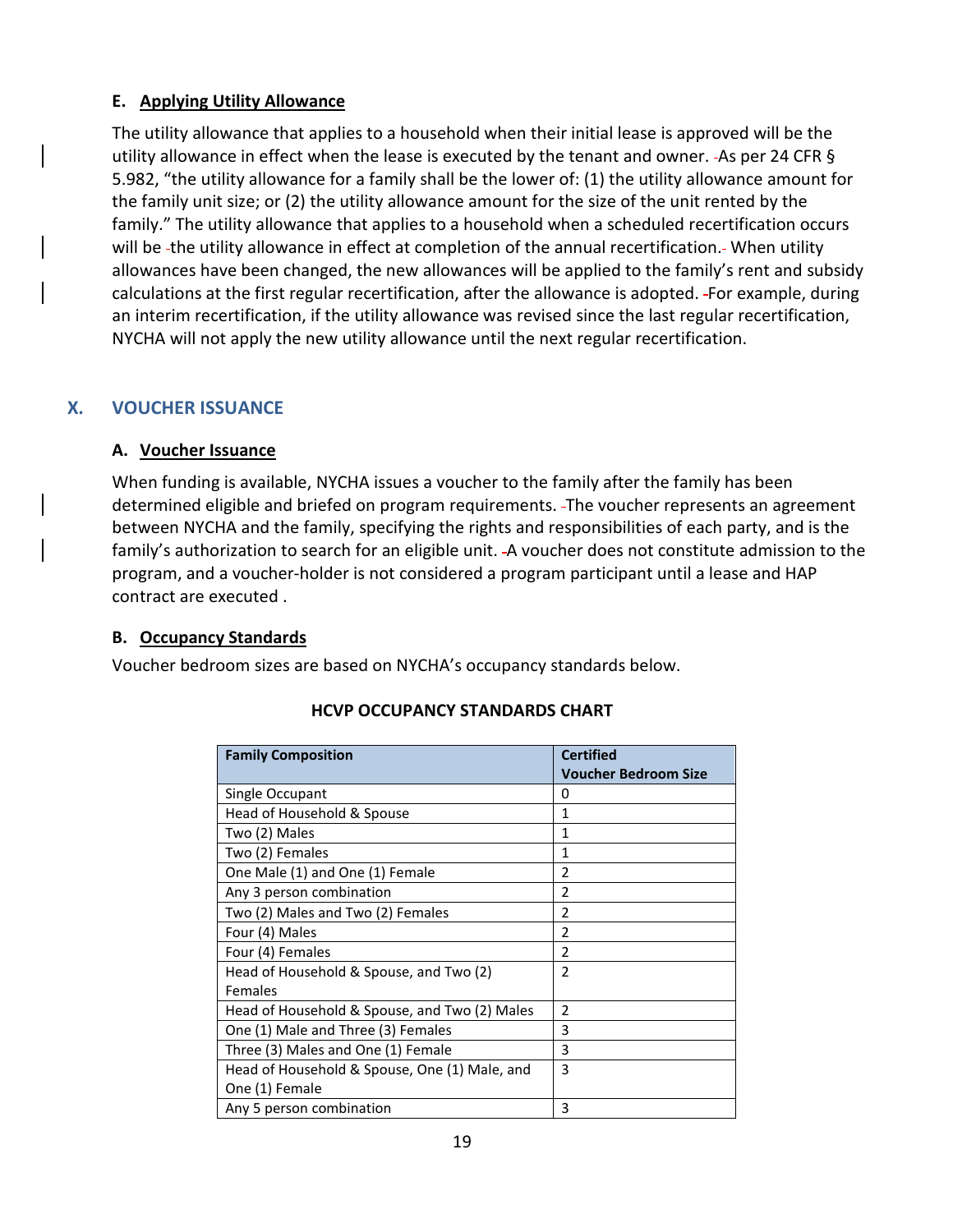| Any 6 person combination |  |
|--------------------------|--|
| Any 7 person combination |  |
| Any 8 person combination |  |

Applicants and participants with pregnant household members may be subject to an increased voucher size dependent upon total family composition as stated in the HCVP Occupancy Chart.

Applicants and participants may rent a unit with more bedrooms if the apartment's rent is equal to or lower than the payment standard for their voucher size issued. Applicants and participants may also rent an apartment with fewer bedrooms than their voucher size indicates, provided that the occupancy standards meet the requirements of 24 C.F.R. § 982.401(d)(2)(ii). If an applicant or participant rents an apartment smaller than his/her voucher size, NYCHA will pay subsidy based on the payment standard for the smaller apartment size.

#### <span id="page-20-0"></span>**C. Voucher Term**

In accordance with 24 CFR § 982.303, NYCHA has established an initial voucher term of 120 days for applicants.

If a voucher has expired and the family has not submitted a rental package for NYCHA's approval, the family will be removed from the waiting list and required to reapply when NYCHA is accepting applications.

#### **D. Suspension of the Term of the Voucher**

During the initial or extended term of the voucher, the family is required to submit a Request for Tenancy Approval (Form HUD-52517). The term of the voucher is suspended starting when the Request for Tenancy Approval is submitted to the PHA until the PHA notifies the family in writing whether the assisted tenancy has been approved or denied. This provision applies to all families who are leasing a unit (not just to families under portability). Suspension applies even if a family that submits a Request for Tenancy Approval decides to cancel such request. In such cases, the suspension ends when the PHA learns of the cancellation. Under portability procedures, the requirement to suspend the term of the voucher applies to the receiving PHA only.

#### <span id="page-20-1"></span>**D.E. Good Cause Extensions**

NYCHA, at its discretion, may extend a voucher beyond 120 days for good cause. Good cause may include, but is not limited to, approving a request for a reasonable accommodation to make the program accessible to a family member with a disability.

# <span id="page-20-2"></span>**X.XI. Description of Housing Quality Standards**

Housing Quality Standards (HQS) are minimum standards established by HUD for all units receiving assistance under HCVP. NYCHA is required by federal regulations to ensure that each unit occupied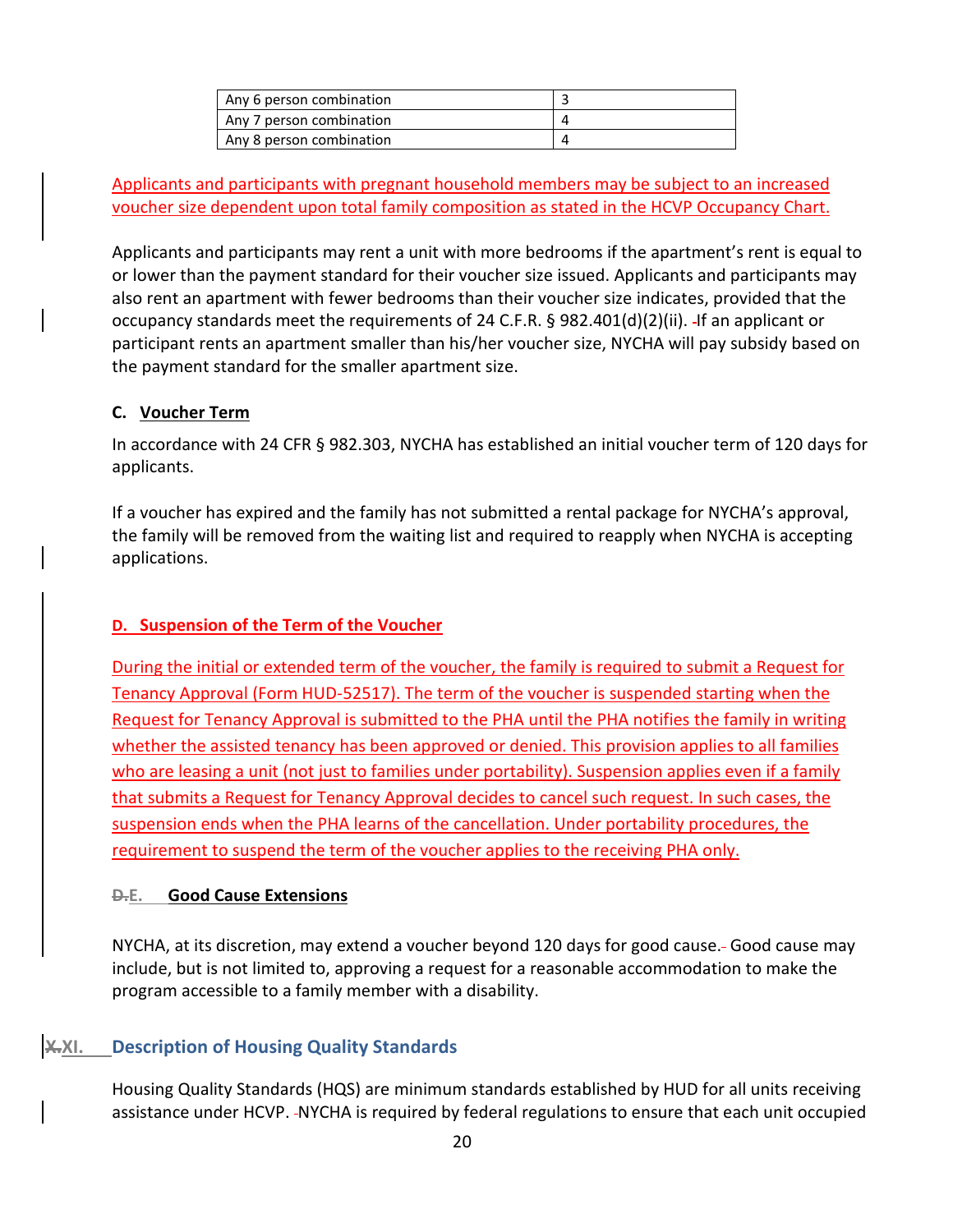by a subsidized household is "decent, safe and sanitary." To meet this requirement, NYCHA conducts an HQS inspection prior to providing assistance on behalf of a participant and biennially throughout the term of assisted tenancy. However, if the unit fails its biennial inspection, it will be automatically scheduled the following year for a regular HQS inspection, until a satisfactory inspection is recorded in HUD's -PIC Information -system. NYCHA also reserves the right to schedule an HQS inspection at any time for quality assurance purposes.

#### <span id="page-21-0"></span>**F.A. Standards**

#### **1. Life Threatening Violations**

NYCHA, at its discretion, -may determine certain HQS violations -to be life threatening conditions. The owner must repair these violations within 24 hours to avoid suspension of subsidy.

The following are examples of life-threatening conditions requiring owner correction within 24 hours. Depending on their severity, other conditions may be cited as emergency HQS failures requiring a 24 hour correction period including:

- Gas Leaks
- Smoking/Sparking/Exposed Electrical Outlets or Wiring
- Building in imminent danger of collapse
- Fire Damage

#### **2. Window Guard Violations**

All Section 8 property owners with buildings that have three or more units must correct missing, loose, or improperly installed window guards within 21 days -from the date of failed inspection to avoid suspension of subsidy.

#### **3. All Other Non-Life Threatening Violations**

All non-life threatening HQS violations must be corrected by the owner within 30 days from the date of failed inspection to avoid suspension of subsidy.

A smoke and carbon monoxide detector is required in every unit. Building owners are responsible for installing the detectors in accordance with the law, while participants are responsible for maintaining them in working order. The detectors are to be located in the hall of the unit near the bedrooms and on every floor, if the dwelling has multiple floors. The detectors may be battery or hard-wire operated.

If the detectors are present but are inoperable (due to the need for a battery or if the participant has removed or damaged them), the failure will be considered a tenant-caused violation. If the violation- is not corrected within 30 days, NYCHA will commence termination action against tenant.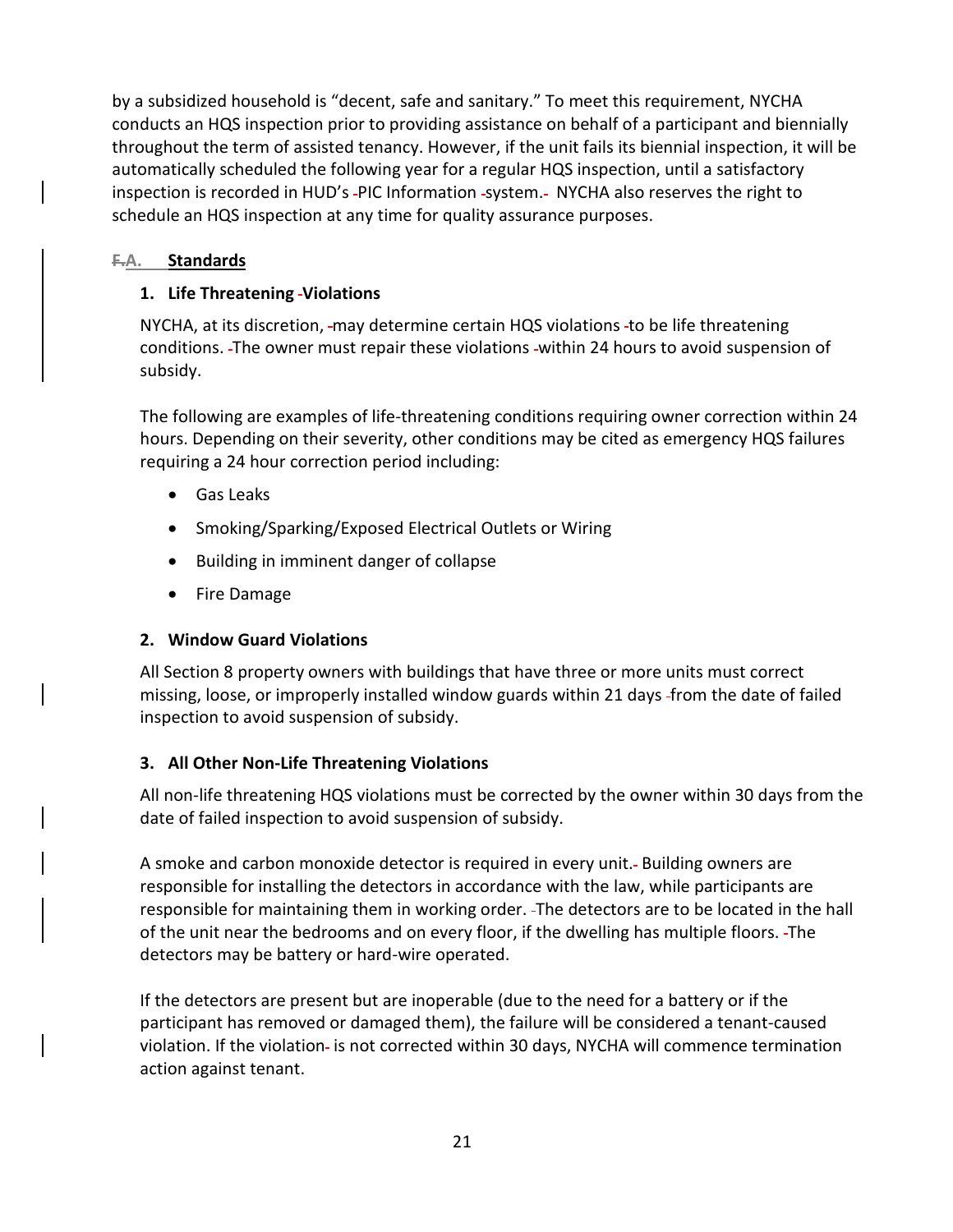If a hearing-impaired person is occupying the dwelling unit, the detectors must have an alarm system designed for hearing-impaired persons, as specified in the National Fire Protection Association Standards 74.

#### <span id="page-22-0"></span>**G.B. Inspection Types**

- *Initial :* This inspection is conducted after NYCHA receives a Request for Tenancy Approval form for new admissions and transfers to ensure the unit passes HQS before rental assistance can begin;
- *Biennial:* This inspection must be conducted within 24 months of the last completed inspection to determine that the unit continues to meet HQS; Units that fail HQS must be scheduled for inspection on an annual basis until a satisfactory inspection result is recorded in PIC.
- *Special:* An inspection requested by a participant or a third party, for any reason, before their next regularly scheduled -inspection;
- *Restoration:* This is an inspection requested by a former HCVP participant seeking reinstatementrestoration of subsidy; and
- *Quality Control:* Inspections required for file sampling by the Section Eight Management Assessment Program (SEMAP).

**NYCHA reserves the right to accept inspection results from alternate inspections as allowed by HUD. Alternate inspections that NYCHA may accept include inspections conducted by other agencies for HOME, Low Income Housing Tax Credit (LIHTC) or by HUD's Real Estate Assessment Center (REAC).**

#### <span id="page-22-1"></span>**H.C. No Access**

Participants are required, to allow access to their apartments for a NYCHA inspector to conduct an HQS inspection. If a participant fails to provide access either to a specific room or the entire unit, on two separate attempts, the family has breached its program obligations and may be terminated from the program.

If the participant fails to provide access to a NYCHA inspector to verify that HQS violations have been corrected, or if the participant fails to provide access for the owner to make the required repairs, NYCHA may terminate the participant's Section 8 subsidy.

#### <span id="page-22-2"></span>**I.D.Participant's Cancellation of HQS Inspection**

A participant may only reschedule a regularly scheduled -inspection one time.- NYCHA will not approve a tenant's request to cancel an inspection with less than 48 hours notice and will deem it a missed appointment. A participant will not be allowed more than one opportunity to reschedule an inspection without documentation of good cause.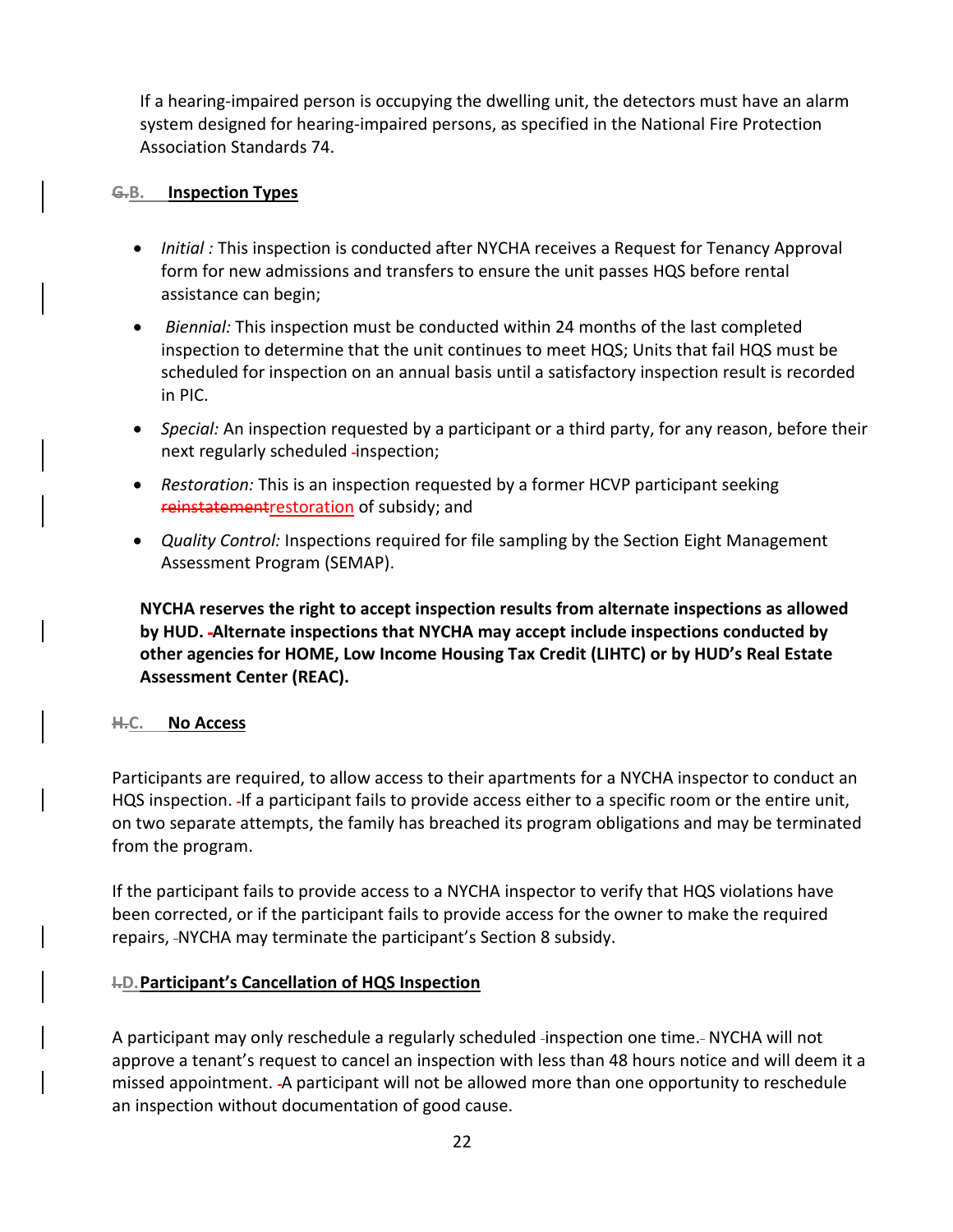# <span id="page-23-0"></span>**J.E. Suspension of Housing Assistance Payments & HAP Contract/Program Termination for HQS Failure**

For owner-caused, non-life threatening HQS violations, owners **mustmay** certify in writing that the defects have been corrected— or have the unit re-inspected. A NYCHA form, Certification of Completed HQS Repairs form  $(NE-2$  Certification), must be completed, signed by both tenant and owner, and submitted in its entirety to NYCHA by mail or by on-line submissions via the Owner Extranet, within 30 days of the failed inspection (21 days for window guards) to avoid suspension of subsidy.

If the owner has made repairs but is unable to obtain the signature of the participant on the NE-2 Certification, the owner may submit other documentation to support proof of repair of the violation. Acceptable documentation includes a completed work order that matches all the HQS violations on the Certification. - A re-inspection can also be requested in lieu of a Certification. NYCHA will make reasonable attempts to re-inspect the unit within-21 days.

If the owner does not correct HQS violations within 30 days, NYCHA will suspend the subsidy. The suspension will take effect the first of the month following the 30-day correction period and will continue until the owner corrects and NYCHA verifies the repairs. The owner will be notified that their tenant will be eligible to move if their unit remains suspended for 60 consecutive days.

For an initial inspection of a vacant unit, it is the owner's responsibility to notify NYCHA that all the corrections have been made and to request a second inspection.

For units with owner-caused 24-hour life threatening failures, the owner must notify NYCHA that the failed items have been corrected. -Failure to correct outstanding violations -within 24 hours will cause the subsidy to be suspended. The owner must notify NYCHA in order for a re-inspection to occur. If the unit passes re-inspection at a later date, payments will be made to the date the repairs were documented as repaired. - At no time will aan NE-2 Certification - be accepted for any 24 hour HQS violation. All 24 hour violations must be re-inspected by a NYCHA Section 8 inspector before the subsidy can be reinstated.

If a unit is suspended for failed inspection for 60 consecutive days, NYCHA will automatically issue a transfer voucher and rental packet to the participant, which will allow the participant to move to a new unit. If the apartment comes into compliance before the transfer voucher expires, the participant can remain in the unit and NYCHA will resume making subsidy payments to the owner.

For quality assurance purposes, NYCHA will randomly re-inspect units. If a random quality assurance re-inspection reveals that HQS violations were not corrected, the unit will fail inspection and the owner will be required to make the repairs to avoid suspension of subsidy. -If the owner submitted a Certification that was approved by NYCHA and the unit subsequently fails a quality assurance inspection for the same HQS violations, NYCHA reserves the right to suspend the subsidy and, recoup the HAP payments and charge a nominal fee.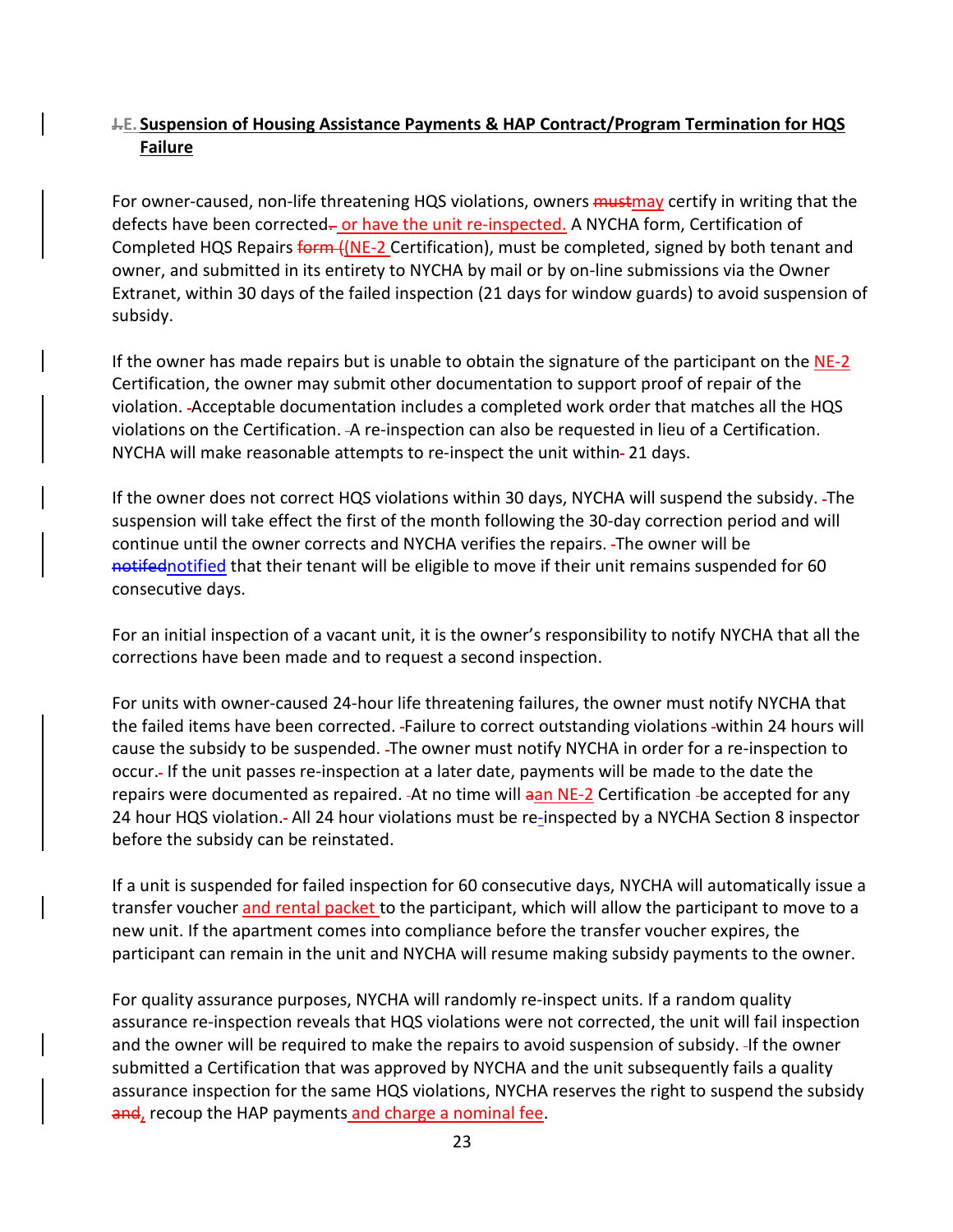Certifications will not be accepted under the following circumstances:

- If the unit contains 24 hour life threatening violations;
- If the unit failed an initial inspection;
- If a participant disputes that the defect has been corrected;
- If the Certification is missing signatures, unless the owner submits additional proof of repairs; and
- If the owner fraudulently signed for the tenant.

# **.i. Tenant-Caused Failures**

NYCHA distinguishes between tenant-caused and owner-caused HQS violations on the inspection failure report provided to both the tenant and owner. Unless provided for in the lease agreement, owners are not responsible for the correction of HQS violations that NYCHA determines were tenant-caused. Damages to the apartment in excess of normal wear and tear by a household member will be considered a tenant-caused violation . NYCHA reserves the right to make a determination of the cause of any HQS violations.

Examples of tenant-caused violations -include but is not limited to:

- No electricity or gas when the tenant is responsible for paying utilities;
- No heat in the unit, in conformance with local code, when the tenant is responsible for this utility per the lease agreement;
- A fire escape or exit blocked by the tenant;
- Evidence of poor housekeeping, including heavy accumulation of refuse or debris in the unit;
- No battery in the smoke/carbon monoxide detector or the smoke/carbon monoxide detector is missing or damaged.

#### **.ii. No Access for Owner to Repair HQS Violations**

If the participant fails to allow access to an owner -to make repairs to violations, the -owner must document at least two (2) attempts to gain access. NYCHA requires that owners send written notices via certified mail to the participant in order to document attempts to gain access to the unit. -NYCHA will require written proof of such attempts prior to commencement of termination action against the participant.

Once an owner submits valid documentation that attempts were made to make repairs, NYCHA will send the participant a warning letter regarding his/her failure to fulfill family obligations. Once the repairs are made and verified by NYCHA, a determination will be made by NYCHA when payments to the owner will resume, including retroactive payments, if any.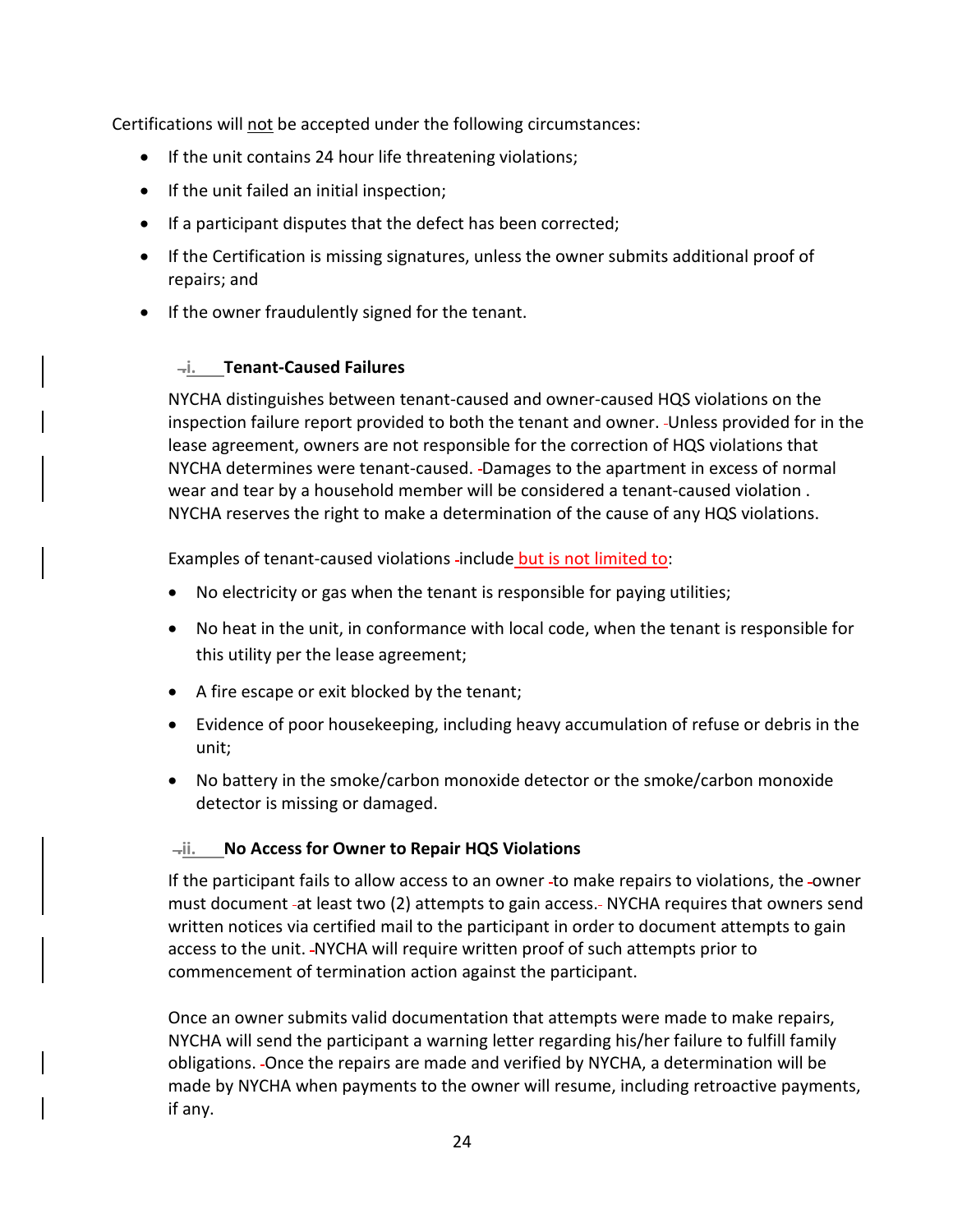### <span id="page-25-0"></span>**XI.XII. RENT REASONABLENESS**

NYCHA determines whether rent is reasonable to ensure that subsidized rents do not exceed rental values in the private market for similar unassisted units. NYCHA determines whether rent is reasonable by comparing the proposed rent to rent charged for other comparable unassisted units. Among the factors used in determining reasonable rent are the location, unit size and amenities in accordance with 24 CFR § 982.507. NYCHA utilizes an independent third party vendor to collect data for rent comparables.

NYCHA will not approve or execute a HAP contract until it determines that the initial rent to the owner is reasonable as compared with similar unassisted units in the area. During the initial term of the lease, the owner may not raise the rent. The term "reasonable" means the owner's proposed rent is consistent with that for unassisted units. In all cases, the rent to owner may not exceed the rent charged by the owner for similar unassisted units on the premises, or in the surrounding area.

#### <span id="page-25-1"></span>**A. Rent Reasonableness Determinations**

Rent reasonableness determinations are made:

- When units are placed under HAP contract for the first time;
- When owners request annual or special contract rent adjustments;
- When there is a 5% decrease in the FMR in effect 60 days before the contract anniversary (for the unit size rented by the family) as compared with the FMR in effect one year before the contract anniversary; or
- When directed by HUD.

Each participant file will contain documentation that a rent reasonableness review has been conducted for the assisted tenancy, except in cases such as project based and conversion projects where rent reasonableness studies are conducted for entire developments and documentation is kept separately.

#### **B. Annual Adjustments to Rent**

After the initial term of the lease, an owner may request an increase in the approved rent at least once per year. The owner must provide NYCHA with a copy of the new lease agreement executed by both parties at least 60 calendar days before the proposed effective date of the rent increase. All rent increases are subject to funding availability.

For all requested annual adjustments, NYCHA will perform a rent reasonableness analysis using the same methodology as for approving initial rents. The adjusted rent to the owner will equal the lesser of:

- The reasonable rent as determined by NYCHA; or
- The amount requested by the owner.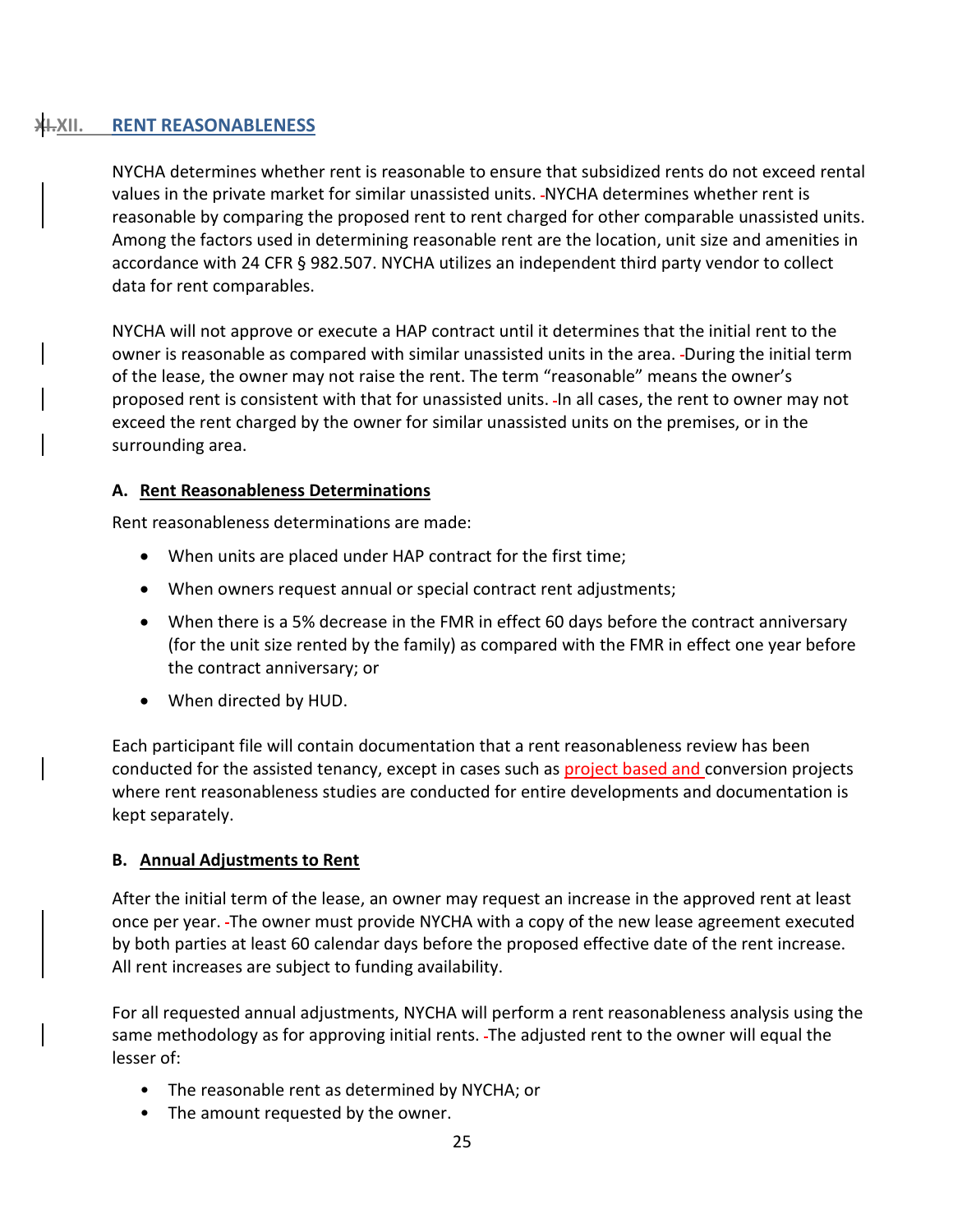NYCHA will notify both the owner and the participant in writing when NYCHA has reached a final decision on a rent increase request.

# **C. Other Contract Rent Changes**

In addition to the standard annual adjustments in rent, landlords are permitted to apply for other specialized types of contract rent changes through the Division of Housing and Community Renewal (DHCR), the Department of Housing Preservation and Development (HPD), and HUD. The owner must provide NYCHA with a copy of the approval letter at least 30 days after issuance. -NYCHA will receive the contract rent change and determine if the new contract rent is reasonable. All rent increases are subject to funding availability.

Note: There are instances where an owner will be mandated to reduce their contract rent by HCR or HPD. NYCHA will receive and process these reductions in contract rent as stipulated.

# <span id="page-26-1"></span><span id="page-26-0"></span>**XII.XIII. GENERAL LEASING POLICIES AND HOUSING ASSISTANCE PAYMENT CONTRACT**

#### **A. Initial Screening**

NYCHA has no liability or responsibility to the owner or other persons for the family's behavior or suitability for tenancy. Screening and selection of a family are the owner's responsibility.

NYCHA does not screen applicants for suitability for tenancy. NYCHA will provide the owner with the family's current and prior addresses, as shown in NYCHA's records, and with the name and address of the owner at the family's current and prior addresses, if known.

Under N.Y. Public Housing Law § 159, NYCHA may not disclose to owners other information provided by a HCVP applicant or participant, or by a third party regarding the applicant or participant, except under the limited circumstances described in § 159.

#### <span id="page-26-2"></span>**B. Housing Types**

NYCHA participates in the HCVP program with respect to the following special housing types enumerated in 24 CFR § 982.601(a): Single Room Occupancy, Shared Housing, and Cooperative Housing.

#### <span id="page-26-3"></span>**C. Lease and Tenancy Addendum**

All private leases submitted for HCVP assistance must comply with state and local law, and must be reviewed and approved by NYCHA staff.

#### <span id="page-26-4"></span>**D. HAP Contract Renewal**

Once an owner has accepted a participant's voucher and signed a HAP contract that establishes a HCVP tenancy in a rent regulated unit, NYCHA considers that the owner has agreed to the acceptance of the participant's voucher for subsequent lease renewals, -or month to month tenancy, so long as the participant is a participant in the HCVP $\frac{1}{n+1}$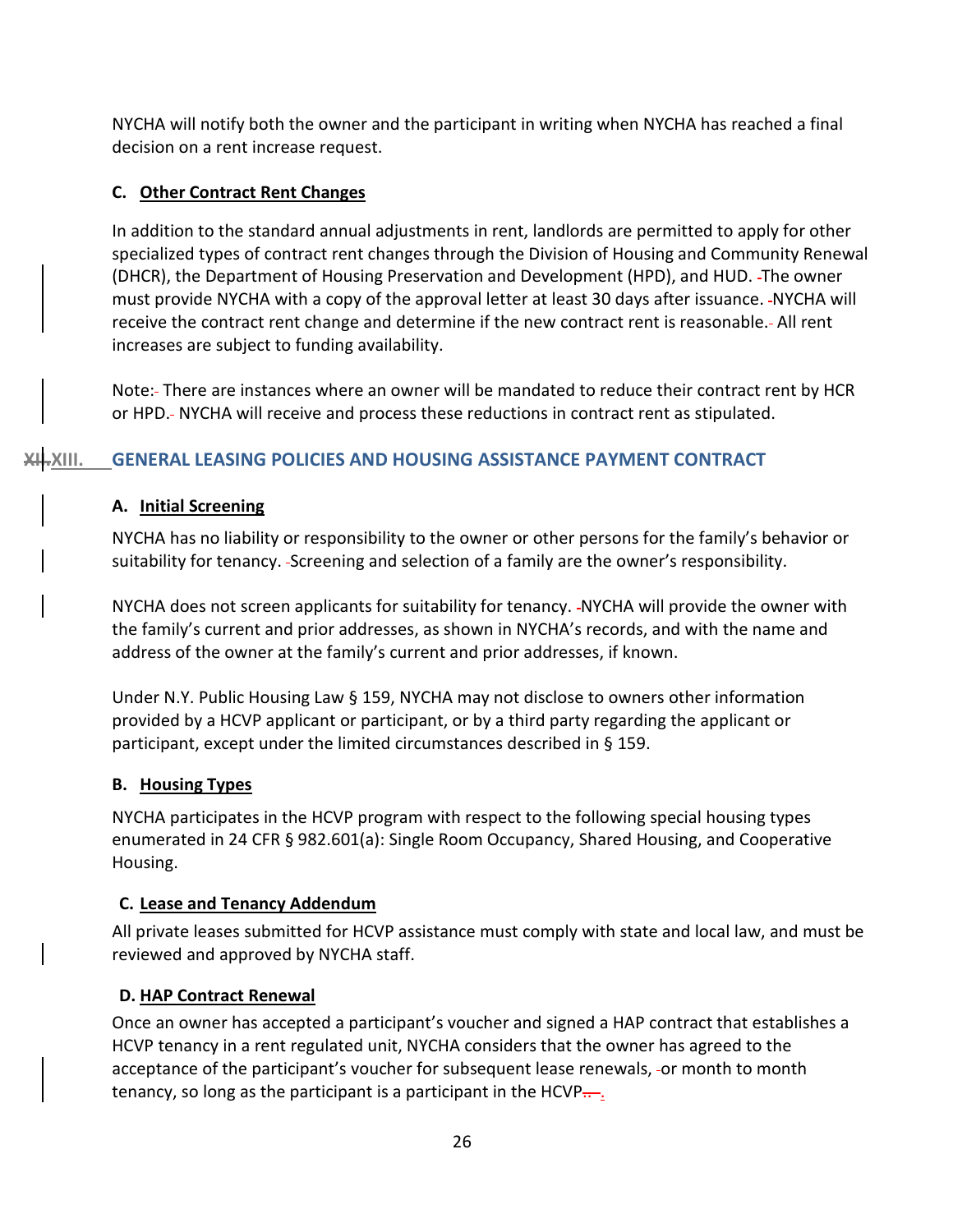# <span id="page-27-0"></span>**E. Overcrowded Unit**

If the addition of an approved family member creates an overcrowded situation, the head of household will be required to submit a transfer request to move and will be issued a voucher for the appropriate bedroom size.

#### <span id="page-27-1"></span>**F. Absence from Unit**

In accordance with 24 CFR § 982.312 (a), the family may not be absent from the unit for a period of more than 180 consecutive calendar days, in any circumstance or for any reason.

#### <span id="page-27-2"></span>**G. Continuously Assisted Family**

A family is "continuously assisted" if it enters NYCHA's HCVP immediately after having received any other form of assistance under the United States Housing Act of 1937 (the 1937 Act), such as public housing, project-based HCVP housing or assistance under the former Section 236 housing program.

#### **H. Changes in Lease Agreement**

If a tenant and owner agree to alter the current lease agreement, changes must be in writing, dated, and signed by both parties. The owner must provide a copy of the updated lease to NYCHA. NYCHA will approve any mutually agreed-upon modifications to the lease agreement, as long as the lease still complies with HUD requirements.

A new lease and HAP contract are required for changes in tenant/owner supplied utilities.

A new lease and HAP contract are not required when the family composition changes or the amount of rent to the owner changes.

#### <span id="page-27-3"></span>**I. Separate Agreements**

Owners and tenants may execute separate agreements for services, appliances, and other items or amenities outside those that are provided under the lease, if the agreement is in writing and approved by NYCHA. If the tenant and owner agree on charges for an additional item, as long as those charges are reasonable and not a substitute for a higher rent, NYCHA will permit them. - All agreements for special items or services must be attached to the lease approved by NYCHA. If agreements are executed at a later date, they must be approved by NYCHA and attached to the lease.

Any appliance, service or other item that is routinely provided to unassisted tenants on the premises or permanently installed in the unit may not be placed under a separate agreement and must be included in the lease. To qualify for a separate agreement, the service, appliance or item must be an optional amenity. A tenant's failure to perform under a separate agreement has no effect on the tenant's rights under the lease, and cannot be a cause for eviction.

#### <span id="page-27-4"></span>**J. Security Deposits**

The owner is not required, but is encouraged, to collect a full security deposit from the tenant.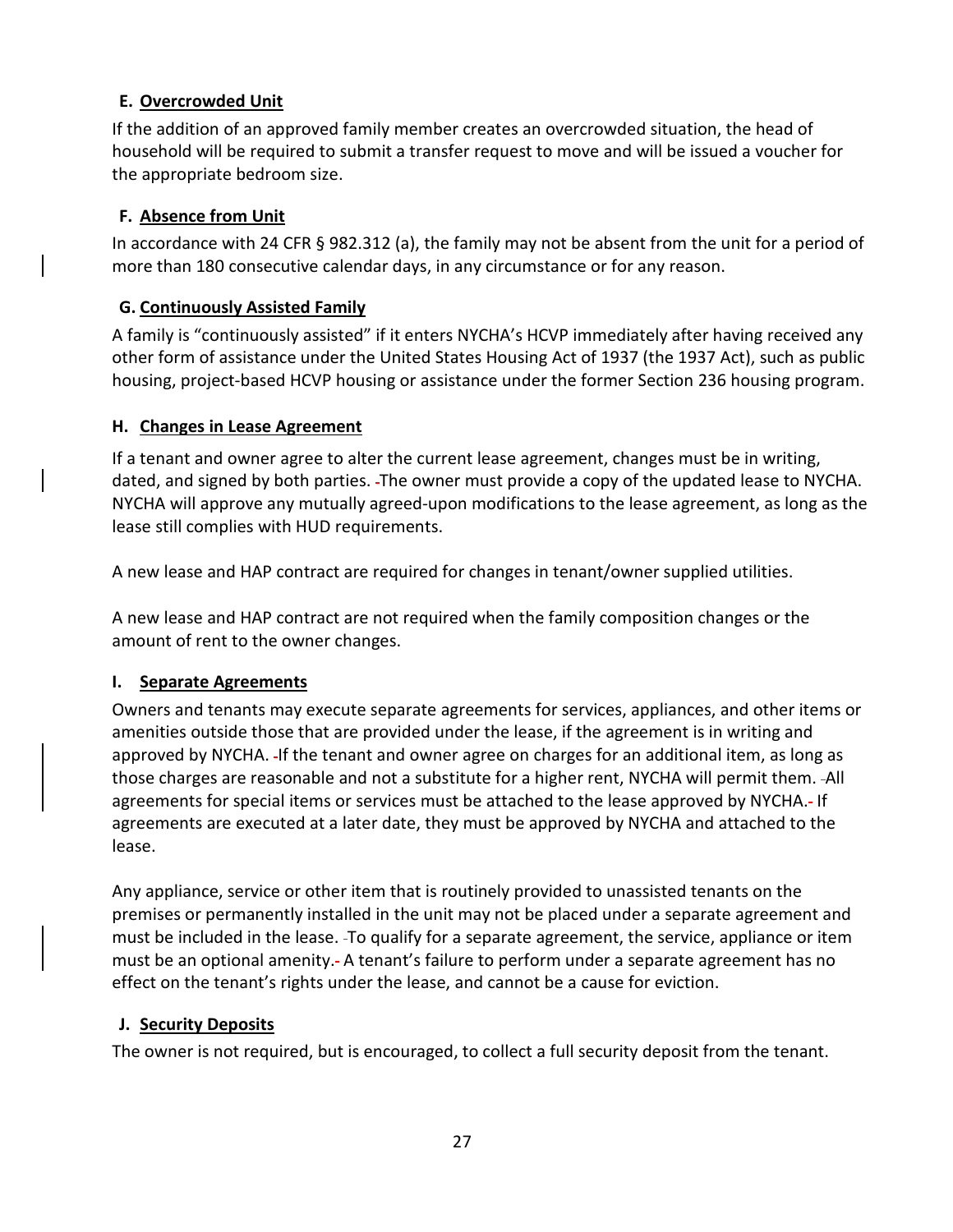Security deposits charged by owners may not exceed those charged to unassisted tenants or the maximum amount indicated on the lease. NYCHA does not pay or provide assistance for security deposits and/or moving fees except as a reasonable accommodation for a disability.

#### <span id="page-28-0"></span>**K. Request for Tenancy Approval for Initial Rental or Transfer**

# **.i. Approval of the Request for Tenancy Approval (RFTA)**

During the term of the voucher, the family must submit the RFTA signed by owner and tenant and a copy of the proposed lease, including the HUD-mandated tenancy addendum. The family must submit the RFTA in the form and manner required by NYCHA. NYCHA will not permit the family to submit more than one RFTA at a time.

NYCHA will not approve a unit if the owner is the parent, child, grandchild, sister, or brother of any member of the family, unless NYCHA determines approving the unit would provide a reasonable accommodation for a family member who is a person with disabilities.

Owners must provide an employer identification number or social security number with the W-9. Ownership will be verified through assessor's office records or a review of the grant deed. NYCHA will request a copy of the management agreement for owners represented by a management company. NYCHA may request documentation of ownership such as a grant deed, copy of the current tax bill, or other documentation.

NYCHA will review the proposed lease and the RFTA documents and will approve the RFTA if:

- i. The unit is an eligible type of housing;
- ii. The unit meets HUD's HQS, and any additional inspection criteria identified in this Plan;
- iii. The rent is reasonable (NYCHA will certify the rent charged to the housing choice voucher participant is not more than the rent charged for other unassisted comparable units);
- iv. The proposed lease complies with HUD requirements;
- v. There is no owner conflict of interest;
- vi. The owner has not been debarred by HUD or the PHA;
- vii. There are no shared utilities, with the exception of some special housing types, "flat rate" apartment complexes, and mobile home parks;
- viii. The family is not leasing a unit owned by a parent, child, grandparent, grandchild, sister or brother of any family member, except if NYCHA waives this restriction as a reasonable accommodation for a family member with disabilities under appropriate circumstances; and
- ix. The owner's address is not the same as the assisted unit.

**.ii. Disapproval of the RFTA**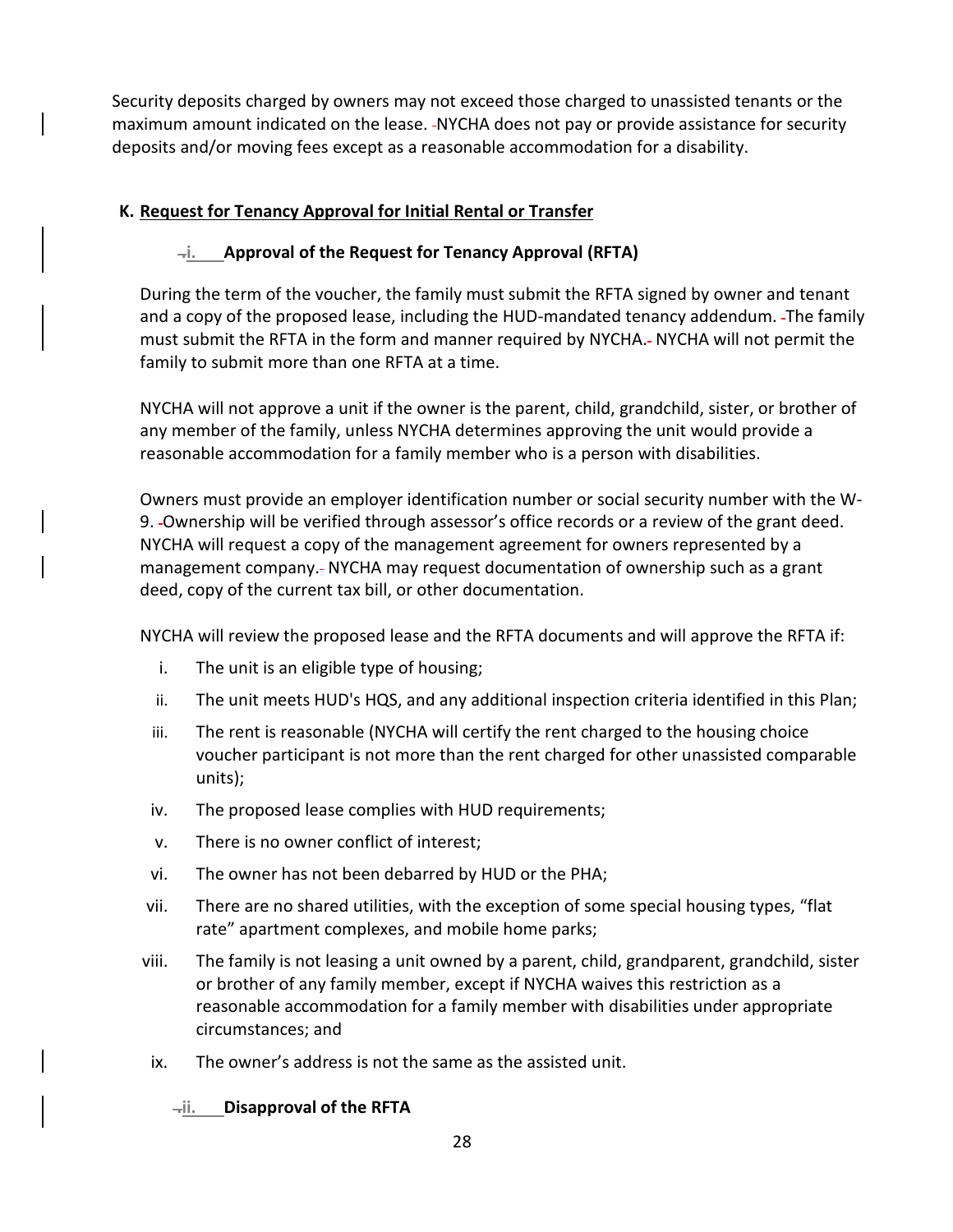If NYCHA does not approve the RFTA, it will (1) notify the owner and the family; and (2) provide the family with another RFTA form to permit the family to continue to locate eligible housing. During the initial lease term, the family share of the rent must not exceed 40% of the family's adjusted income.

# <span id="page-29-0"></span>**L. HAP Contracts**

The HAP contract must be in the form required by HUD. The terms of the HAP contract are described in 24 CFR § 982.451-455. A copy of the HUD-mandated HAP contract may be found at HUD's website.

# **i. Termination of Contract and Payment**

Housing assistance payments terminate if:

- The lease is terminated by the owner in accordance with the terms of the lease;
- The lease terminates and is not renewed;
- The HAP contract terminates;
- NYCHA terminates assistance for the family;
- If the PHA determines, in accordance with HUD requirements, that the available program funding is not sufficient to support continued assistance for families in the program; or
- Owner breaches terms of the HAP contract.

If an owner has commenced the process to evict the tenant and the family continues to reside in the unit, NYCHA must continue to make housing assistance payments to the owner in accordance with the HAP contract until the owner has obtained a judicial determination allowing the owner to evict the tenant. -NYCHA will continue such payments until the family is evicted from the unit or moves out.

#### **ii. Family Move-out**

NYCHA will end the housing assistance payments to the owner at the end of the month in which the family moves out of the unit or after a tenant has died and no eligible remaining family members are in the unit. Any overpayments of HAP will be recouped on the last day of the month after a tenant has vacated the unit, with or without notice to the landlord.

#### <span id="page-29-2"></span><span id="page-29-1"></span>**XIV. OWNERS**

#### **A. Definition of Owner**

Any person or entity with the legal right to lease or sublease a unit to a participant.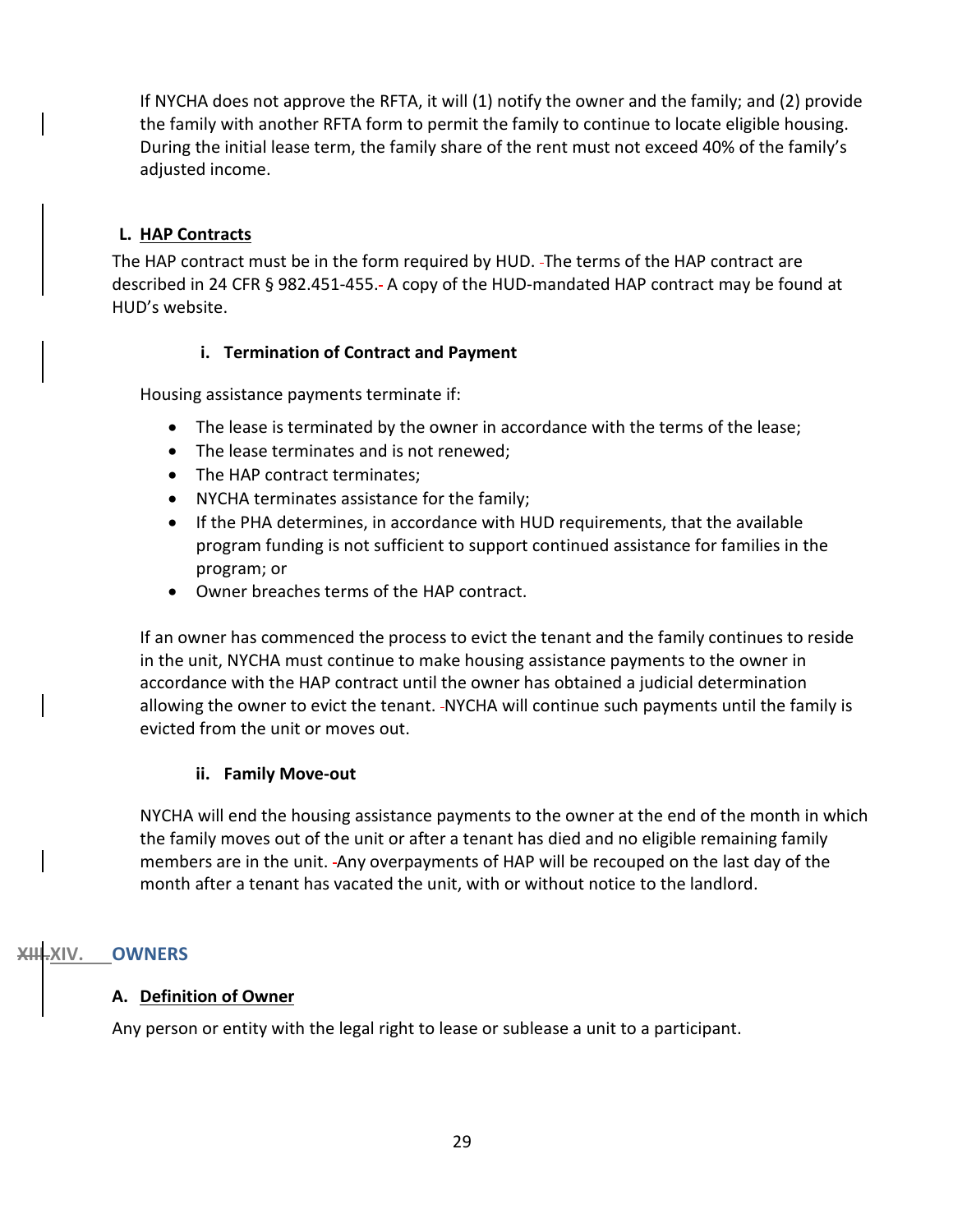# <span id="page-30-0"></span>**B. Disapproval of Owner**

Pursuant to 24 CFR § 982.306(a), NYCHA must not approve a unit if it has been informed by HUD or other government agency with relevant jurisdiction, that the owner is debarred, suspended, or subject to a limited denial of participation under 24 CFR § 24.

Pursuant to 24 CFR § 982.306(b), when directed by HUD, NYCHA will not approve a unit if:

- The federal government has instituted an administrative or judicial action against the owner for violation of the Fair Housing Act or other federal equal opportunity requirements, and such action is pending; or
- A court or administrative agency has determined that the owner violated the Fair Housing Act or other federal equal opportunity requirements.

NYCHA will also disapprove a unit if NYCHA determines:

- The owner has engaged in drug-trafficking, as defined in 24 CFR § 982.4; or
- There exists a conflict of interest due to the owner's status as:
	- o A NYCHA employee or a member of the household of any such employee, unless the owner obtains NYCHA's written approval; or
	- o A relative of the prospective assisted family, as defined in 24 CFR § 982.306(d), unless such tenancy is expressly permitted by that subsection.
- The owner has violated obligations under a housing assistance payments contract under Section 8 of the 1937 Act;
- The owner has committed fraud, bribery or any other corrupt or criminal act in connection with any federal housing program;
- The owner has a history or practice of non-compliance with HQS for units leased under the tenant-based HCVP, or with applicable housing standards for units leased with projectbased HCVP assistance, or leased under any other federal housing program;
- The owner has a history or practice of renting units that fail to meet state, or local housing codes;
- NYCHA has been advised by another government agency that the prospective owner has outstanding arrears in the payment of a state or local real estate tax, fine or assessment; or
- In accordance with 42 U.S.C.  $\S$  1437f(o)(6)(C), the owner refuses, or has a history of refusing, to take action to terminate tenancy for activity engaged in by the participant, any member of the participant's household, any guest, or any other person under the control of any member of the household that:
	- i. Threatens the health, safety, or right to peaceful enjoyment of the premises by other tenants or NYCHA employees;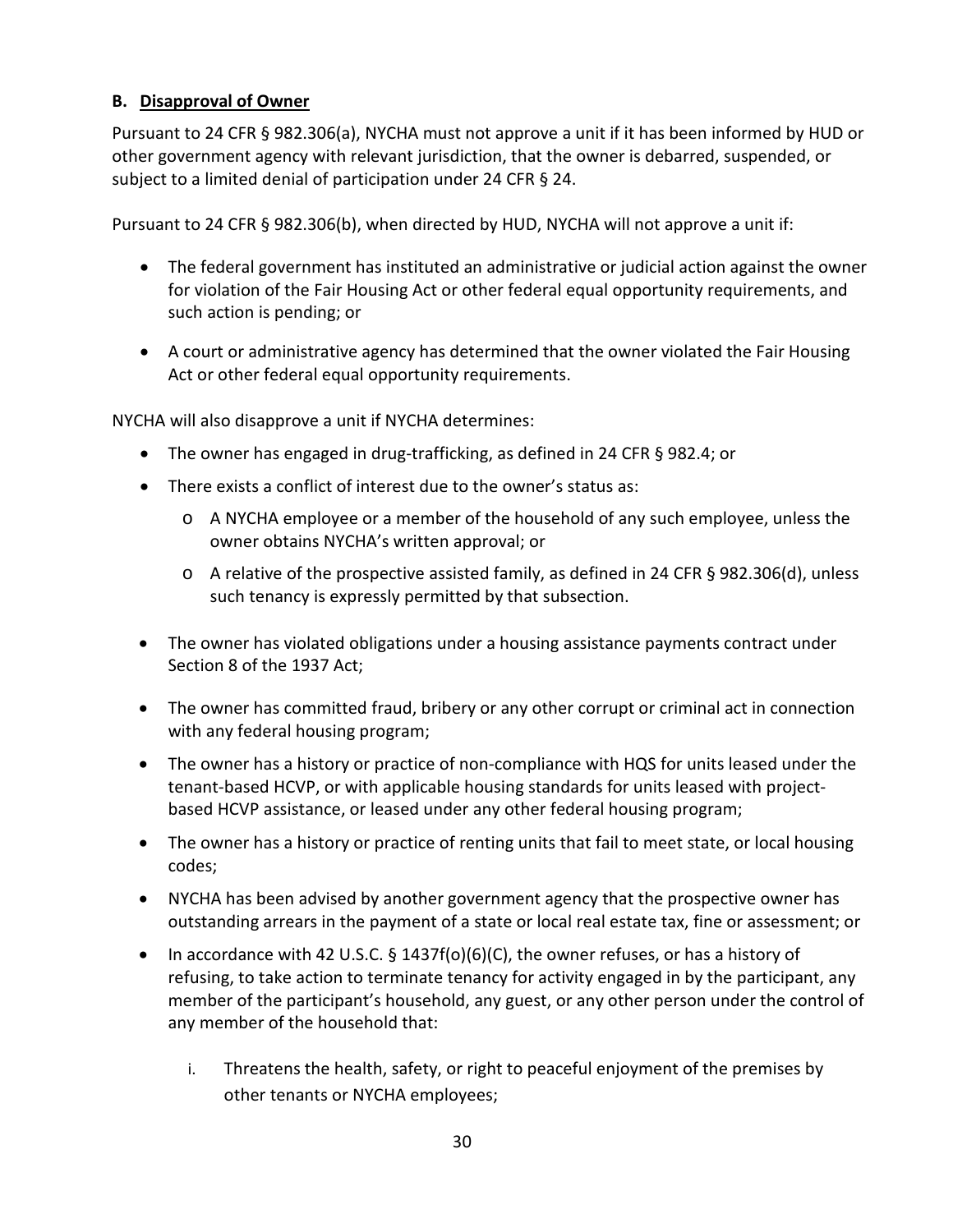- ii. Threatens the health or safety of, or right to peaceful enjoyment of the residences by, persons residing in the immediate vicinity of the premises; or
- iii. Engages in drug related or violent criminal activity.

#### <span id="page-31-0"></span>**C. Change in Ownership**

Where ownership is to be transferred, NYCHA may approve the assignment of a HAP contract to the new owner at the prior owner's request. NYCHA may also disapprove the assignment of the contract for any of the reasons listed above. - Prior owners must -request assignment of their HAP contract(s) in writing- and receive NYCHA's written consent before the HAP contract can be assigned and subsidies can be paid to the new owner.

NYCHA will process a change in ownership only if the request is accompanied by the executed documents required -necessary for change in ownership. A list of the required documents can be found on NYCHA's website.

#### <span id="page-31-1"></span>**D. New Owners to the Section 8 Program**

New owners will have 60 days to submit documents before NYCHA cancels the request for change in ownership and issues a transfer voucher to the Section 8 participant to enable him/her to move to another unit. NYCHA will begin making payments prospectively to the new owner once it has reviewed and approved the documents submitted. NYCHA must receive a separate written request from the new owner in order to change the payee and/or the address to which payment is to be sent.

#### <span id="page-31-2"></span>**E. Payment Method**

NYCHA will make all HAP payments via electronic fund transfer (EFT) or debit card. Each owner will be required to enroll online in NYCHA's Owner Extranet portal to complete the EFT enrollment registration. Failure to enroll in direct deposit will result in a delay of your Housing Assistance Payments.

#### <span id="page-31-4"></span><span id="page-31-3"></span>**ANNUAL AND INTERIM RECERTIFICATIONS**

#### **A. Annual Recertifications**

NYCHA conducts recertifications of income and family composition annually. At least 150 days in advance of the scheduled annual recertification date, NYCHA will notify the family of their requirement to submit income and household information. The family may submit the annual recertification by mail, by bringing it to one of NYCHA's walk in centers, or on-line, if available to the family.

NYCHA may opt to conduct a streamlined reexamination of income for elderly families and disabled families when 100 percent of the family's income consists of fixed income. fixed sources of income.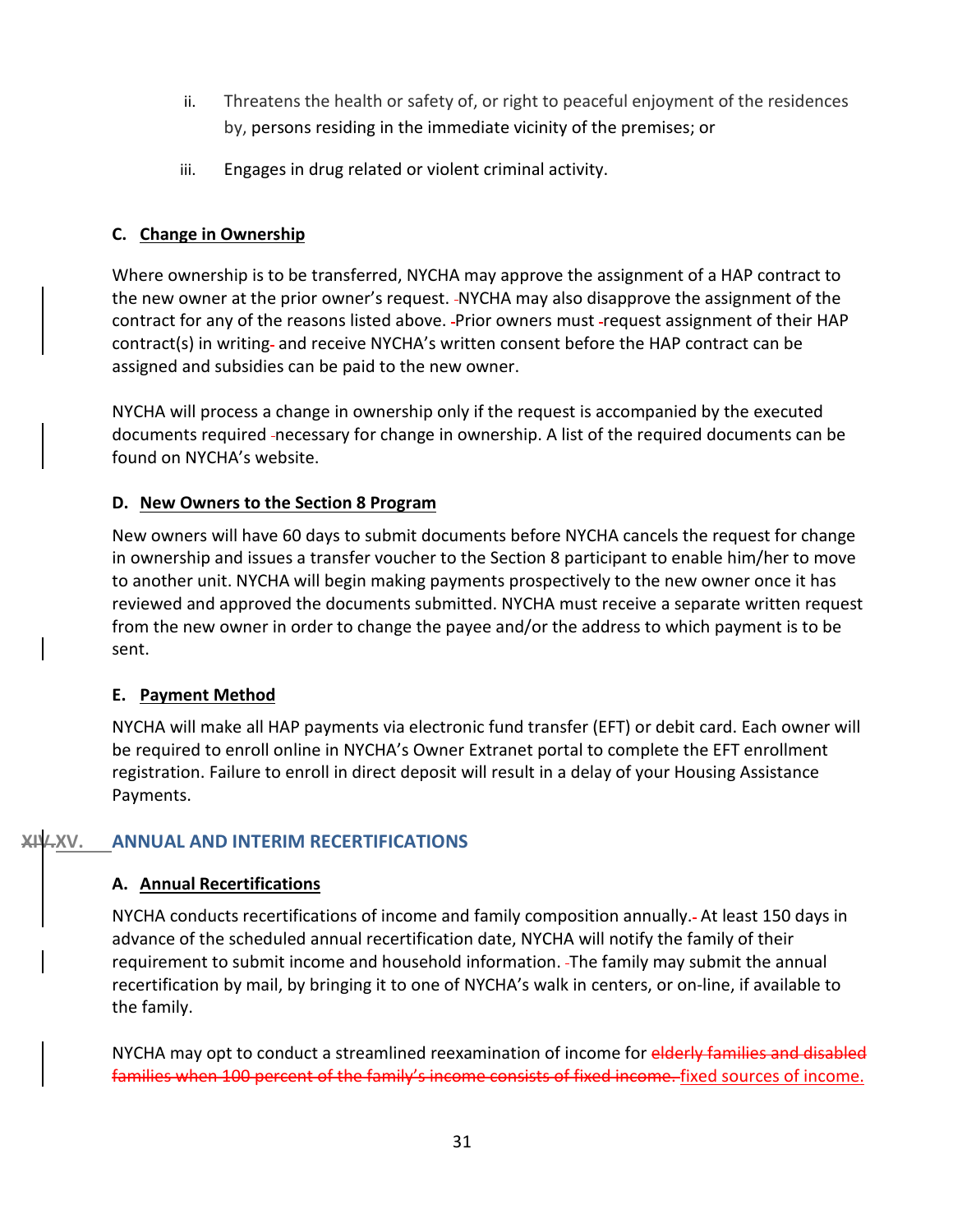In a streamlined reexamination, NYCHA will recalculate family incomes by applying any published cost of living adjustments to the previously verified or adjusted income amount.

Fixed income includes income from Social Security benefits, Supplemental Security Income (SSI), and Supplemental Security Disability Insurance (SSDI); federal, state, local and private pension plans; and other periodic payments received from annuities, insurance policies, retirement funds, disability or death benefits, and other similar types of periodic receipts that are of substantially the same amounts from year to year.

NYCHA may adopt guidelines established by HUD Notice PIH 2013-032016-05 related to determining a participant's annual income. Documentation requirements for annual recertifications have not changed; however, the methodfamily declaration of verifying and calculating income has changed. assets under \$5,000. The PHA may, in order to simplify requirements for determining a program participant's income and improve timely completionassets obtain third-party verification of annual reviews, use information available in EIV for past actual income received or earned withinall family assets upon admitting a family and then again at least every three years thereafter. During the intervening annual reexaminations, the last 12 months. PHA has the discretion under this provision to accept a family's declaration that it has a total net assets equal to or less than \$5,000, without taking additional steps to verify the accuracy of the declaration.

The participant must submit his/her completed recertification, including all required third-party verifications, to NYCHA on or before the return date printed in Section A.4 of the Affidavit of Income. If NYCHA has not received the recertification within this time frame, it will commence termination of subsidy proceedings against the participant.

NYCHA will analyze and verify all information included in the recertification, recalculate the family share of the rent and notify the participant and the owner in writing of the new rent amount to be paid by the participant and new housing assistance payment to be paid by NYCHA. The notices will include effective dates of the new housing assistance payment amount, family share, and new rent to owner.

#### <span id="page-32-0"></span>**B. Interim Recertifications**

#### **.i. Changes to be Reported to NYCHA**

A participant must report the following within 30 days of a change:

- A family member is added by birth, adoption or court-awarded custody, with or without increased income;
- The family wants to add a member to the household by any method other than birth, adoption or court-awarded custody (i.e., marriage); or
- The family loses a member either through relocation or death.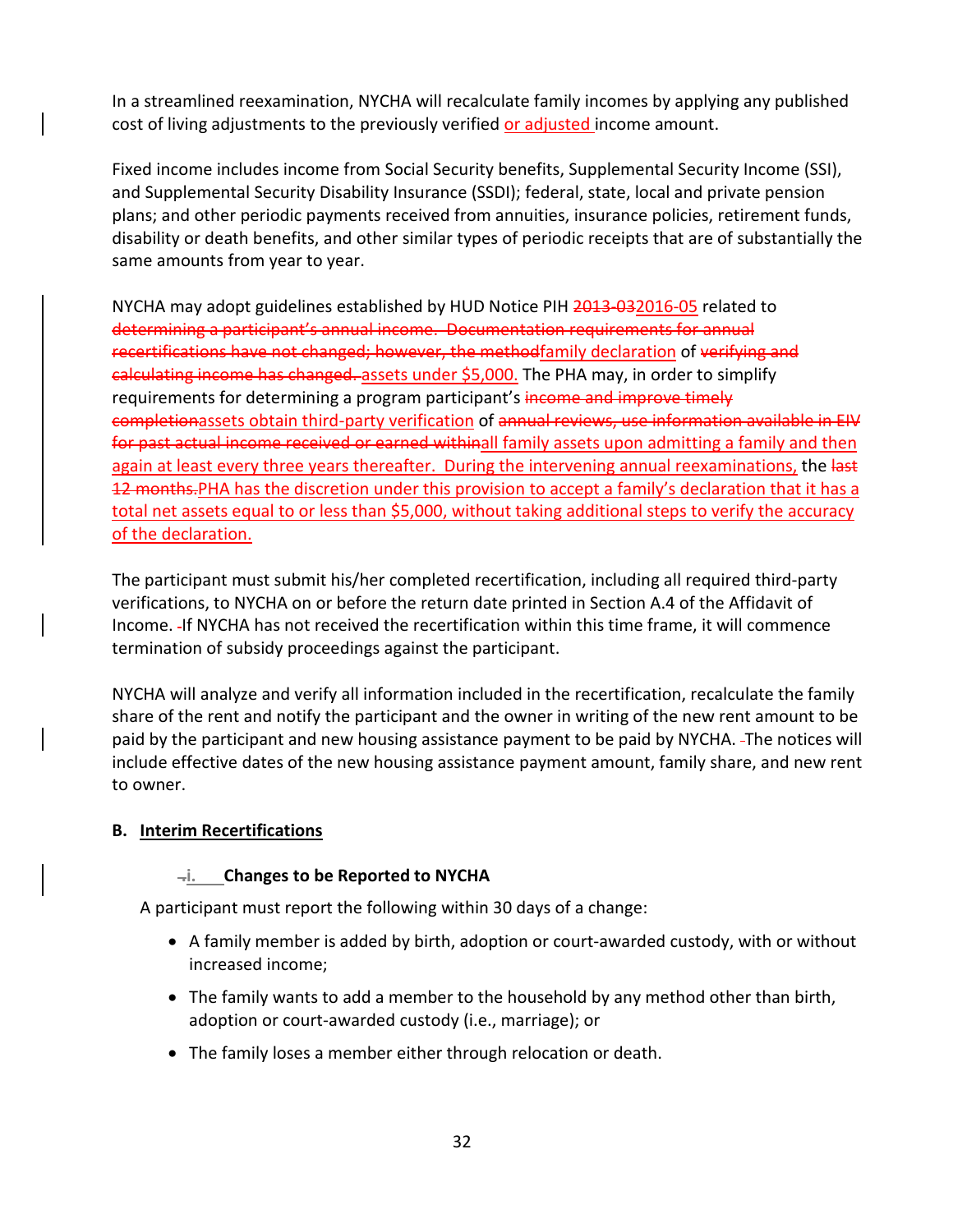Other changes and increases, including cost of living adjustments to recipients of Social Security, TANF, and Veterans Assistance, and new or increased amounts of unearned income, need not be reported until the next annual recertification. NYCHA will not reduce the family share of rent when the family reports a loss of welfare benefits due to fraud or a failure to participate in self-sufficiency or work activity.

# **ii. Requested Changes**

In addition to regular annual reporting requirements, participants may request an interim recertification. NYCHA will initiate an interim recertification upon verbal or written notification of a change in household income or family composition, or when NYCHA otherwise deems it appropriate.

NYCHA may adopt guidelines established by HUD Notice PIH 2016-05 related to conducting an interim reexamination of income whenever a new family member above the age of six (6) is added. If the new member added is six (6) years of age or younger, an interim reexamination of income will be performed to assure that the required dependent deduction is provided. Note: All new members will be subject to other aspects of program eligibility (e.g., SSNs, criminal history, etc.).

Families with income are not required to report increases in income in between regular reexaminations.

Families without income will be required to report all increases in income within 30 days of the date the change takes effect. NYCHA will conduct an interim re-examination based on the increased income.

NYCHA will notify the participant and the owner of any changes in the family share of the rent and the housing assistance payment.

#### **iii. Decreases in Tenant Share of Rent**

Decreases in the tenant share of rent will become effective the first day of the month following the date the change occurred, provided the participant reported the change within 30 days of the change. If the family causes a delay, the rent change will be effective the first day of the following month after receipt of supporting documentation of the change.

#### <span id="page-33-0"></span>**C. General Requirements for Adding Persons to the HCVP Household**

Participants must request permanent or conditional permission to add individuals to the household except for children born to or adopted by the participant and the authorized occupants of the household during the subsidized tenancy. All of the requirements below must be met for NYCHA to approve the addition of any person to a HCVP-subsidized unit:

- The request must be made by the Head of Household (HOH);
- The HOH must reside in the unit on the date of the request;
- The request must be made in writing;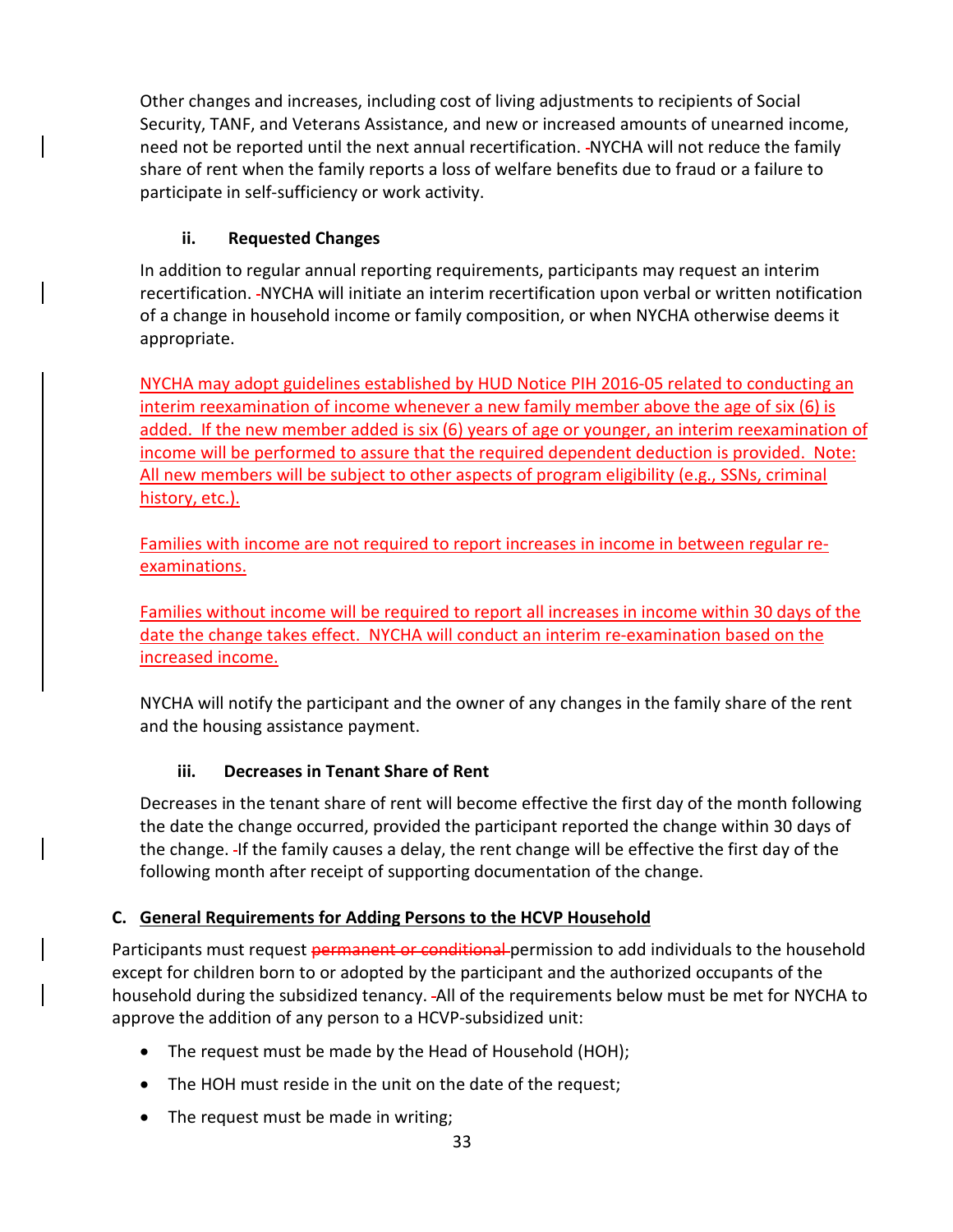- The family must be in good standing when the request is made, meaning there is no administrative action pending against the family to terminate the subsidy;
- The proposed additional person must meet the standards for admission as stated in the Application and Tenancy Administration Department Manual; and
- The proposed additional person must fall within familial relationship categories specified by NYCHA at its discretion.

Note: NYCHA will make the determination if a family member will be added permanently or conditionally. Permanent permission will allow for the succession of the voucher to a remaining family member. Conditional permission does not allow for the succession of the voucher to a remaining family member.

# <span id="page-34-1"></span><span id="page-34-0"></span>**XV.XVI. TRANSFERS AND PORTABILITY**

# **A. Portability**

Portability is a feature of the HCVP under which voucher holders may use their vouchers in jurisdictions other than the jurisdiction issuing the voucher. Voucher holders may live anywhere in the U.S., Puerto Rico, or the U.S. Virgin Islands as long as there is a HCVP administered in that area. Voucher holders may request a transfer to another jurisdiction by submitting a signed transfer request form by mail or personally to any NYCHA walk in center. NYCHA is currently absorbing all incoming portability cases and will automatically add 30 days to the initial PHA's voucher expiration date. NYCHA has the discretion to extend the voucher beyond the HUD required 30 days for the participant.

NYCHA reserves the right to complete criminal background and sex offender checks for incoming portability applicants in line with screening policies.

#### <span id="page-34-2"></span>**B. Emergency and Non-Emergency Transfers within New York City**

The HCVP participant must submit a completed and signed transfer request form. -NYCHA then determines if the participant is eligible to receive a transfer voucher. Transfer requests are reviewed and prioritized as an "emergency" or "non-emergency". The following are considered emergencies:

| Victim of Domestic Violence (VDV) | Participant suffers or suffered serious or repeated abuse from a family<br>member or person with whom she or he had, or continues to have, an<br>intimate relationship and, as a result of that abuse, has suffered actual<br>physical injury or the threat of injury and will continue to suffer by<br>continuing to live in current residence.                                                            |
|-----------------------------------|-------------------------------------------------------------------------------------------------------------------------------------------------------------------------------------------------------------------------------------------------------------------------------------------------------------------------------------------------------------------------------------------------------------|
| Intimidated Victim (IV)           | Participant is the victim of a violent crime or a threat of a violent crime<br>and such crime was committed in a non-random manner as a result of a<br>relationship between the victim and the perpetrator and the participant<br>has suffered actual physical injury or threat of injury against himself or<br>immediate family and will continue to suffer by continuing to live in<br>current residence. |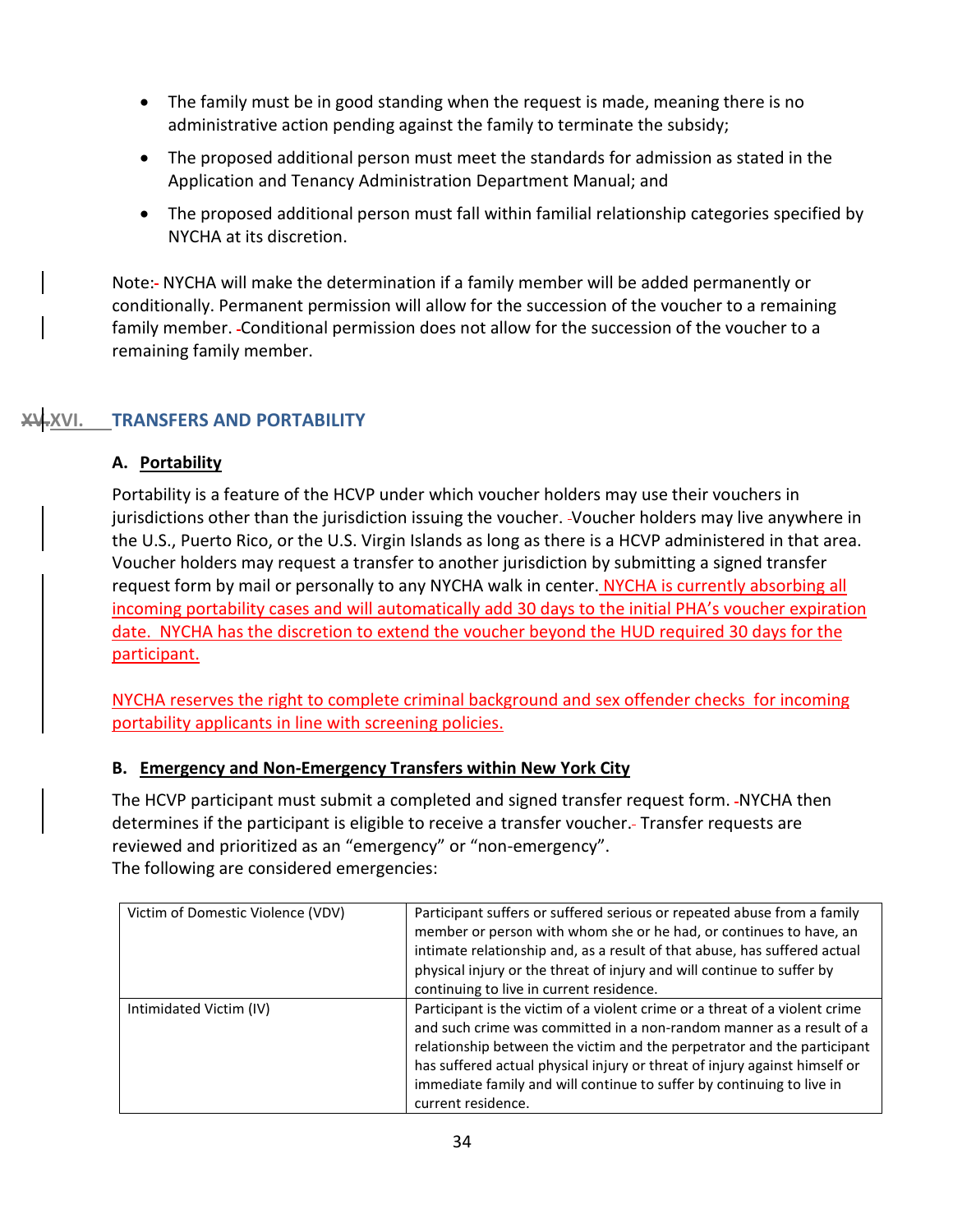| Intimidated Witness (IW)               | Person cooperates with a law enforcement agency in the arrest and      |
|----------------------------------------|------------------------------------------------------------------------|
|                                        | prosecution of an individual who committed a crime and then suffered   |
|                                        |                                                                        |
|                                        | actual physical injury or threat of injury against himself or family.  |
| Child Sexual Victim (CSV)              | Child victim of a sexual crime.                                        |
| 24 hr Failed HQS inspection            | Life threatening reason including:                                     |
|                                        | o Gas leak                                                             |
|                                        | o Fire                                                                 |
|                                        | o Dangerous structural hazards                                         |
|                                        | o Sparking or exposed or smoking wires                                 |
| Natural Disaster                       | For example: -Hurricane or earthquake.                                 |
| <b>Court Action</b>                    | Holdover proceeding in Housing Court based on a landlord 's choice not |
|                                        | to renew a lease                                                       |
| Foreclosure action and order to vacate | Owner fails to be financially responsible for the property.            |
| Reasonable accommodation               | Participant or household member qualifies as disabled, and the         |
|                                        | disability requires a change in housing. - A reasonable accommodation  |
|                                        |                                                                        |
|                                        | form and a letter from a health provider are needed.                   |

#### <span id="page-35-0"></span>**C. Non-Emergency Transfers**

A participant will receive a non-emergency transfer for any voluntary move.

#### <span id="page-35-1"></span>**XVI.XVII. TERMINATION OF ASSISTANCE**

#### <span id="page-35-2"></span>**A. General Procedures**

If NYCHA decides to terminate assistance, NYCHA must give the participant written notice of the intent to terminate, with reasons, and must notify the family of his or her right to an informal conference or an impartial hearing prior to the proposed date of termination in accordance with federal regulations, the Williams consent judgment, and the Section 8 Existing Housing Program -Termination of Subsidy Procedures.

In addition, a participant may decide to stop receiving HCVP assistance at any time by notifying NYCHA. In the event a participant chooses to stop receiving assistance, there is no need for NYCHA to terminate the subsidy as set forth in this section.

NYCHA must terminate program assistance or the HAP contract under any of the following circumstances:

- The family is under a HAP contract and 180 days have elapsed since NYCHA's last housing assistance payment. NYCHA reserves the right to terminate the HAP contract prior to this timeframe.
- The family (1) fails to submit required documentation concerning any family member's citizenship or immigration status; (2) submits evidence of citizenship and eligible immigration status in a timely manner, but United States Citizenship and Immigration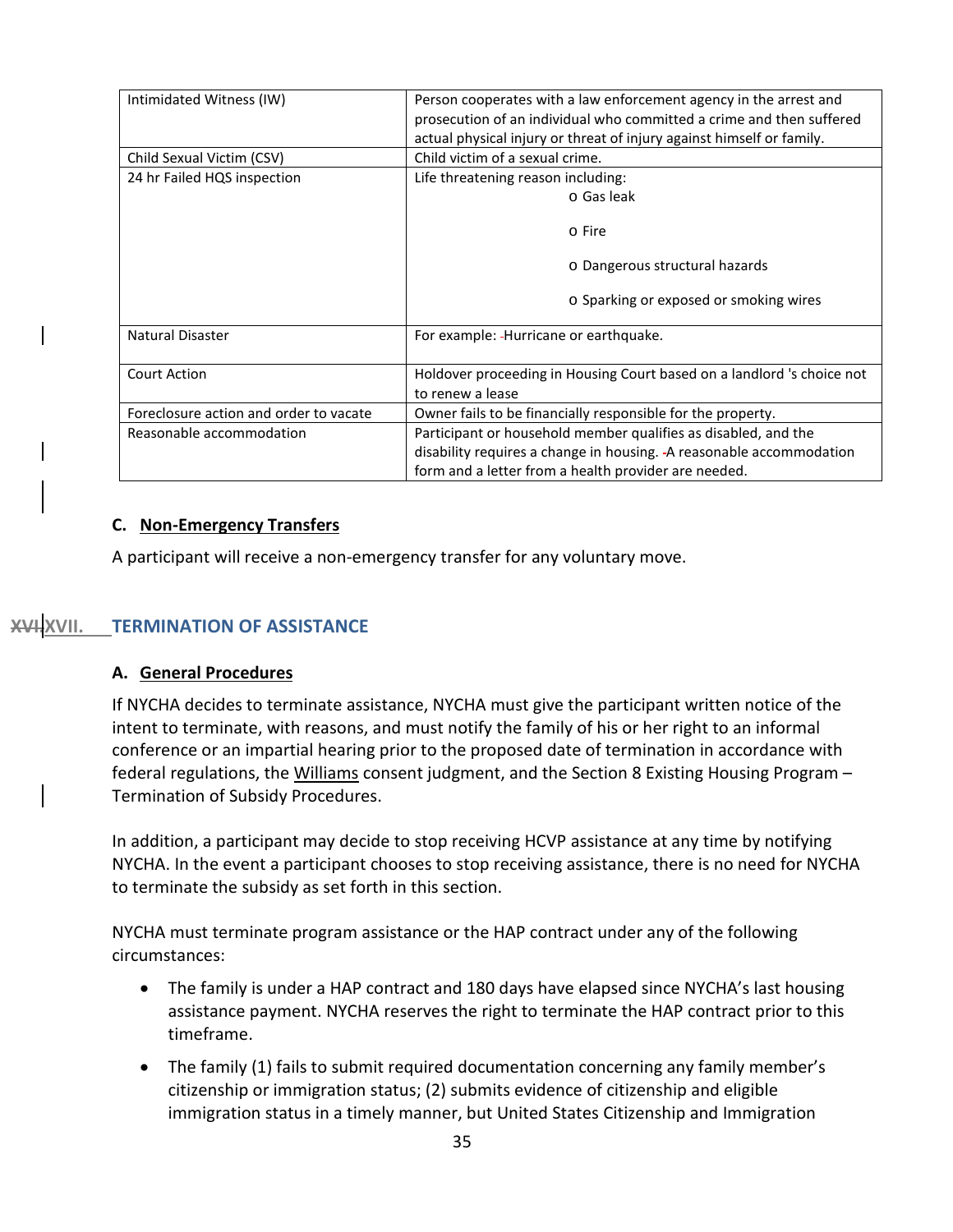Services (USCIS) primary and secondary verification does not verify eligible immigration status of the family; or (3) has knowingly permitted another individual who is not eligible for assistance to reside (on a permanent basis) in the unit.

- The family fails to disclose the complete and accurate social security numbers of each household member and the documentation necessary to verify each social security number (SSN). For families otherwise eligible for continued program assistance, NYCHA will determine if the family's failure to meet the SSN disclosure and documentation requirements was due to circumstances that could not have been foreseen and were outside of the family's control. The termination of these families will be deferred to provide an opportunity to comply with the requirement within a period not to exceed 90 days from the date of the notice of noncompliance.
- The family fails to meet ongoing eligibility requirements for students.
- The family is evicted from the assisted unit for serious or repeated violation of the lease.
- Any member of the family fails to sign and submit consent forms for obtaining information in accordance with 24 CFR § 5.
- Any family member has ever been convicted of manufacturing or producing methamphetamine on the premises of federally assisted housing.
- Any member of a household is subject to a lifetime registration requirement under a state sex offender registration program.

NYCHA may terminate program assistance for a participant under any of the following circumstances:

- The violations discovered during annual inspection are tenant-caused and corrections are not made by the re-inspection date.
- Any household member or guest engages in illegal use of a drug in the assisted unit.
- Any member of the family commits drug-related criminal activity, -violent criminal activity, or other criminal activity.
- NYCHA has reasonable cause to believe that a household member's alcohol or illegal drug use, or a pattern of alcohol or illegal drug, use may threaten the health, safety, or right to peaceful enjoyment of the premises by other residents.
- The family currently owes rent or other amounts to NYCHA or another PHA in connection with the HCVP or public housing assistance under the Housing Act of 1937.
- The family has breached a repayment agreement with NYCHA or another PHA.
- The family, or a guest of the family, has engaged in or threatened abusive or violent behavior toward NYCHA personnel.
- The family has misrepresented income, household members, or any other reported information on, or accompanying, the HCVP application or annual recertification.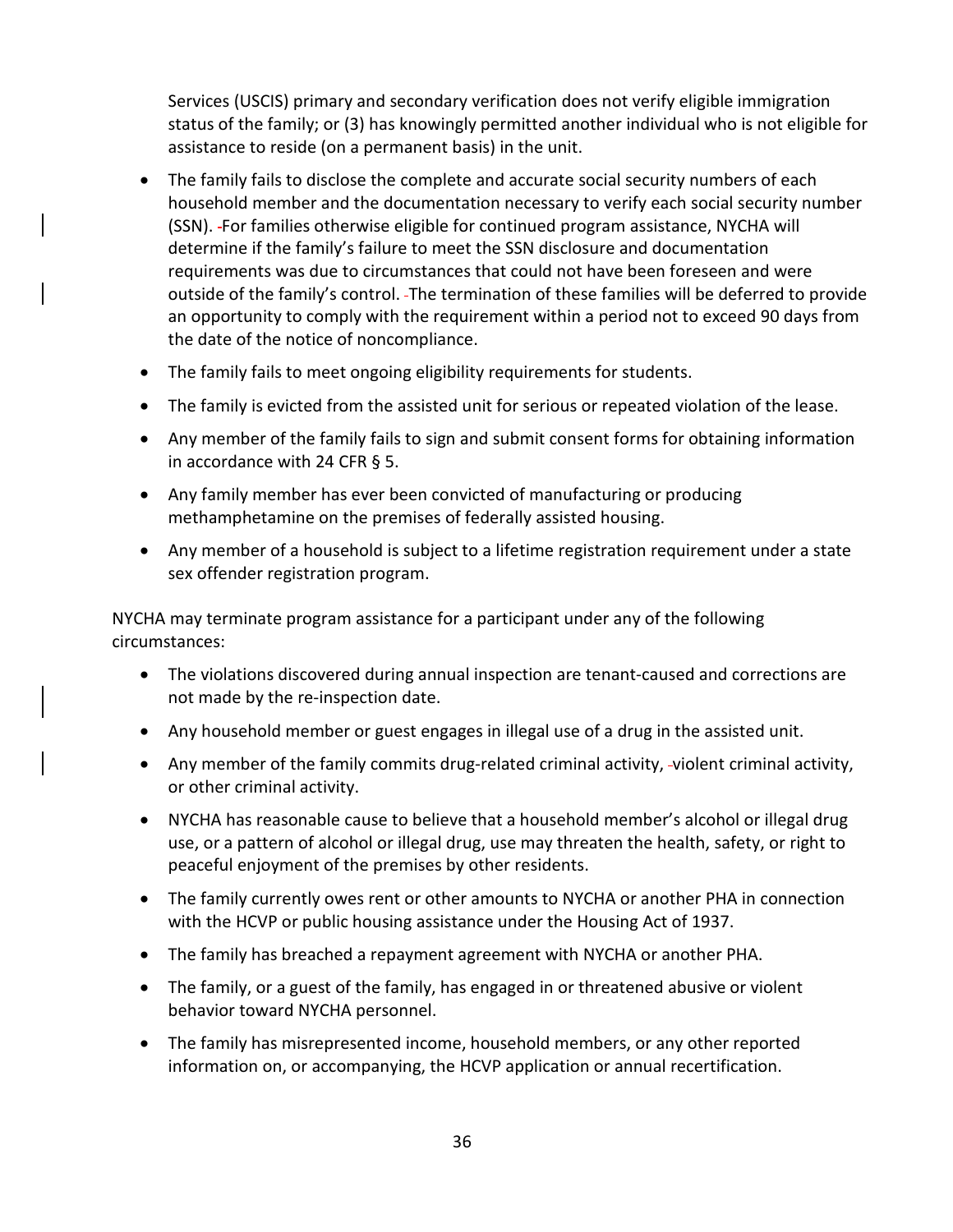- The family has violated one of the family obligations listed on the voucher, NYCHA's briefing booklet, or NYCHA's Administrative Plan.
- The family has failed to provide information requested by NYCHA or keep an appointment.
- The family has not reimbursed any PHA for amounts paid to an owner under a HAP contract for rent, damages to a unit, or any other amounts owed under the lease.
- A family member has engaged in activity that may threaten the health or safety of the owner, property management staff, or persons performing the contract administration function or responsibility on behalf of NYCHA, including a NYCHA employee, contractor or agent.
- The family fails to occupy the unit.
- The family leaves the assisted unit without prior written approval to move by NYCHA.
- Any member of the family has committed fraud, bribery, or any other corrupt or criminal act in connection with any federal housing program.

The owner may terminate the lease with the tenant, however, non-payment of the housing assistance payments by NYCHA is not grounds for termination of the lease because the family is not responsible for the subsidy portion under the HAP contract.

If the owner intends not to renew a lease or not to accept a renewal HAP contract, the owner must give NYCHA 60 days notice prior to the end of the current lease term, in order that NYCHA can offer the participant a voucher to move. However, under rent stabilization, owners must offer tenants in good standing a renewal lease that includes the material terms of the previous lease. The acceptance of HCVP subsidies is a material term of the lease; therefore, owners of rent-stabilized units are obligated to accept HCVP in their renewal leases. - In addition, Local Law 10 of 2008 prohibits owners from discriminating against participants based on "lawful sources" of income. Lawful sources of income include social security, and any federal, state or local public assistance or housing assistance such as HCVP subsidy.

#### <span id="page-37-0"></span>**B. NYCHA Discretion**

In deciding whether to terminate assistance because of criminal activity by members of the family, NYCHA has discretion to consider all of the circumstances in each case. NYCHA may impose, as a condition of continued assistance for other family members, a requirement that family members who participated in, or were culpable for the action or failure to act, will not reside in the unit. NYCHA may permit the other members of a family to continue in the program.

#### <span id="page-37-1"></span>**C. Informal Conferences and Impartial Hearings for Participants**

NYCHA will afford an informal conference and an impartial hearing to a participant who may be terminated from the HCVP based on his or her failure or refusal to meet program obligations or requirements, and who makes a timely request for a conference or a hearing. NYCHA will also afford an informal conference and/or an impartial hearing to a participant who makes a timely request to dispute NYCHA's determination regarding the family's share of the rent. Refer to 24 CFR § 982.555 for circumstances under which a participant is not entitled to a hearing.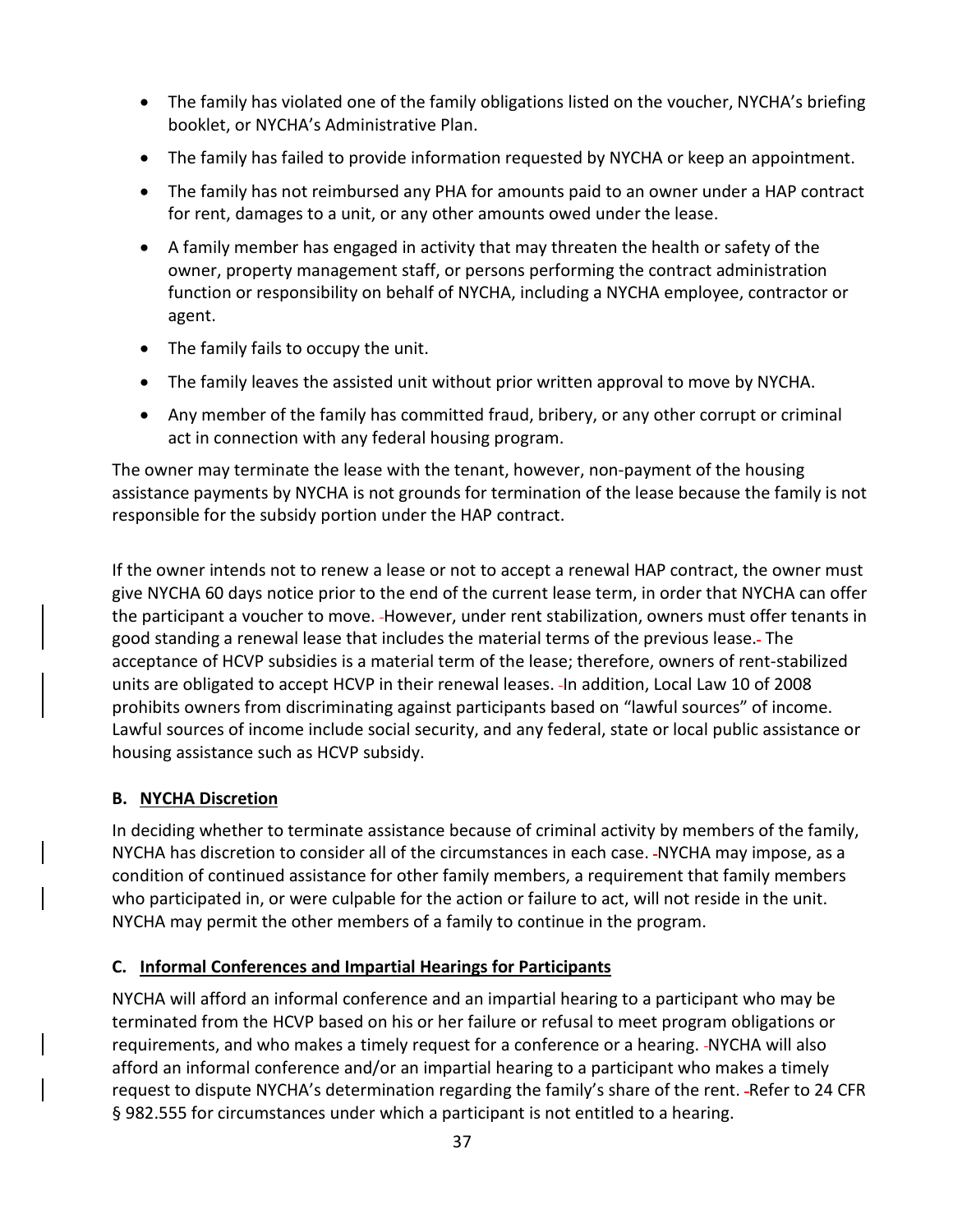If the participant requests an informal conference impartial hearing in order to resolve a termination or rent grievance issue, a conference will be scheduled. If the participant is not satisfied after the informal conference, NYCHA will schedule an impartial hearing. If the informal conference resolves the issue, NYCHA will not schedule an impartial hearing.

NYCHA will send written notice to the participant of the hearing date, along with a copy of the hearing procedures.

NYCHA will continue to make housing assistance payments during the pendency of the hearing if the participant makes a timely request for a hearing.

The Hearing Officer may make the following dispositions:

- **•** Termination of subsidy;
- **•** Termination of subsidy on a certain date unless specified conditions have been corrected or fulfilled; or
- **•** Continuation of subsidy.

NYCHA will notify the participant and his/her representative if the NYCHA Board conducts a review. The Board will issue a written statement if its determination is less favorable to the participant than the Hearing Officer's determination.

#### <span id="page-38-1"></span><span id="page-38-0"></span>**XVII.XVIII. PROGRAM INTEGRITY**

#### **A. Preventing, Detecting, and Investigating Errors and Program Abuse**

NYCHA seeks to ensure the integrity of its HCVP program by taking action against applicants, participants, and owners who commit fraud, bribery, or other corrupt or criminal acts. In appropriate circumstances, NYCHA may work in conjunction with the New York City Department of Investigation, Office of the Inspector General (OIG) with respect to these matters, or may refer these matters to the OIG for further action.

#### <span id="page-38-2"></span>**B. Corrective Measures and Penalties**

If an error has been made in determining family income, family share of the rent or family composition, NYCHA will correct the tenant record and notify the family and the owner.

For subsidy corrections, the notice will include an amendment to the HAP contract via a Voucher Change Notice (VCN). For changes in family size, the correction may require the family to move to a new unit. Unless the owner requires a new lease, execution of a new HAP contract is not required. The specific corrective action NYCHA takes depends upon the fault of the party in causing the error.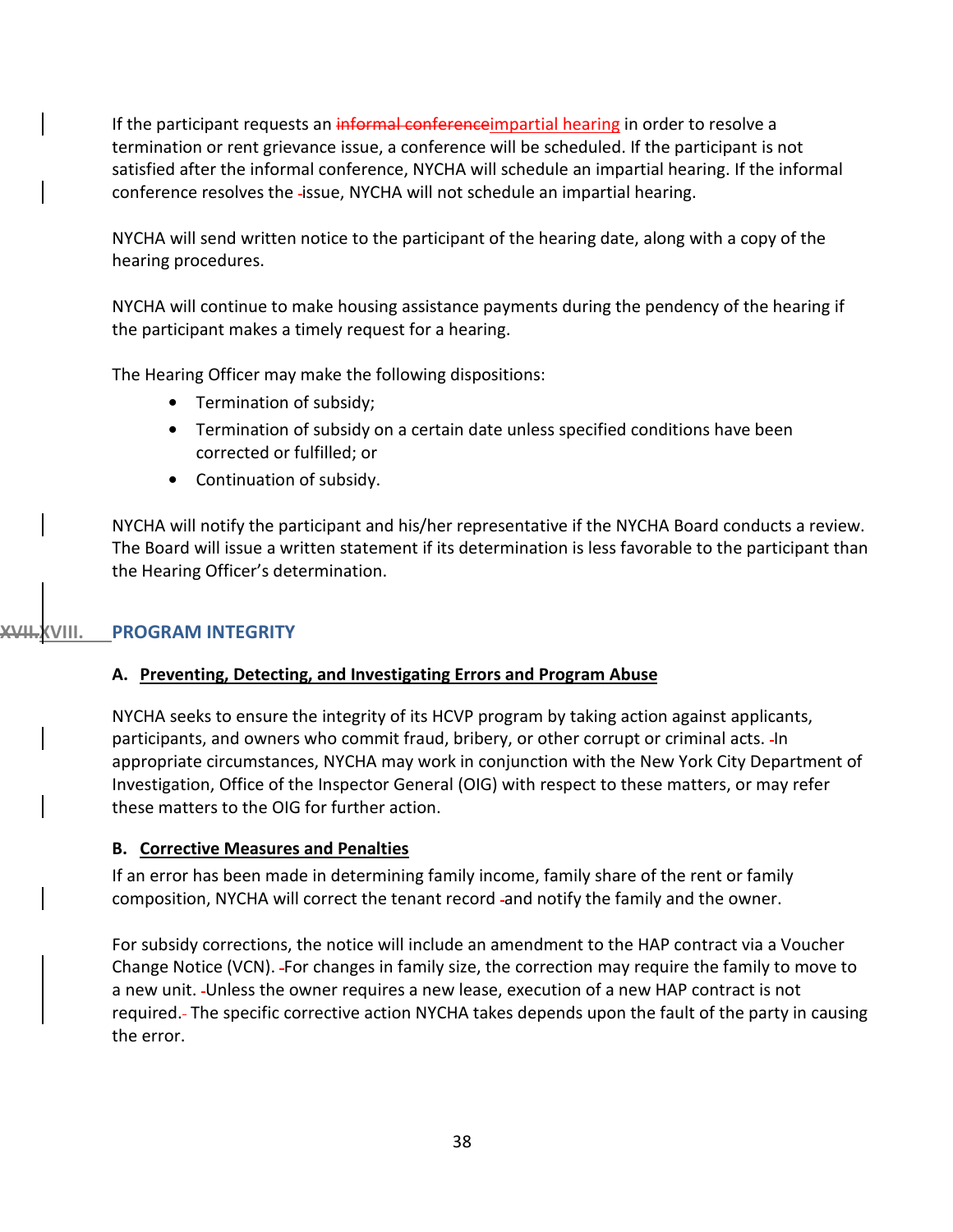#### <span id="page-39-0"></span>**XIX. REPAYMENT AGREEMENTS**

Pursuant to 24 CFR § 982.552(c)(1)(v), if the family owes any amount to NYCHA or to another housing agency in connection with any program administered pursuant to the 1937 Housing Act, NYCHA may deny eligibility or terminate participation. If a current participant in NYCHA's HCVP owes less than \$10,000, NYCHA may permit the family to enter into a written agreement to repay the debt, either in whole or in 12 monthly installments.

However, in no event will NYCHA enter into a repayment agreement if the debtor is also an employee of any federal, state, county or local government department or agency. These cases will be referred to NYCHA's Office of Inspector General to investigate the feasibility of criminal prosecution.

A payment schedule exceeding 12 months may be authorized only by a Deputy Director or by a NYCHA official in the line of authority above Deputy Director. Pursuant to 24 CFR §  $982.552(c)(1)(vii)$ , the failure to make payments under the agreement will result in proceedings against the family to terminate its participation in the HCVP.

If a family leaves the program without having satisfied a debt, NYCHA will refer the matter for collection. NYCHA will also maintain a record of unsatisfied debt to NYCHA's public housing or HCVP, so that if the family reapplies to NYCHA for public housing or HCVP assistance, NYCHA will require payment of any unsatisfied balance before considering the family's eligibility for readmission to assisted housing. -Debts owed will also be reported to HUD as required.

#### <span id="page-39-1"></span>**CONVERSION PROGRAMS**

As per 24 CFR § 972.103, conversion programs cover "the removal of public housing units from the inventory of a PHA, and the provision of tenant-based or project-based assistance for the residents of the public housing units that are being removed." Two common types of conversion programs at NYCHA are Enhanced Vouchers and Rental Assistance Demonstration (RAD) Program, described below.

#### <span id="page-39-2"></span>**A. Enhanced Vouchers**

NYCHA receives enhanced vouchers to preserve housing units that might otherwise be lost due to housing conversion actions such as mortgage prepayments or owner opt-outs. In a housing conversion action, HUD provides vouchers to assist those families affected by a housing conversion or "decoupling," as set forth in section 236(e)(2) of the National Housing Act. Only families residing in the project at the time of conversion are eligible for enhanced voucher assistance. - For eligibility purposes, the time of conversion or decoupling is the effective date of prepayment or voluntary termination of mortgage or refinancing insurance. For eligible families remaining in the conversion project, the enhanced voucher payment standard equals the approved gross rent of the occupied unit (subject to rent reasonableness determinations). The gross rent is equal to the rent the tenant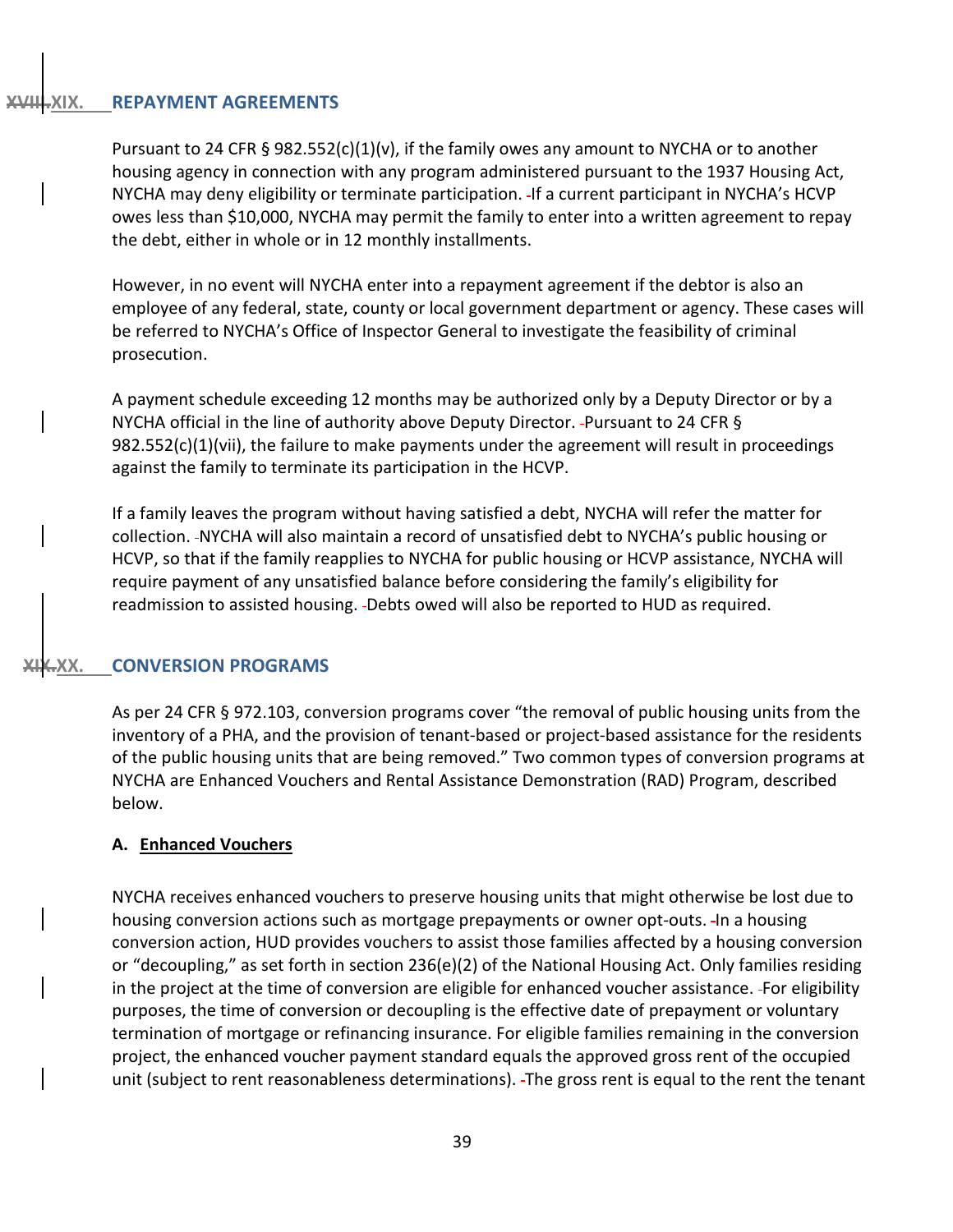pays to the owner plus any tenant-paid utility allowance where tenants are responsible for payment of utilities. The regular NYCHA payment standard does not apply.

Enhanced assistance only applies if the family remains in the conversion project. According to federal law, "a family that receives an enhanced voucher has the right to remain in the project as long as the units are used for rental housing and are otherwise eligible for housing choice voucher assistance. The owner may not terminate the tenancy of a family that exercises its right to remain, except for a serious or repeated lease violation or other good cause. If an owner refuses to honor the family's right to remain, the family may exercise any judicial remedy that is available under state and/or local law." - If the family moves outside the project, the voucher reverts to a regular tenant-based voucher and the regular program rules and payment standards apply.

#### <span id="page-40-0"></span>**B. Rental Assistance Demonstration (RAD) PBV Units**

The Renatal Assistance Demonstration is a HUD tool, created for housing authorities to make necessary improvements and ensure the long term affordability of their housing. Under this program, major repairs are made to a specific development, and the federal subsidy supporting the development shifts from the public housing program to HCVP. In an effort to improve its properties, NYCHA will pursue available federally assisted housing opportunities, such as the Rental Assistance Demonstration (RAD) program. NYCHA will also seek other public and private resources.

RAD Resident Rights, Participation, Waiting List and Grievance Procedures :

# **1. No Re-screening of Tenants upon Conversion**

Pursuant to the RAD statute, at conversion, current households are not subject to rescreening, income eligibility, or income targeting provisions. Consequently, current households will be grandfathered for conditions that occurred prior to conversion but will be subject to any ongoing eligibility requirements for actions that occur after conversion. For example, a unit with a household that was over-income at time of conversion would continue to be treated as an assisted unit. Thus, 24 CFR § 982.201, concerning eligibility and targeting, will not apply for current households. Once that remaining household moves out, the unit must be leased to an eligible family.

# **2. Right to Return**

Any residents that may need to be temporarily relocated to facilitate rehabilitation or construction will have a right to return to an assisted unit at the development once rehabilitation or construction is completed. Where the transfer of assistance to a new site is warranted and approved, residents of the converting development will have the right to reside in an assisted unit at the new site once rehabilitation or construction is complete. Residents of a development undergoing conversion of assistance may voluntarily accept an offer to permanently relocate to another assisted unit, and thereby waive their right to return to the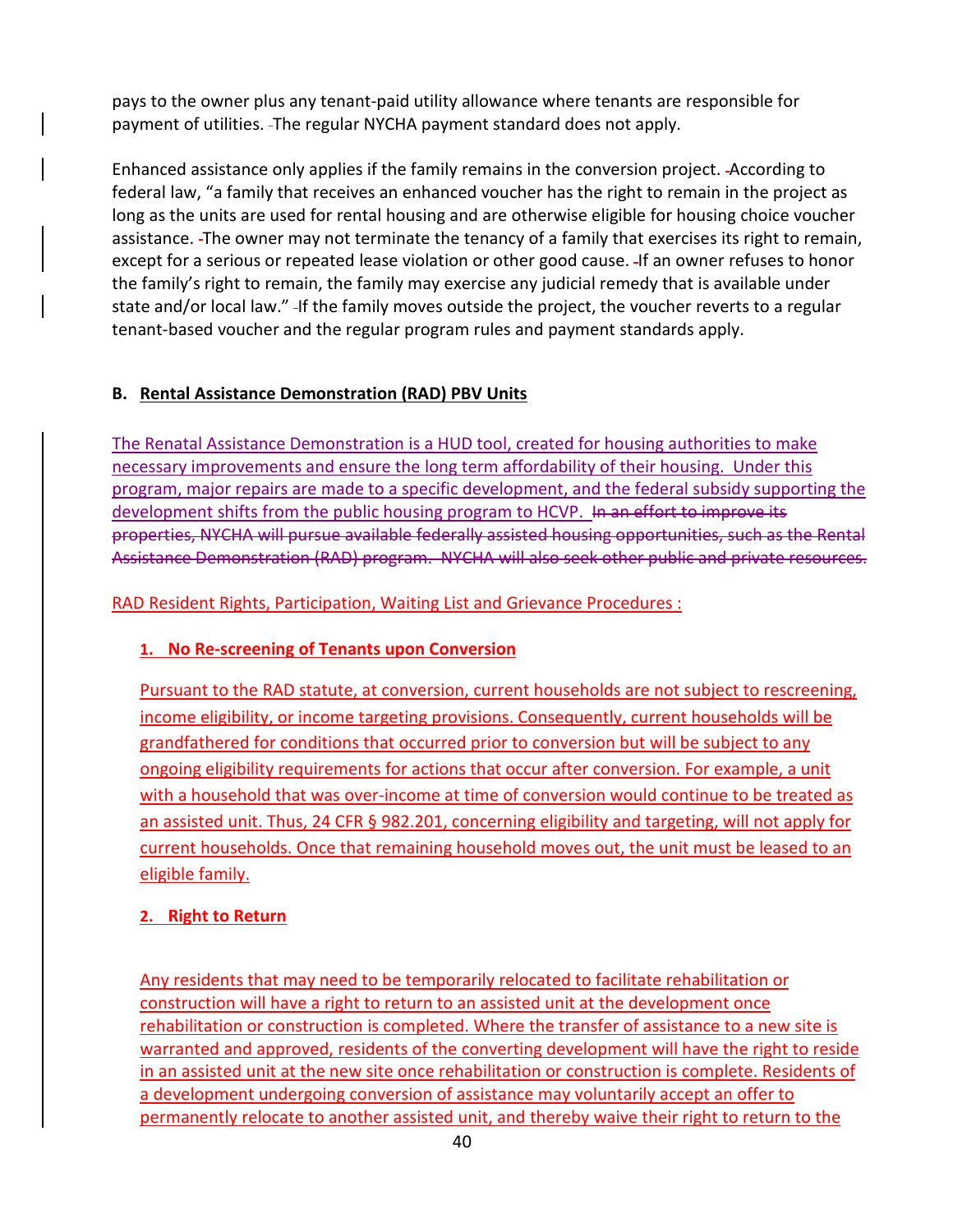development after rehabilitation or construction is completed. Permanent involuntary displacement of residents may not occur as a result of a project's conversion of assistance.

# **3. Renewal of Lease**

Under RAD, the owner must renew all leases upon lease expiration, unless cause exists. This provision must be incorporated into the tenant lease or tenancy addendum, as appropriate.

# **4. Phase-in of Tenant Rent Increases**

If a tenant's monthly rent increases by more than the greater of 10 percent or \$25 purely as a result of conversion, the rent increase will be phased in over 5 years. For purposes of this section "standard TTP" refers to the Total Tenant Payment (TTP) calculated in accordance with regulations at 24 CFR §5.628 and the "most recently paid TTP" refers to the TTP recorded on line 9j of the family's most recent HUD Form 50058. If a family in a development was paying a flat rent immediately prior to conversion, NYCHA shall use the flat rent amount to calculate the phase-in amount for Year 1, as illustrated below. Families will not pay more than 30% of their adjusted gross household income for rent.

Five Year Phase in:

- Year 1: Any recertification (interim or annual) performed prior to the second annual recertification after conversion – 20% of difference between most recently paid TTP or flat rent and the standard TTP
- Year 2: Year 2 AR and any IR prior to Year 3 AR 40% of difference between most recently paid TTP and the standard TTP
- Year 3: Year 3 AR and any IR prior to Year 4 AR 60% of difference between most recently paid TTP and the standard TTP
- Year 4: Year 4 AR and any IR prior to Year 5 AR 80% of difference between most recently paid TTP and the standard TTP
- Year 5 AR and all subsequent recertifications Full standard TTP

# **5. Public Housing Family Self Sufficiency (PH-FSS) and Resident Opportunities and Self Sufficiency Service Coordinator (ROSS-SC) programs**

NYCHA does not have PH-FSS participants but residents will be able to enter into the Housing Choice Voucher (HCV) FSS program after conversion. Current ROSS-SC grantees will be able to finish out their current ROSS-SC grants once their housing is converted under RAD. However, once the property is converted, it will no longer be eligible to be counted towards the unit count for future public housing ROSS-SC grants, nor will its residents be eligible to be served by future public housing ROSS-SC grants.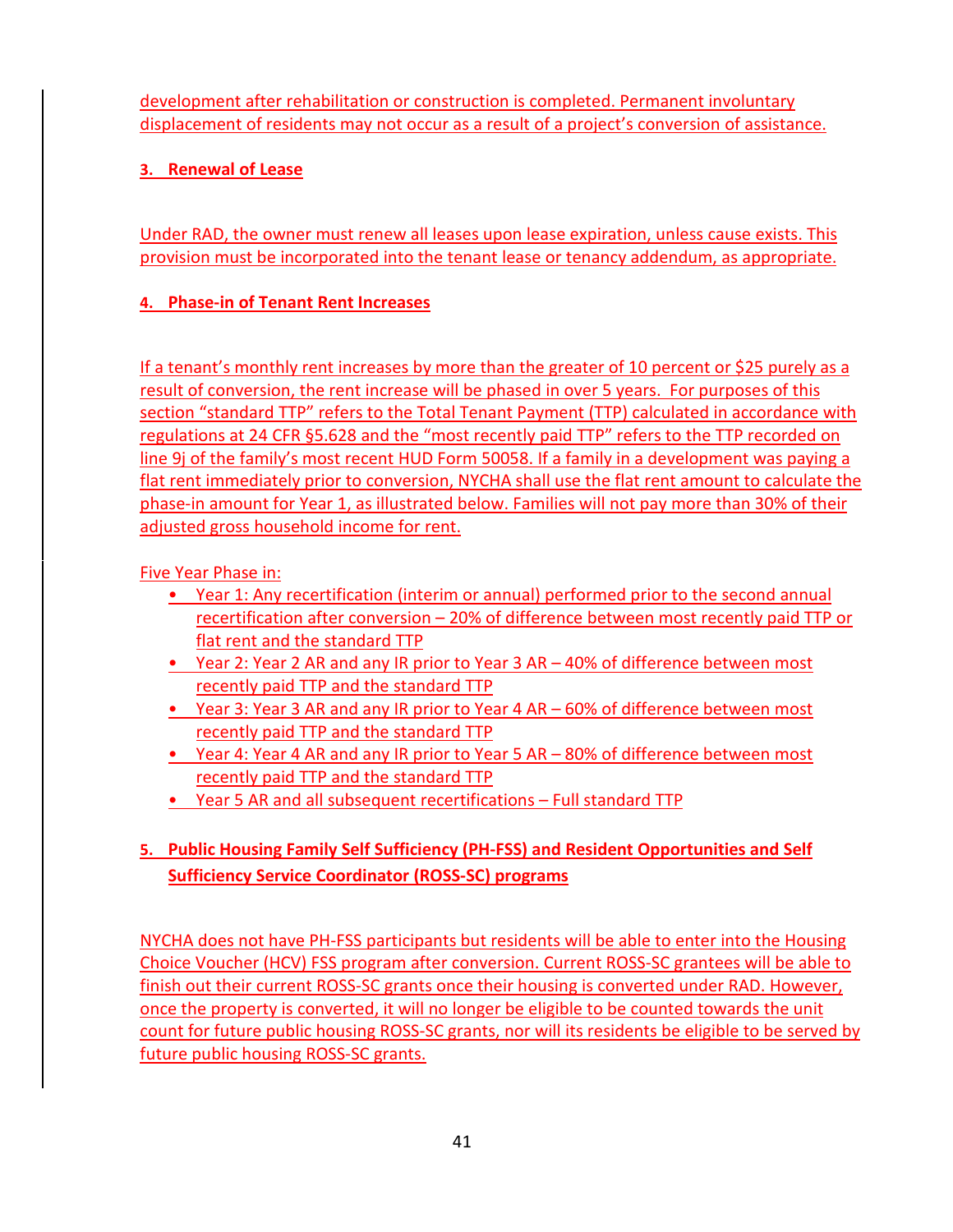Supportive services will be offered to families. Property Management (PM) must provide a plan for assessing and responding to resident social service needs, including employment training and job opportunities. The PM must maintain community centers and the provisions of services when the community center is part of the converting development. PM must consult with residents and the Resident Organization about their preferences in the choice of service providers and activities.

# **6. Resident Participation and Funding**

Residents will have the right to establish and operate a resident organization for the purpose of addressing issues related to their living environment and be eligible for resident participation funding in accordance with the Notice. The owner must provide \$25 per occupied unit annually for resident participation, of which at least \$15 per occupied unit shall be provided to a legitimate tenant organization at the covered property. These funds must be used for resident education, organizing around tenancy issues and training activities.

# **7. Resident Procedural Rights**

At a minimum, residents will have the following procedural rights, which NYCHA may expand for the benefit of residents.

- a. Termination Notification. HUD has incorporated additional termination notification requirements to comply with section 6 of the U.S. Housing Act of 1937 as may be amended (Act) for public housing projects that convert assistance under RAD. In addition to the regulations at 24 CFR § 983.257, related to owner termination of tenancy and eviction, the termination procedure at a minimum for RAD conversions to PBV will require that the owner provide adequate written notice of termination of the lease which shall not be less than:
	- i. A reasonable period of time, but not to exceed 30 days:
		- If the health or safety of other tenants, the owner's employees, or persons residing in the immediate vicinity of the premises is threatened; or
		- In the event of any drug-related or violent criminal activity or any felony conviction;
	- ii. 14 days in the case of nonpayment of rent; and
	- ii. 30 days in any other case, except that if a State or local law provides for a shorter period of time, such shorter period shall apply.
- b. Grievance Process. HUD is incorporating additional procedural rights to comply with the requirements of section 6 of the Act.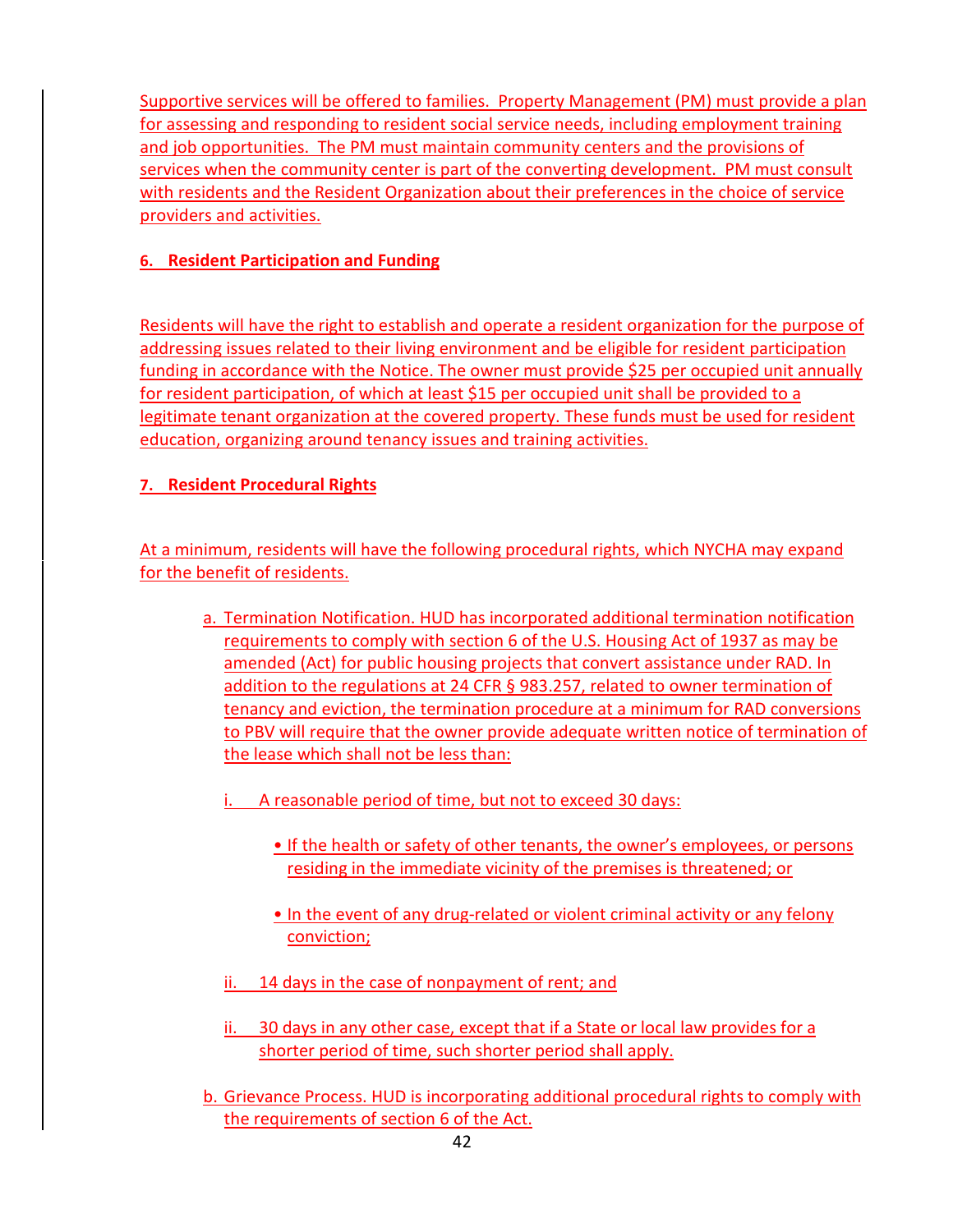For issues related to tenancy and termination of assistance, PBV program rules require the owner to provide an opportunity for an informal hearing, as outlined in 24 CFR § 982.555. RAD will specify alternative requirements for 24 CFR § 982.555(b) in part, which outlines when informal hearings are not required, and require that:

- i. In addition to reasons that require an opportunity for an informal hearing given in 24 CFR § 982.555(a)(1)(i)-(vi), an opportunity for an informal hearing must be given to residents for any dispute that a resident may have with respect to an owner action in accordance with the individual's lease or the contract administrator in accordance with RAD PBV requirements that adversely affect the resident's rights, obligations, welfare, or status.
	- For any hearing required under 24 CFR § 982.555(a)(1)(i)-(vi), NYCHA as the contract administrator will perform the hearing, as is the current standard in the program. The hearing officer must be selected in accordance with 24 CFR § 982.555(e)(4)(i).
	- For any additional hearings required under RAD, the owner will perform the hearing.
- ii. An informal hearing will not be required for class grievances or for disputes between residents not involving the owner or contract administrator.
- iii. The owner gives residents notice of their ability to request an informal hearing as outlined in 24 CFR § 982.555(c)(1) for informal hearings that will address circumstances that fall outside of the scope of 24 CFR § 982.555(a)(1)(i)-(vi).
- iv. The owner provides opportunity for an informal hearing before an eviction.

#### **8. Earned Income Disregard (EID)**

Tenants who are employed and are currently receiving the EID exclusion at the time of conversion will continue to receive the EID after conversion, in accordance with regulations at 24 CFR § 5.617. Upon the expiration of the EID for such families, the rent adjustment shall not be subject to rent phase-in, as described in Section 1.6.C.4 of the Notice; instead, the rent will automatically rise to the appropriate rent level based upon tenant income at that time.

Under the Housing Choice Voucher program, the EID exclusion is limited to only persons with disabilities (24 CFR §5.617(b)). In order to allow all tenants (including non-disabled persons) who are employed and currently receiving the EID at the time of conversion to continue to benefit from this exclusion in the PBV project, the provision in §5.617(b) limiting EID to only disabled persons is waived. The waiver and resulting alternative requirement only applies to tenants receiving the EID at the time of conversion. No other tenant (e.g., tenants who at one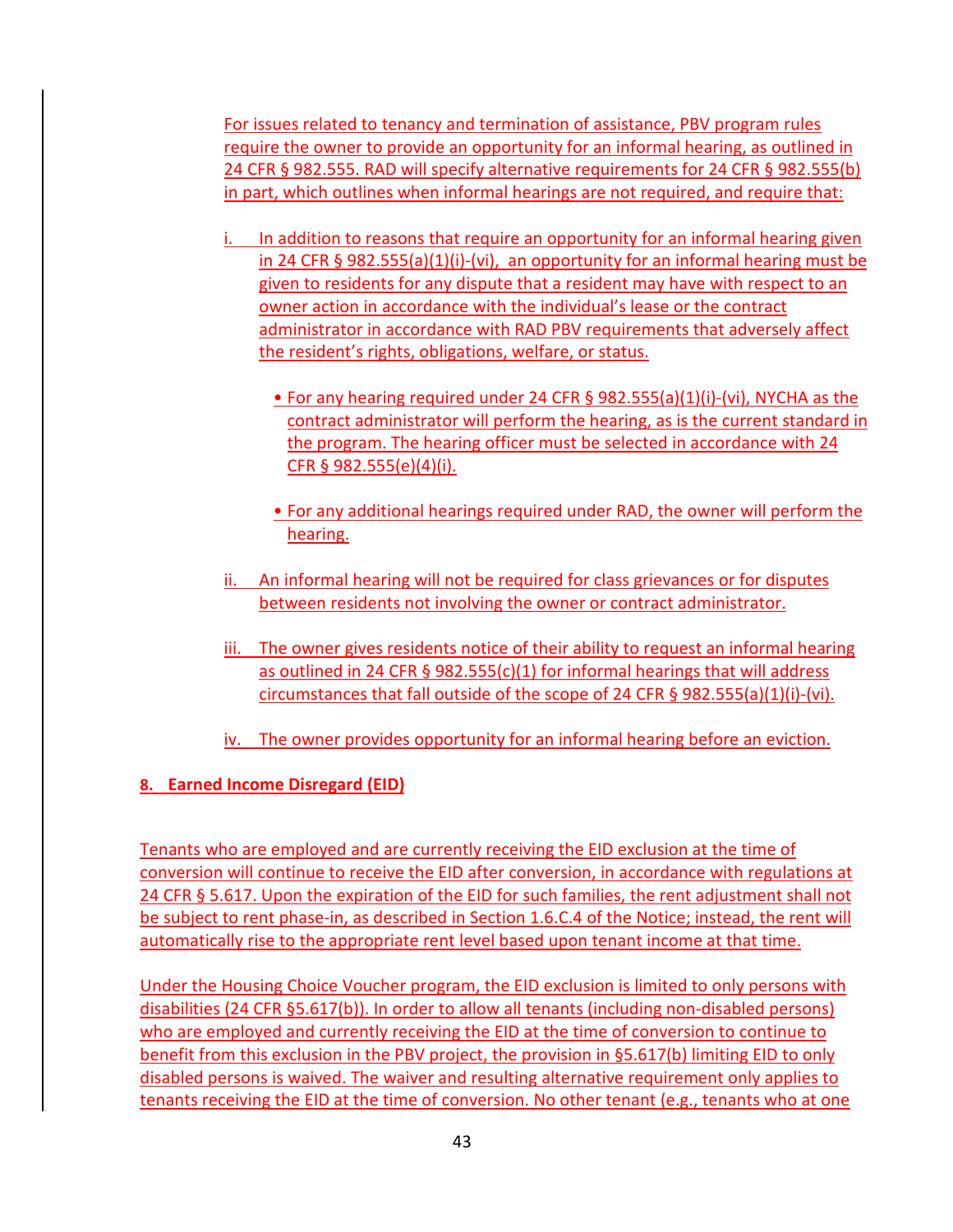time received the EID but are not receiving the EID exclusion at the time of conversion (e.g., due to loss of employment); tenants that move into the property following conversion, etc.) is covered by this waiver.

# **9. Jobs Plus**

Jobs Plus grantees awarded FY 2014 and future funds that convert the Jobs Plus target projects(s) under RAD will be able to finish out their Jobs Plus period of performance at that site unless significant re-location and/or change in building occupancy is planned. If either is planned at the Jobs Plus target project(s), HUD may allow for a modification of the Jobs Plus work plan or may, at the HUD Secretary's discretion, choose to end the Jobs Plus program at that project.

# **10. When Total Tenant Payment Exceeds Gross Rent**

Under normal PBV rules, NYCHA may only select an occupied unit to be included under the PBV HAP contract if the unit's occupants are eligible for housing assistance payments (24 CFR §983.53(d)). Also, NYCHA must remove a unit from the contract when no assistance has been paid for 180 days because the family's total tenant payment (TTP) has risen to a level that is equal to or greater than the contract rent, plus any utility allowance, for the unit (i.e., the Gross Rent) (24 CFR §983.258). Since the rent limitation under the Notice may often result in a family's TTP equaling or exceeding the Gross Rent for the unit, for current residents (i.e. residents living in the public housing property prior to conversion), HUD is waiving both of these provisions and requiring that the unit for such families be placed on and/or remain under the HAP contract when TTP equals or exceeds than the Gross Rent. Further, HUD is establishing the alternative requirement that the rent to owner for the unit equal the family's TTP until such time that the family is eligible for a housing assistance payment. HUD is waiving as necessary to implement this alternative provision, the provisions of Section 8(o)(13)(H) of the Act and the implementing regulations at 24 CFR §983.301 as modified by Section 1.6.B.5 of the Notice. In such cases, the resident is considered a participant under the program and all of the family obligations and protections under RAD and PBV apply to the resident. Likewise, all requirements with respect to the unit, such as compliance with the HQS requirements, apply as long as the unit is under HAP contract. Assistance may subsequently be reinstated if the tenant becomes eligible for assistance.

Following conversion, 24 CFR §983.53(d) applies and any new families referred to the RAD PBV project must be initially eligible for a HAP payment at admission to the program, which means their TTP may not exceed the Gross Rent for the unit at that time. Further, a PHA must remove a unit from the contract when no assistance has been paid for 180 days. If units are removed from the HAP contract because a new admission's TTP comes to equal or exceed the Gross Rent for the unit and if the project is fully assisted, HUD is imposing an alternative requirement that NYCHA must reinstate the unit after the family has vacated the property.

# **11. Under-Occupied Unit**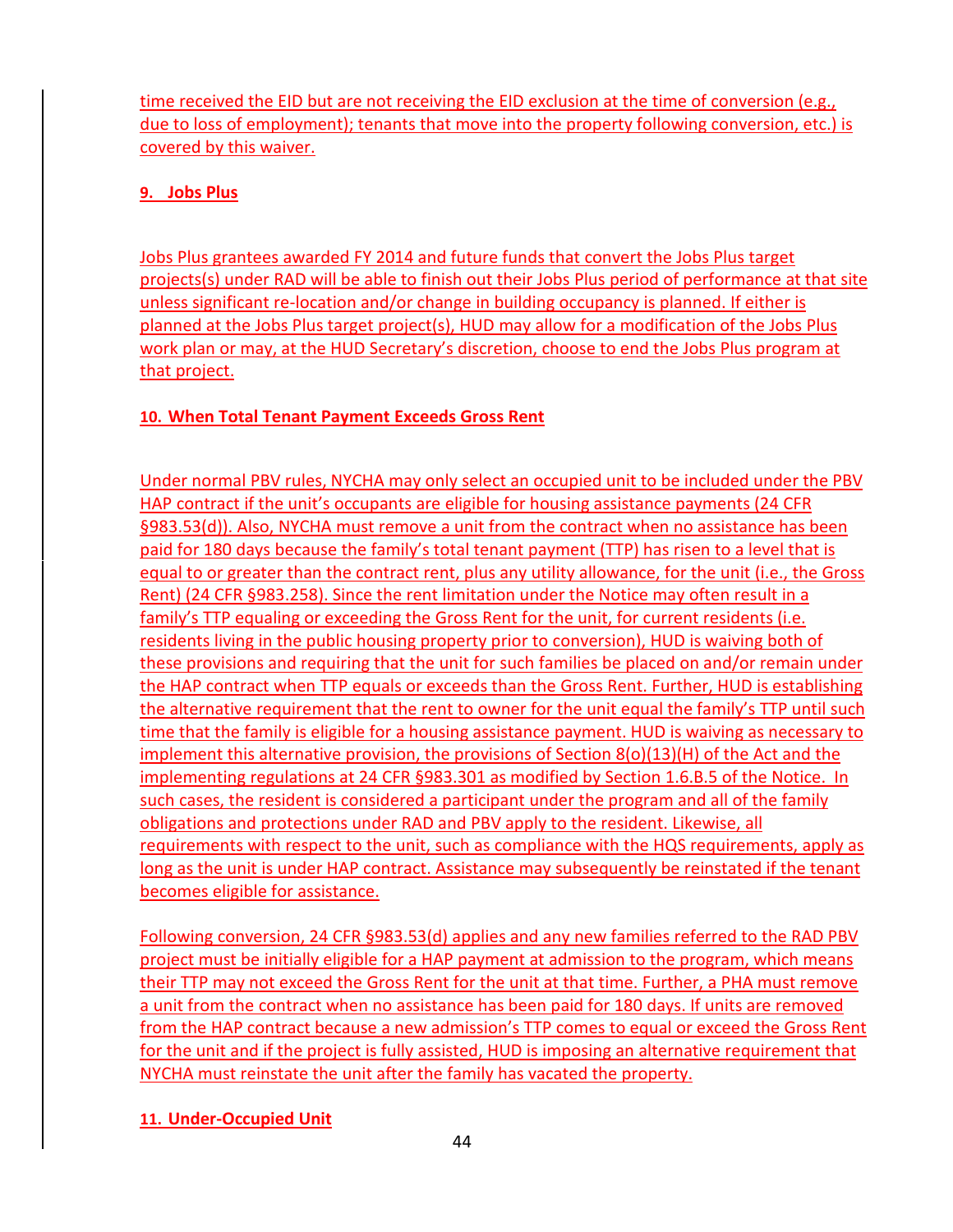Under 24 CFR §983.259, if a family is in an under-occupied unit at the time of conversion the family may remain in this unit until an appropriate-sized unit becomes available in the development. When an appropriate sized unit becomes available, the family living in the underoccupied unit must move to the appropriate-sized unit within a reasonable period of time.

### **12. Other Miscellaneous Provisions:**

# **a. Access to Records, Including Requests for Information Related to Evaluation of Demonstration**

NYCHA agrees to provide to HUD, upon a reasonable request, data to support program evaluation, including but not limited to project financial statements, operating data, Choice-Mobility Voucher utilization, and rehabilitation work.

#### **b. Additional Monitoring Requirement**

NYCHA's Members must approve the operating budget for the covered project annually in accordance with HUD requirements.

# **c. Davis-Bacon Act and Section 3 of the Housing and Urban Development Act of 1968 (Section 3)**

The Davis-Bacon Act prevailing wage requirements apply to all initial repairs and new construction that are identified in the financing plan to the extent that such repairs or construction qualify as development. "Development" encompasses work that constitutes remodeling that alters the nature of housing units in the project, reconstruction, or a substantial improvement in the quality or kind of original equipment and materials, and is initiated within 18 months of the HAP contract. Development activity does not include replacement of equipment and materials rendered unsatisfactory because of normal wear and tear by items of substantially the same kind. Section 3 applies to all initial repairs and new construction that are identified in the financing plan to the extent that such repairs qualify as construction or rehabilitation. In addition, Section 3 may apply to the project after conversion based on the receipt of the use of federal assistance for rehabilitation assistance.

#### **d. Establishment of Waiting List**

In establishing the waiting list for the converted project, NYCHA will utilize the projectspecific waiting list that exists at the time of conversion. The waiting list must be established and maintained in accordance with PBV program requirements. If a project-specific waiting list for the project does not exist, NYCHA will establish a waiting list in accordance with 24 CFR § 903.7(b)(2)(ii)-(iv) to ensure that applicants on NYCHA's public housing community-wide waiting list have been offered placement on the converted project's initial waiting list. For the purpose of establishing the initial waiting list, NYCHA will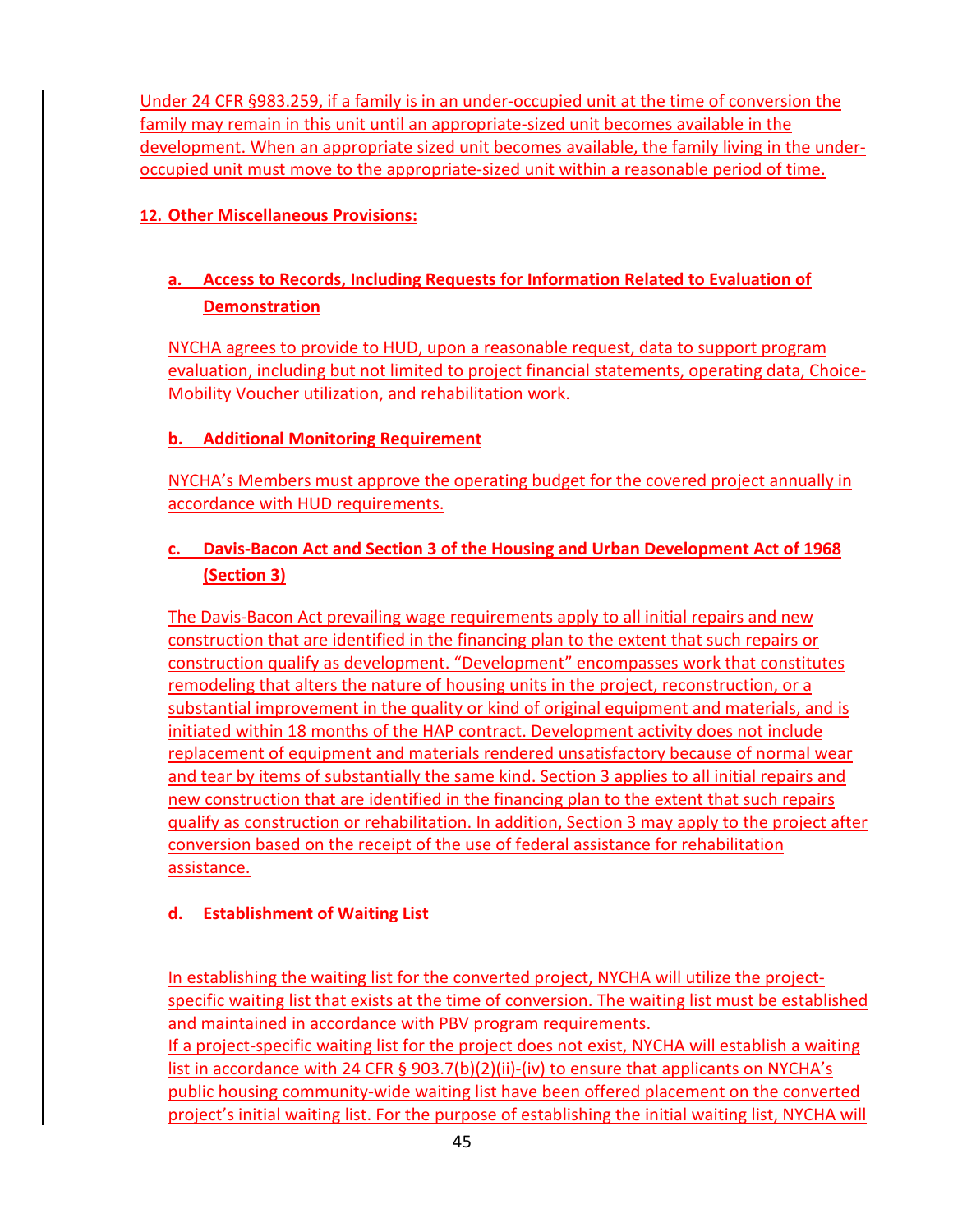determine the most appropriate means of informing applicants on the public housing waiting list given the number of applicants, NYCHA's resources, and community characteristics of the proposed conversion under RAD. Such activities should be pursuant to NYCHA's policies for waiting list management, including the obligation to affirmatively further fair housing.

NYCHA may consider contacting every applicant on the public housing waiting list via direct mailing; advertising the availability of housing to the population that is less likely to apply, both minority and non-minority groups, through various forms of media (e.g., radio stations, posters, newspapers) within the marketing area; informing local non-profit entities and advocacy groups (e.g., disability rights groups); and conducting other outreach as appropriate. Applicants on NYCHA's centralized public housing waiting list who wish to be placed onto the newly-established waiting list are listed in accordance with the date and time of their original application to the centralized public housing waiting list. Any activities to contact applicants on the public housing waiting list must be conducted in accordance with the requirements for effective communication with persons with disabilities at 24 CFR § 8.6 and the obligation to provide meaningful access for persons with limited English proficiency (LEP).

To implement this provision, HUD is specifying alternative requirements for 24 CFR § 983.251(c)(2). However, after the initial waiting list has been established, NYCHA shall administer its waiting list for the converted project in accordance with 24 CFR § 983.251(c).

### **e. Mandatory Insurance Coverage**

The project shall maintain at all times commercially available property and liability insurance to protect the project from financial loss and, to the extent insurance proceeds permit, promptly restore, reconstruct, and/or repair any damaged or destroyed property of a project.

# **f. Agreement Waiver**

For public housing conversions to PBV, there will be no Agreement to Enter into a Housing Assistance Payments (AHAP) contract. Therefore, all regulatory references to the Agreement (AHAP), including regulations under 24 CFR Part 983 Subpart D are waived. Instead, NYCHA and the owner will enter into a HAP contract before construction begins.

#### **g. Future Refinancing**

Owners must receive HUD approval for any refinancing or restructuring of permanent debt within the HAP contract term to ensure the financing is consistent with long-term preservation. (Current lenders and investors are also likely to require review and approval of refinancing of the primary permanent debt.)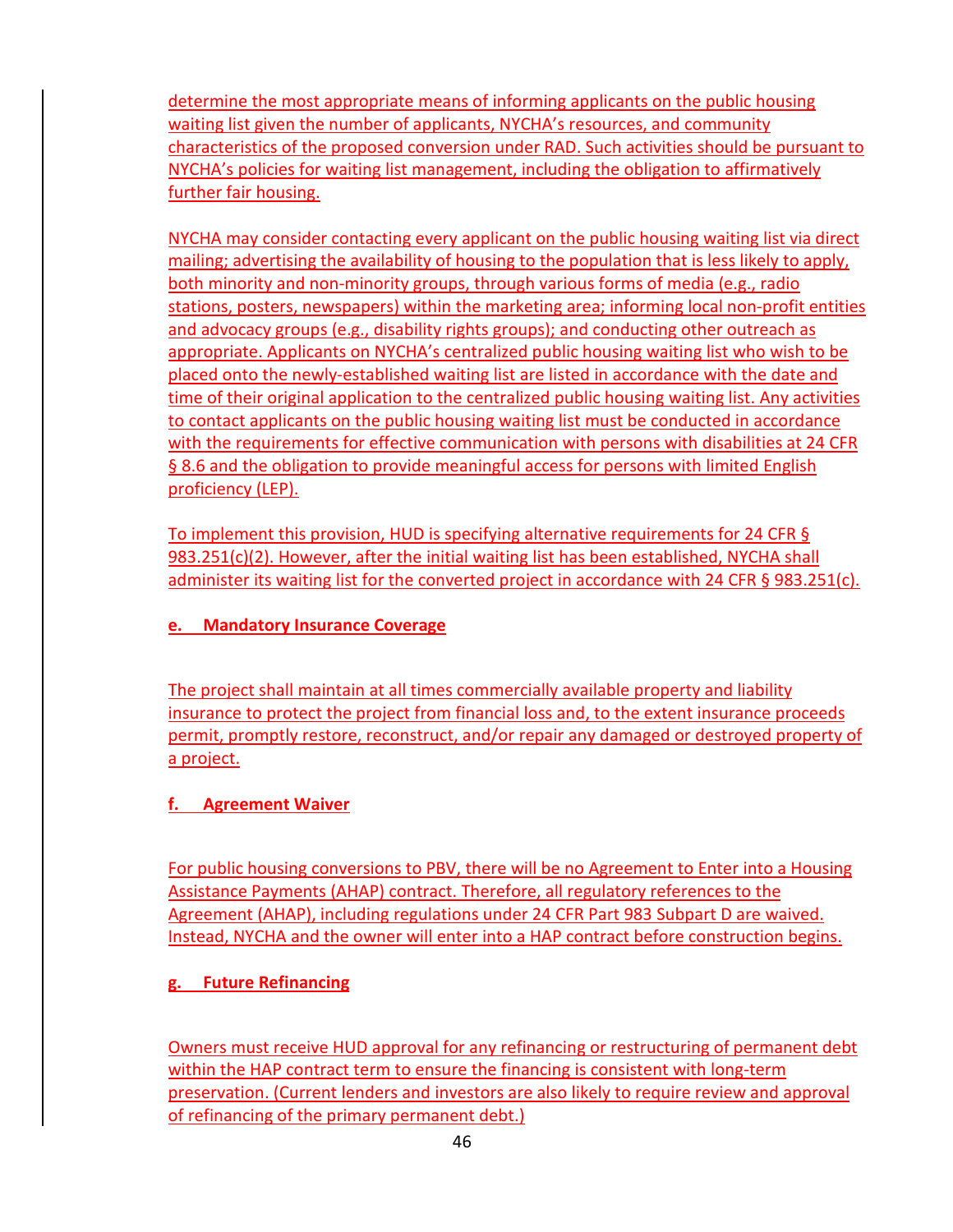# **h. Administrative Fees for Public Housing Conversions**

For the initial Calendar Year in which a project's assistance has been converted, RAD PBV projects will be funded with public housing money. For example, if the project's assistance converts effective July 1, 2015, the public housing Annual Contributions Contract (ACC) between the PHA and HUD will be amended to reflect the number of units under HAP contract, but will be for zero dollars, and the RAD PBV contract will be funded with public housing money for July through December 2015. For this transition period, the ACC will primarily serve as the basis for covering the units and requiring PHA compliance with HUD requirements, but it will not be (as it is in the regular PBV program) the funding vehicle for the PBV RAD vouchers. Given this, and given the fact that PHAs will be receiving full public housing funding for the PBV units during this transition period, PHAs will not receive ongoing Section 8 administrative fee funding during this time.

Generally, PHAs receive ongoing administrative fees for units under a HAP contract, consistent with recent appropriation act references to "section 8(q) of the [United States Housing Act of 1937] and related appropriations act provisions in effect immediately before the Quality Housing and Responsibility Act of 1998" and 24 CFR 982.152(b). During the transition period mentioned in the preceding paragraph, these provisions are waived, and PHAs will not receive section 8 ongoing administrative fees for PBV RAD units.

After this transition period, the section 8 ACC will be amended to include section 8 funding that corresponds to the units covered by the section 8 ACC. At that time, the regular section 8 administrative fee funding provisions will apply.

#### **i. Choice-Mobility**

One of the key features of the PBV program is the mobility component, which provides that if the family has elected to terminate the assisted lease at any time after the first year of occupancy in accordance with program requirements, NYCHA must offer the family the opportunity for continued tenant-based rental assistance, in the form of either assistance under the voucher program or other comparable tenant-based rental assistance.

If as a result of participation in RAD a significant percentage of NYCHA's HCV program becomes PBV assistance, it is possible for most or all of NYCHA's turnover vouchers to be used to assist those RAD PBV families who wish to exercise mobility. While HUD is committed to ensuring mobility remains a cornerstone of RAD policy, HUD recognizes that it remains important for NYCHA to still be able to use tenant-based vouchers to address the specific housing needs and priorities of the community. Therefore, HUD is establishing an alternative requirement for PHAs where, as a result of RAD, the total number of PBV units (including RAD PBV units) under HAP contract administered by NYCHA exceeds 20 percent of the PHA's authorized units under its HCV ACC with HUD.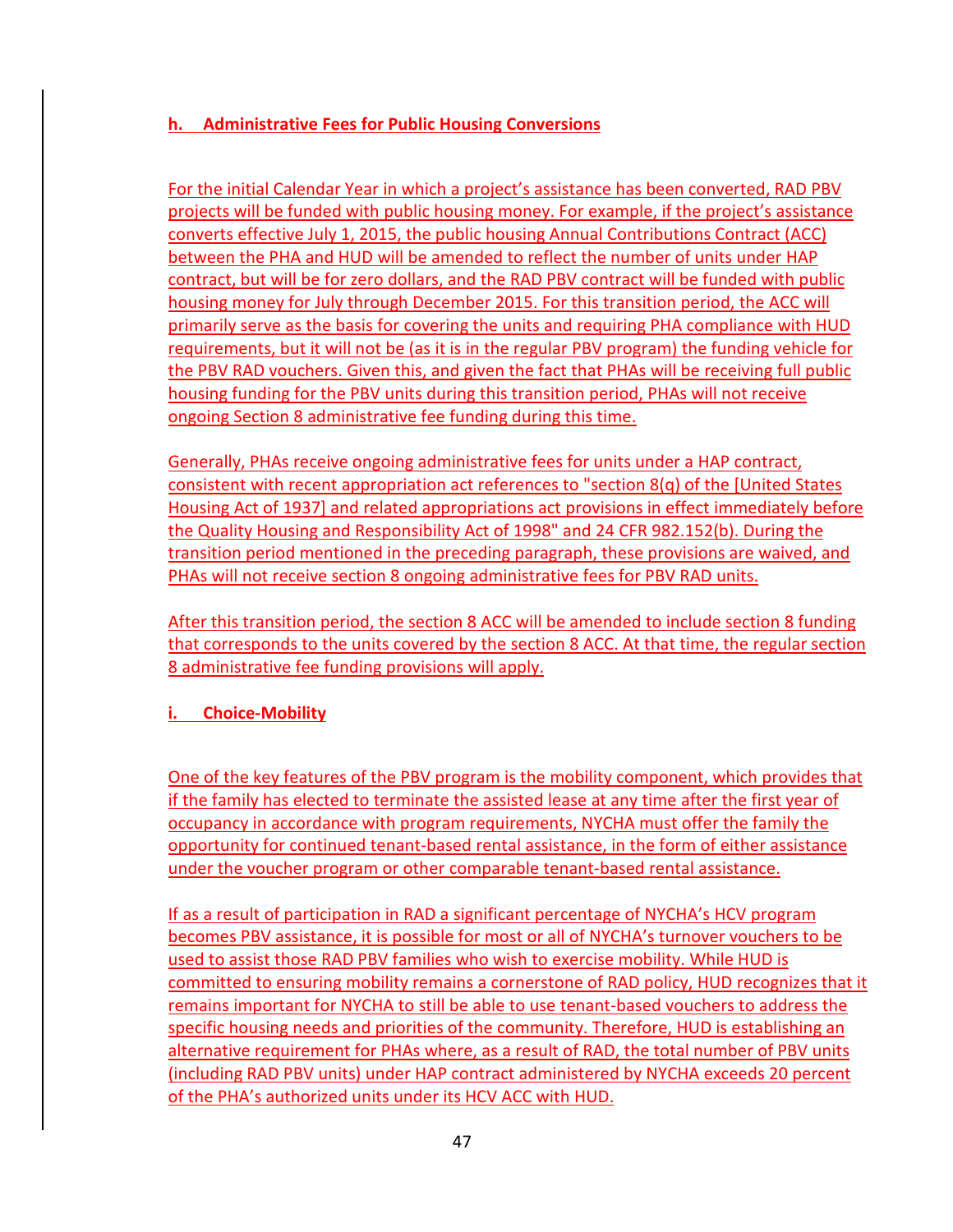The alternative mobility policy provides that an eligible voucher agency would not be required to provide more than three-quarters of its turnover vouchers in any single year to the residents of covered projects. While a voucher agency is not required to establish a voucher inventory turnover cap, if such a cap is implemented, the voucher agency must create and maintain a waiting list in the order in which the requests from eligible households were received. In order to adopt this provision, this alternative mobility policy must be included in NYCHA's administrative plan.

To effectuate this provision, HUD is providing an alternative requirement to Section 8(o)(13)(E) and 24 CFR part 983.261(c). Please note that this alternative requirement does not apply to PBVs entered into outside of the context of RAD.

# **j. Reserve for Replacement**

The owner shall establish and maintain a replacement reserve in an interest-bearing account to aid in funding extraordinary maintenance and repair and replacement of capital items in accordance with applicable regulations. The reserve must be built up to and maintained at a level determined by HUD to be sufficient to meet projected requirements. For FHA transactions, Replacement Reserves shall be maintained in accordance with the FHA Regulatory Agreement. For all other transactions, Replacement Reserves shall be maintained in a bank account covered under a General Depository Agreement (HUD-51999) or similar instrument, as approved by HUD, where funds will be held by the owner or mortgagee and may be drawn from the reserve account and used subject to HUD guidelines and as directed by HUD.

#### **13. Relocation Plans**

NYCHA is pursuing a plan that will allow for tenant in place rehabilitation, which will require no relocation. If a resident must be temporarily relocated, it will be at no expense to the resident. The relocation options will be to a vacant unit in the same development, a vacant unit in another NYCHA development or a vacant unit in the selected developer's housing stock. This will be finalized after a development partner is selected. NYCHA will submit an Accessibility and Relocation Checklist to HUD with its financing plan as required by PIH Notice 2012-32 (HA), REV-2 and will comply with the relocation requirements under the RAD program as stated in PIH Notice 2014-17.

#### **14. Site Selection and Neighborhood Standards**

This RAD conversion complies with all applicable site selection and neighborhood review standards as required by the Notice.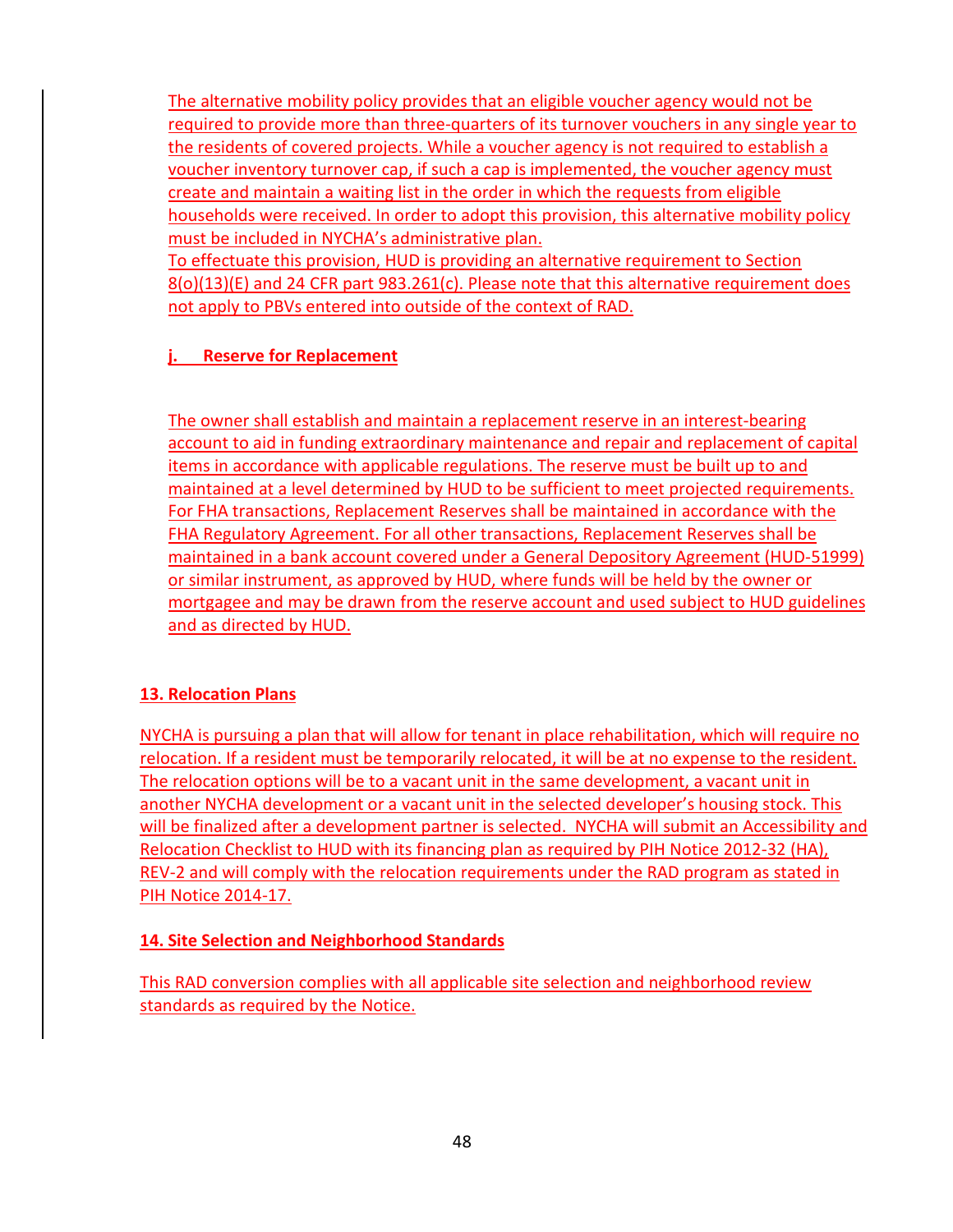<span id="page-49-0"></span>This section of the Administrative Plan describes NYCHA's policies related to implementation of the Project Based Voucher (PBV) program pursuant HUD regsregulation 24 CFR § 983.

#### **A. Applicability of Tenant-Based Voucher Program Policies to Project Based Voucher Program**

Except as otherwise noted in this section, or unless specifically prohibited by PBV program regulations, NYCHA's policies for the tenant-based voucher program described in the HCV Administrative Plan will also apply to the PBV program administered by NYCHA.

#### **B. Program Size**

The total number of PBV units will not exceed twenty percent of NYCHA's tenant-based budget allocation.

#### **C. Eligible Unit Types**

PBV assistance may be attached to existing housing, newly constructed or rehabilitated housing. A housing unit is considered an existing unit for purposes of the PBV program, if, at the time of notice of NYCHA selection, the units substantially comply with HQS.

#### **D. Limits on Number of PBV Units in a Project**

Pursuant to HUD regulations, NYCHA will not provide PBV assistance for units in a project if the total number of dwelling units in the building that will receive PBV assistance during the term of the PBV HAP contract is more than 25% of the number of dwelling units (assisted or unassisted) in the building except where:

- The units are in a single-family building (with four or fewer units);
- The units qualify as "excepted units" as defined below.

#### **E. Exceptions to PBV 25% Unit Cap**

Multifamily buildings that have units specifically designated for elderly or disabled families; or families receiving supportive services, are not subject to the 25% unit cap.

#### **F. Selection of Project Based Owner Proposals**

NYCHA may advertise the release of a competitive application soliciting proposals from owners/developers of affordable rental housing developments who are interested in receiving project-based voucher program assistance. This application will be announced via NYCHA's website and in publications of general circulation.

In accordance with HUD regulations at 24 CFR § 983, NYCHA may also engage in non-competitive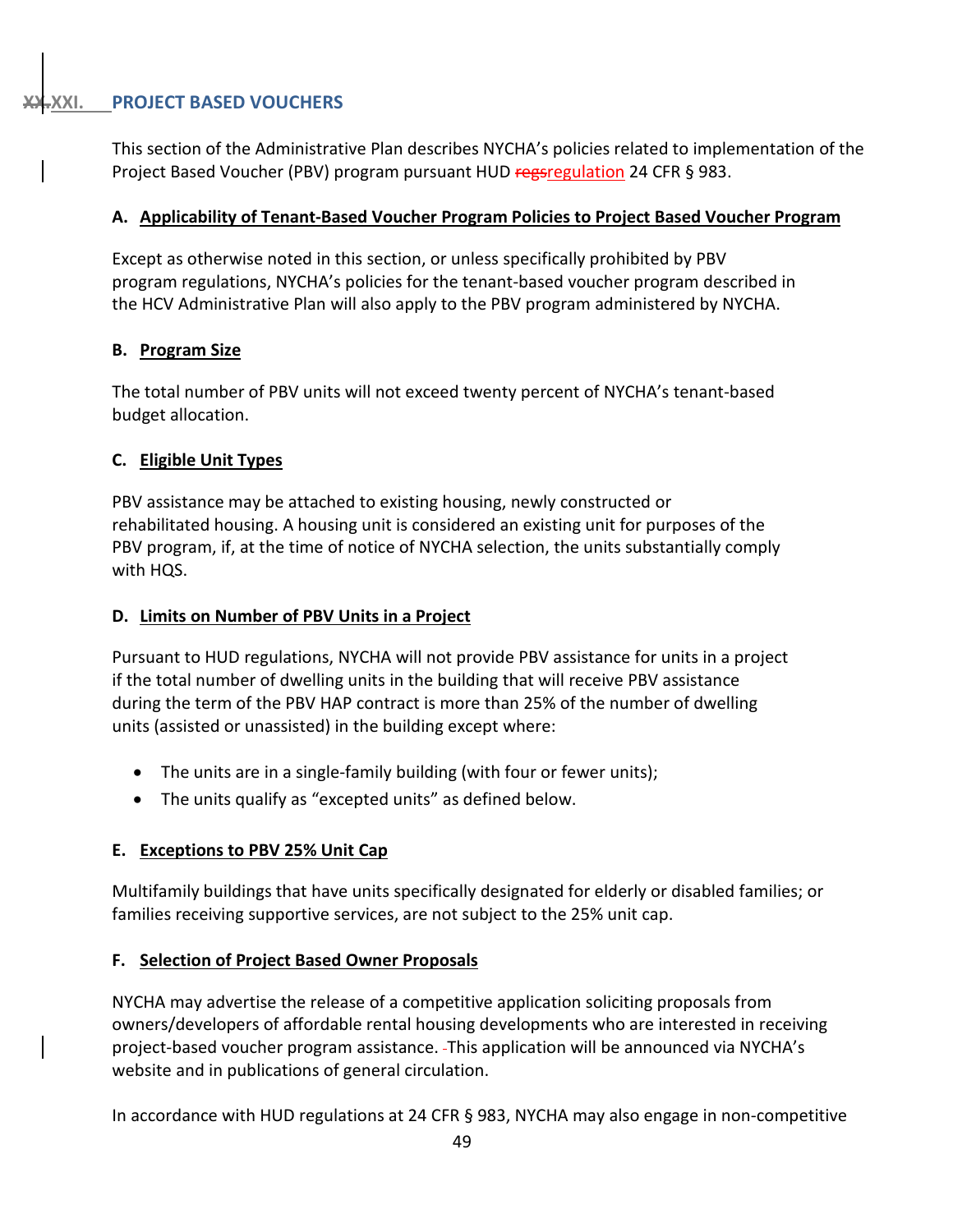selection of proposals for project-based vouchers for projects selected to receive assistance under a competitively-awarded federal, state, or local government housing assistance, community development, or supportive services program within three years of NYCHA's project-based voucher proposal selection date. In addition, the project will be ineligible for NYCHA's project-based program if the prior competitive selection proposal included any consideration that the project would receive a project-based voucher allocation.

NYCHA's criteria in reviewing project-based applications will be included in public notices or applications. Project-based vouchers will be allocated in accordance with all current and applicable guidelines and program regulations.

# **G. Notification of Owner Selection**

NYCHA will notify selected owners within 60 days of its final decision to select the owner's proposal for PBV. NYCHA will maintain records of its evaluation and selection process which will be available upon request to the public. Such records will be maintained for a one year period.

NYCHA will perform a site inspection prior to owner selection to confirm site selection standards.

# **H. Subsidy Layering**

NYCHA will only provide PBV assistance in accordance with HUD's subsidy layering requirements under 24 CFR 4.13 in accordance with PIH Notice 2013-11. NYCHA will submit the necessary documentation to HUD or an independent entity approved by HUD, -for a subsidy layering review. NYCHA will not enter into an Agreement to enter into a Housing Assistance Payment Contract (AHAP) or a HAP Contract until HUD (or an independent entity approved by HUD) has conducted the subsidy layering review and determined that the PBV assistance is in accordance with HUD subsidy layering requirements.

#### **I. Site and Neighborhood Standards**

NYCHA will select units or sites for PBV assistance only where NYCHA has determined that housing on the site:

- 1. is consistent with the goal of deconcentrating poverty and expanding housing and economic opportunities consistent with regulations and NYCHA's Administrative Plan; will facilitate and further comply with the applicable provisions of Title VI of the Civil Rights Act and other relevant provisions as cited at 24 CFR 983.57;
- 2. meets the site selection requirements described in 24 CFR 8.4(b)(5); and
- 3. meets the HQS site standards at 24 CFR 982.401(l). NYCHA will limit approval of sites for PBV assistance to census tracts that have poverty concentrations over 20% less, except where NYCHA determines that the PBV assistance will complement other local redevelopment activities designed to deconcentrate poverty and expand housing and economic opportunities in census tracts with poverty concentrations greater than 20%.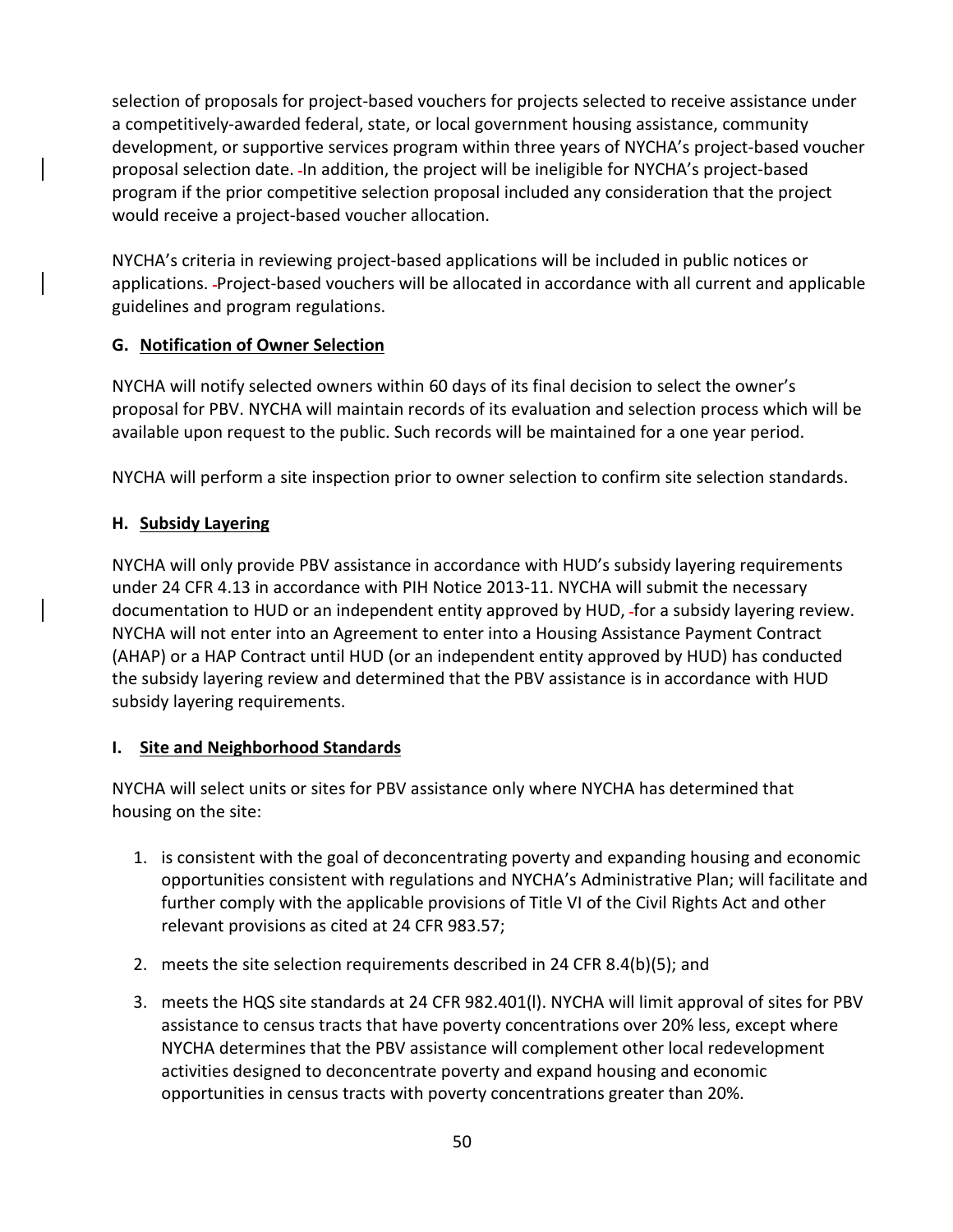#### **J. Existing Housing**

NYCHA will not provide PBV assistance for existing housing until it has determined that the site complies with the HUD required site and neighborhood standards. The site must:

- Be adequate in size, exposure, and contour to accommodate the number and type of units proposed;
- Have adequate utilities and streets available to service the site;
- Promote a greater choice of housing opportunities and avoid undue concentration of assisted persons in areas containing a high proportion of low-income persons; and
- Be accessible to social, recreational, educational, commercial, health facilities and services, and other municipal facilities and services equivalent to those found in neighborhoods consisting largely of unassisted similar units; and be located so that travel time and cost via public transportation or private automobile from the neighborhood to places of employment is not excessive.

# **K. New Construction / Rehabilated Housing**

In order to be selected for PBV assistance, a site for newly constructed housing or rehabilitated housing must meet the following HUD required site and neighborhood standards:

- The site must be adequate in size, exposure, and contour to accommodate the number and type of units proposed;
- The site must have adequate utilities and streets available to service the site;
- The site must not be located in an area of minority concentration unless NYCHA determines that sufficient, comparable opportunities exist for housing for minority families in the income range to be served by the proposed project outside areas of minority concentration or that the project is necessary to meet overriding housing needs that cannot be met in that housing market area;
- The site must promote a greater choice of housing opportunities and avoid undue concentration of assisted persons in areas containing a high proportion of low income persons;
- The neighborhood must not be one that is seriously detrimental to family life or in which substandard dwellings or other undesirable conditions predominate;
- The housing must be accessible to social, recreational, educational, commercial, and health facilities and services and other municipal facilities and services equivalent to those found in neighborhoods consisting largely of unassisted similar units; and
- Except for housing designed for elderly persons, the housing must be located so that travel time and cost via public transportation or private automobile from the neighborhood to places of employment is not excessive.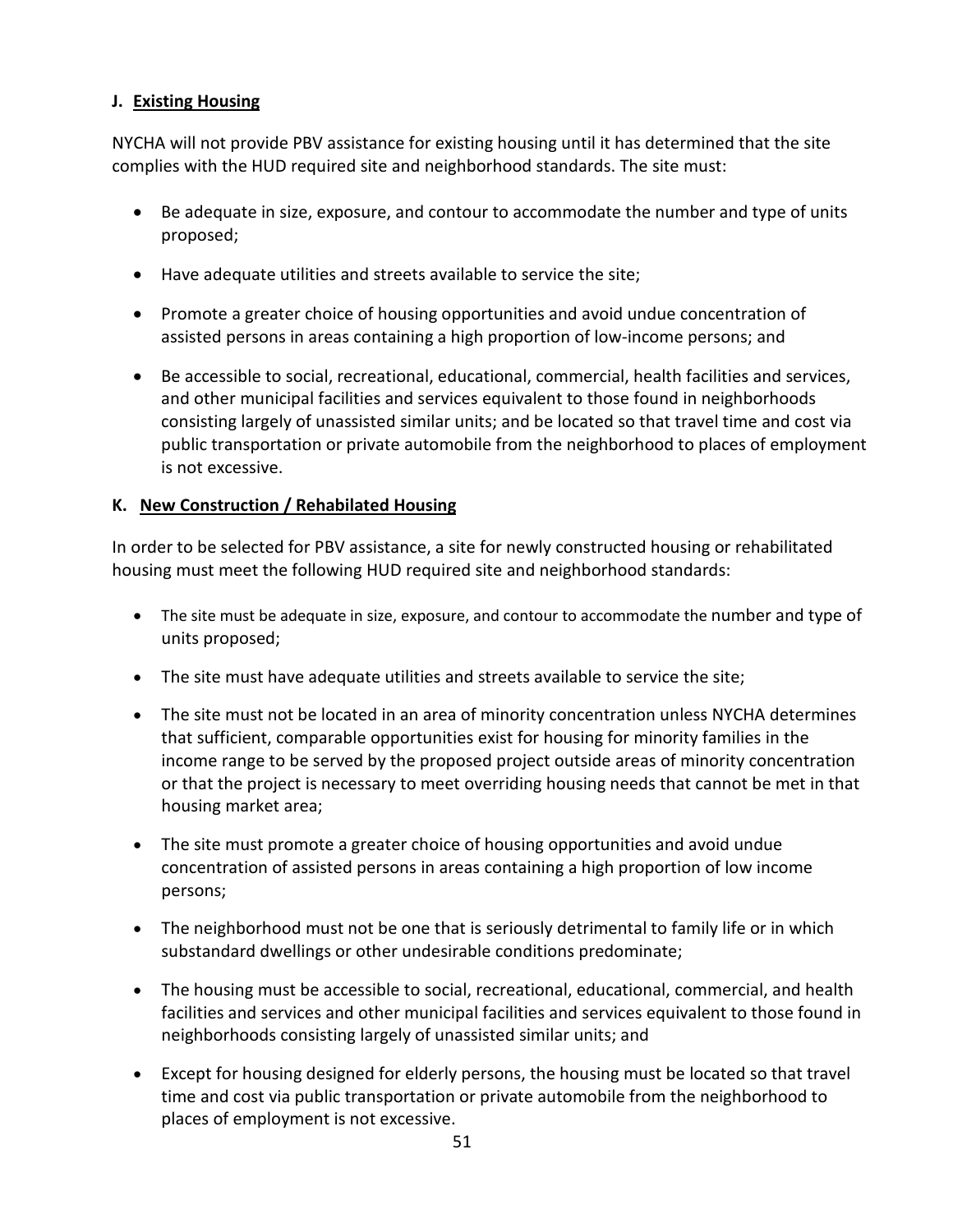# **L. Environmental Review**

NYCHA activities under the PBV program will be conducted in conformance with HUD environmental regulations at 24 CFR § 50, 24 CFR § 58, and 24 CFR 983.58. The responsible entity is responsible for performing the federal environmental review under the National Environmental Policy Act of 1969.

### **M. HQS Inspections**

# **1. Pre Lease-Up Inspections**

NYCHA will inspect each contract unit and public space areas before execution of the HAP contract. NYCHA will not enter into a HAP contract until all the units anand public space areas fully complies with HQS.

# **2. Biennial Inspections**

NYCHA will inspect units biennially consisting of at least 20% of the contract units in each building to determine if the contract units and the premises are maintained in accordance with HQS. Units that fail HQS will be inspected annually until the unit passes inspection. Turnover inspections are not counted toward meeting this annual inspection requirement. If more than 20% of the annual sample of inspected contract units in a building fails the initial inspection, NYCHA will reinspect 100% of the contract units in the building.

#### **N. Special Requirements for Newly Constructed or Rehabilitated Housing**

This section describes specific requirements that apply to PBV assistance for newly constructed or rehabilitated housing that do not apply to PBV assistance in existing housing.

# **1. Agreement to enter into HAP (AHAP):**

NYCHA will enter into an Agreement to enter into a HAP (AHAP) contract with the owner/developer after receiving confirmation from HUD or a Housing Credit Agency (HCA) approved by HUD that subsidy layering review and environmental review requirements have been met, and before construction or rehabilitation work has started. The AHAP contract will be in the form required by HUD.

# **2. Labor Standards**

If an AHAP contract covers the development of nine or more contract units (whether or not completed in stages), the owner and the owner's contractors and subcontractors must pay Davis-Bacon wages to laborers and mechanics employed in the development of housing. The HUD-prescribed form of the AHAP will include the labor standards clauses required by HUD, such as those involving Davis-Bacon wage rates. The owner, contractors, and subcontractors must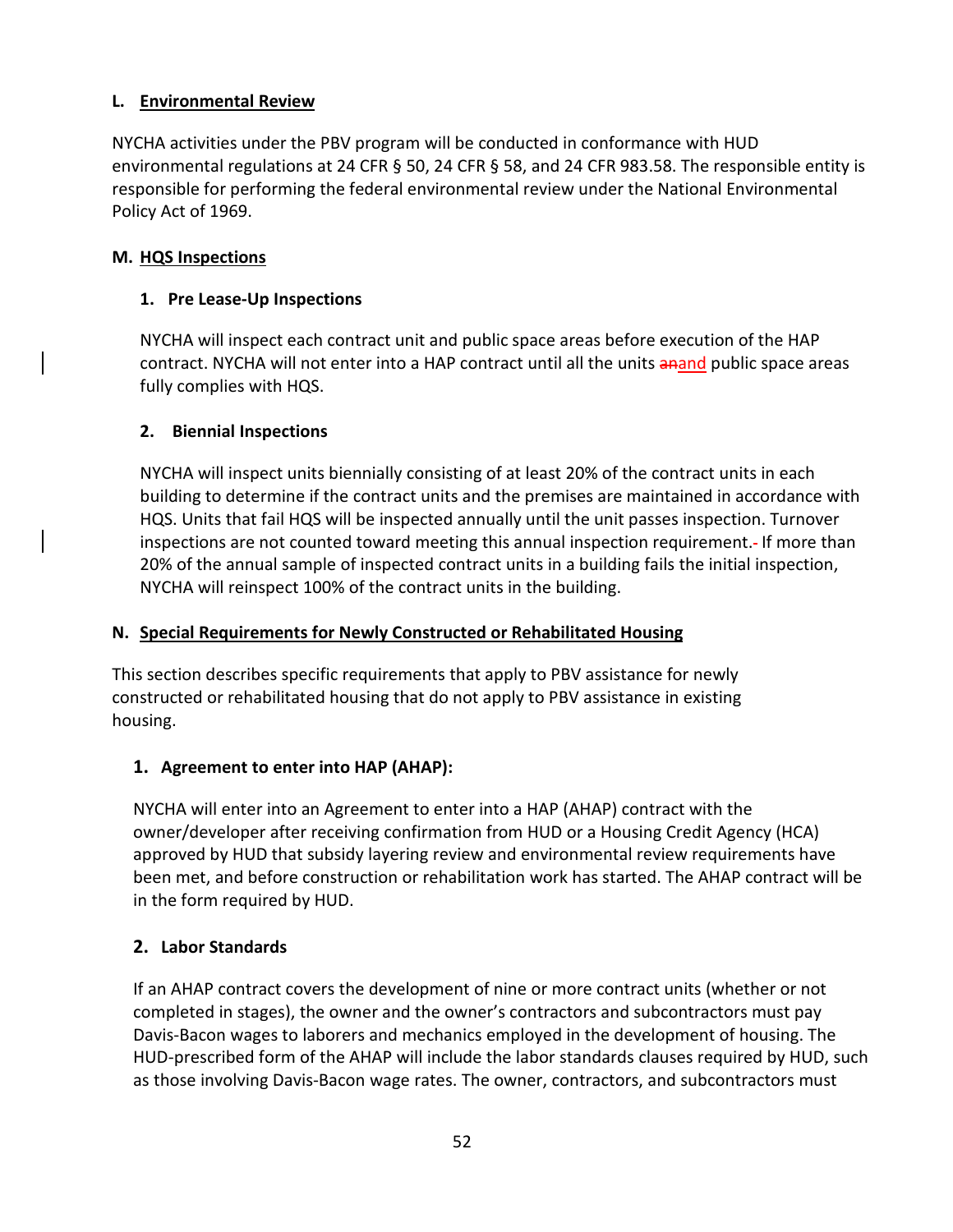also comply with the Contract Work Hours and Safety Standards Act, Department of Labor regulations in 29 CFR § 5, and other applicable federal labor relations laws and regulations.

# **3. Section 3 Requirements**

The owner must comply with Section 3 of the Housing and Urban Development Act of 1968 and the implementing regulations at 24 CFR § 135. The owner must also comply with federal equal employment opportunity requirements.

# **4. Owner Disclosure**

The AHAP and the HAP contract will include a certification by the owner that the owner and other project principals are not on the U.S. General Services Administration list of parties excluded from federal procurement and non-procurement programs. The owner must also disclose any possible conflict of interest that would be a violation of the AHAP, the HAP contract, or HUD regulations.

# **O. Housing Assistance Payment (HAP) Contract**

NYCHA will enter into a HAP contract for each PBV project for a maximum initial term of 15 years. NYCHA may extend the term of the contract for an additional term of up to 15 years if NYCHA determines an extension is appropriate to continue providing affordable housing for low-income families.

Subsequent extensions are subject to the same limitations. All extensions must be on the form and subject to the conditions prescribed by HUD at the time of the extension.

The HAP contract must provide that the contractual commitment is subject to the availability of sufficient appropriated funding as determined by HUD or by NYCHA in accordance with HUD instructions. For these purposes, sufficient funding means the availability of appropriations, and of funding under the ACC from such appropriations, to make full payment of housing assistance payments payable to the owner for any contract year in accordance with the terms of the HAP contract. If it is determined that there may not be sufficient funding to continue housing assistance payments for all contract units and for the full term of the HAP contract, NYCHA may terminate the HAP contract by notice to the owner. The termination must be implemented in accordance with HUD instructions.

If, in accordance with program requirements the amount of rent to an owner for any contract unit is reduced below the amount of the rent to owner at the beginning of the HAP contract term, the owner may terminate the HAP contract by giving notice to NYCHA. In this case, families living in the contract units will be offered tenant-based assistance.

NYCHA will abate and terminate PBV HAP contracts for non-compliance with HQS in accordance with the policies used in the HCV voucher program. The HAP contract year is the period of 12 calendar months preceding each annual anniversary of the HAP contract during the HAP contract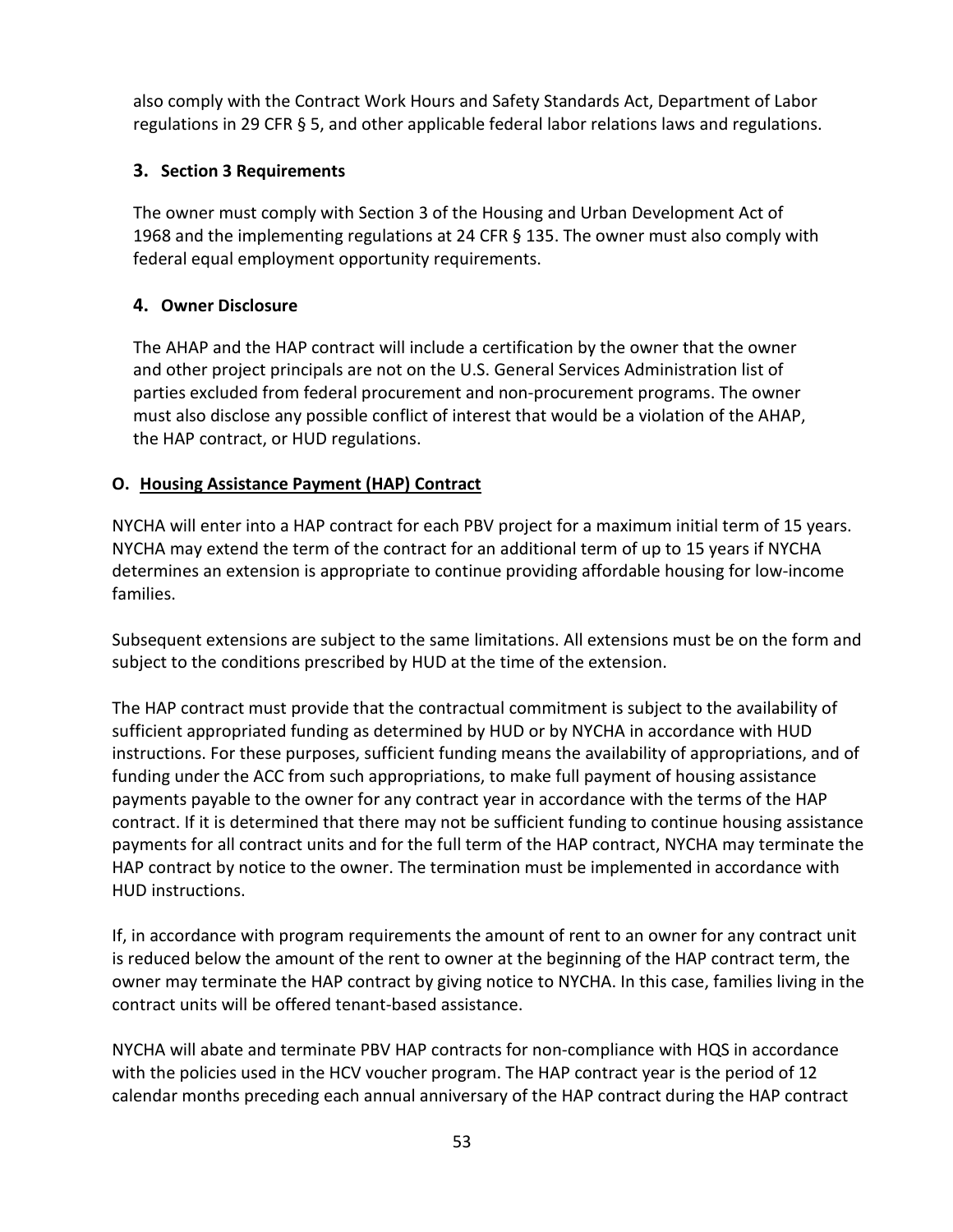term. The initial contract year is calculated from the first day of the first calendar month of the HAP contract term.

The annual anniversary of the HAP contract is the first day of the first calendar month after the end of the preceding contract year. There is a single annual anniversary and expiration date for all units under a particular HAP contract, even in cases where contract units are placed under the HAP contract in stages (on different dates) or units are added by amendment. The anniversary and expiration dates for all units coincide with the dates for the contract units that were originally placed under HAP contract.

# **P. Changes to HAP Contract to Substitute, Add or Subtract PBV Units**

At NYCHA's discretion and subject to all PBV requirements, the HAP contract may be amended to substitute a different unit with the same number of bedrooms in the same building for a previously covered contract unit. Before any such substitution can take place, NYCHA must inspect the proposed unit/public space areas. At NYCHA's discretion and subject to the restrictions on the number of dwelling units that can receive PBV assistance per building, a HAP contract may be amended during the three-year period following the execution date of the HAP contract to add additional PBV units in the same building. This type of amendment is subject to all PBV program requirements except that a new PBV proposal is not required. If any PBV units have been vacant for 120 days, NYCHA may give notice to the owner that the HAP contract will be amended to reduce the number of contract units that have been vacant for this period. The amendment to the HAP contract will be effective the first day of the month following the date of NYCHA's notice.

#### **Q. Vacancy Payments**

Project-based voucher contracts have vacancy loss provisions.

#### **1. Payment for Move-Out Month:**

If an assisted family moves out of the unit, the owner may keep the housing assistance payment payable for the calendar month when the family moves out. However, the owner may not keep the payment if NYCHA determines the vacancy is the owner's fault.

#### **2. Vacancy Payment:**

At its discretion, NYCHA will make vacancy payments of the monthly rent not to exceed two full months following the move-out month. Any vacancy payment may cover only the period the unit remains vacant.

In order to claim vacancy loss, the unit must be available for lease and the owner must:

- Notify NYCHA within 48 hours, excluding weekends and holidays, upon learning of the vacancy, or prospective vacancy; and
- Pursue activities to fill the vacancy, including:
	- o Seeking eligible applicants by listing the unit with NYCHA;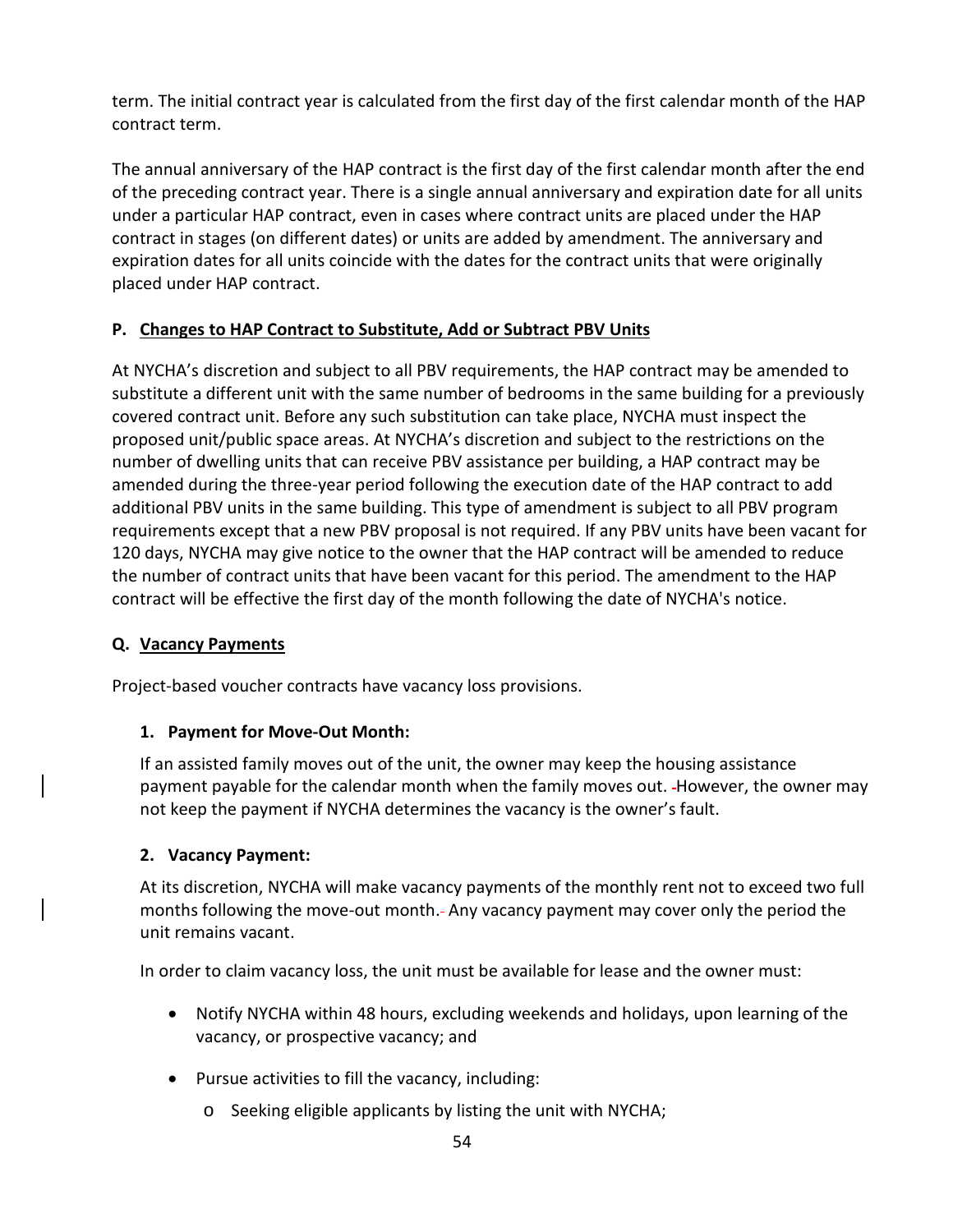- o Notifying NYCHA of the availability of the unit; and
- o Not rejecting potentially eligible applicants except for good cause.

In the event that a unit becomes vacant because of the death of the participant, NYCHA will permit the owner to keep the housing assistance payment for the month in which the participant died.

#### **R. Waiting List and Occupancy of PBV Housing**

NYCHA may utilize separate site-based waiting lists for admission to projects selected to receive project-based voucher (PBV) assistance.

Once a project is selected for PBV assistance, all applicants listed on NYCHA's waiting list for tenant-based assistance will be offered the opportunity to apply for placement on the NYCHA sitebased PBV waiting list. Placement on a site-based PBV waiting list has no effect on the applicant's standing on the tenant-based waiting list. NYCHA will also accept referrals from the owner to populate site-based waiting lists in the event there are no eligible applicants from NYCHA's tenantbased waiting list. All applicants who wish to be placed on site-based PBV waiting lists must meet income and eligibility criteria for the project.

Subject to NYCHA's approval, owners may request to establish preferences for supportive housing different than those listed in NYCHA's priority code list. All requests for preferences outside NYCHA must meet federal and local Fair Housing standards.

Applicants on NYCHA's tenant-based waiting list will be placed on the PBV site-based waiting list according to their original certification date and time of application, to the tenant-based waiting list. Referrals from the owner will be placed on a site-based waiting list according to the date and time NYCHA receives the Section 8 application from the owner.

A preference may be given to applicants with a demonstrated need for particular projects offering specialized services.

The owner must promptly fill vacancies utilizing the NYCHA PBV site-based waiting list. The owner must lease vacant units in a development to eligible families on NYCHA's PBV site-based waiting list for that development. A preference may be given to applicants with a demonstrated need for particular projects offering specialized services. For Existing and Rehab units, the current resident has absolute preference on the PBV site-based waiting list- as long as they meet PBV eligibility criteria. Selection from the PBV site-based waiting list will be based on date and time of application submission, particular eligibility requirements (for example, senior only), and available unit size.

In determining family unit size, NYCHA may grant an exception to its established subsidy standards if determined that the exception is justified by the age, sex, health, handicap, or relationship of family members or other personal circumstances. For a single person other than a disabled or elderly person or a remaining family member, such exception may not override the requirement of providing only a zero (studio) or one bedroom unit to a single person.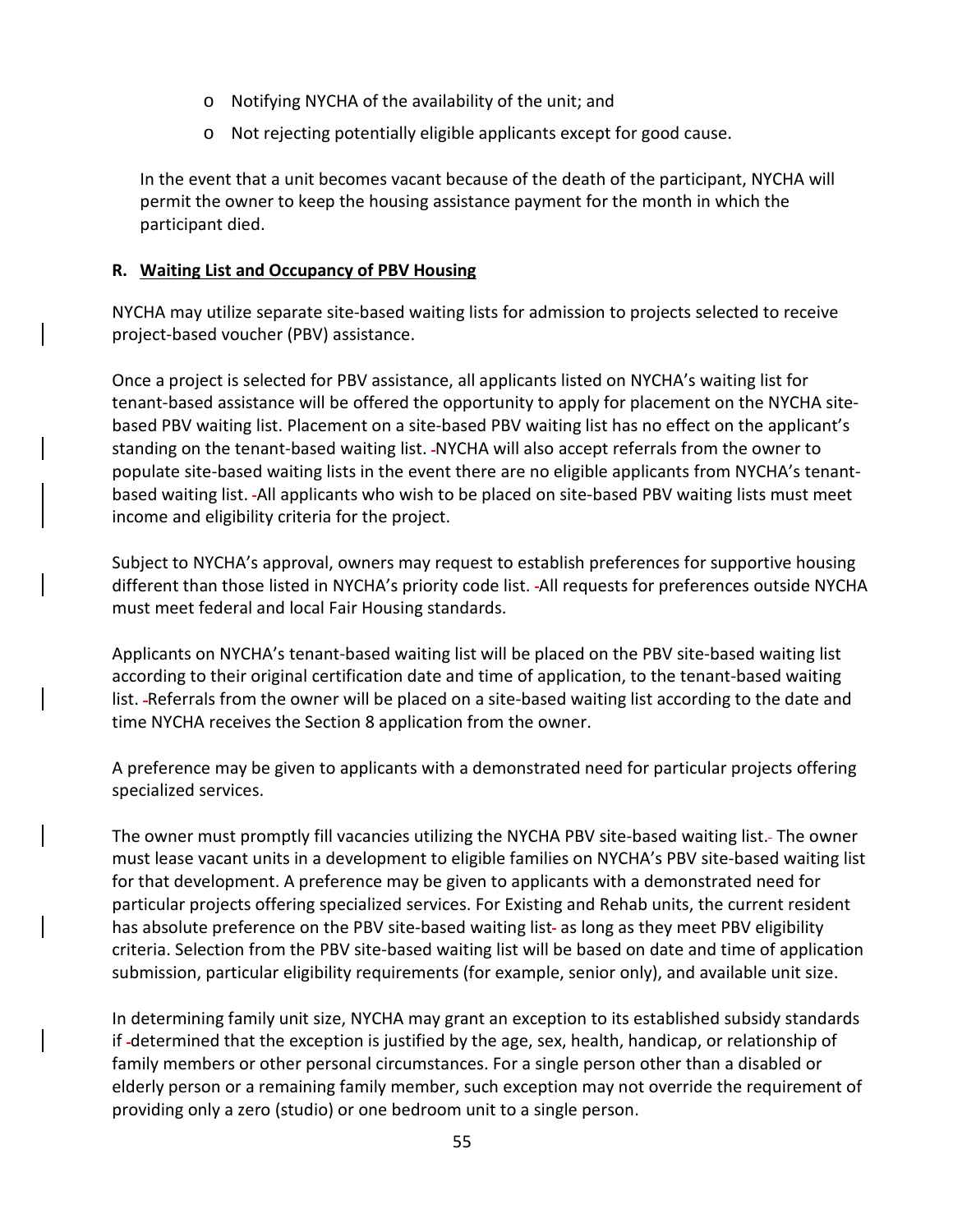# **S. Leasing of Project-Based unit**

NYCHA will make housing assistance payments to the owner in accordance with the HAP contract for contract units leased and occupied by eligible project-based voucher families during the HAP contract term. Per HUD regulations, payments will not begin on behalf of a PBV participant until after the following events:

- Participant has attended a briefing
- Unit and public space areas -Pass HQS Inspection
- Participant submitted all necessary documents to confirm income and program eligibility
- Owner has submitted a lease with the rent breakdown and effective date determined by NYCHA.

The owner will have 60 calendar days to submit an executed lease agreement to NYCHA. If the owner fails to do so by the deadline given, NYCHA will void the lease effective date and will set a new future effective date.

# **T. Contract Rent to Owner**

The contract rent to owner must not exceed the lowest of the following amounts:

- **•** An amount determined by NYCHA, not to exceed 110% of the applicable fair market rent (or any HUD-approved exception payment standard) for the unit bedroom size minus any utility allowance;
- **•** The reasonable rent determined by NYCHA, and
- **•** The rent requested by the owner.

# **U. Rent Reasonableness**

NYCHA will redetermine rent reasonableness:

- Whenever there is a 5% or greater decrease in the published FMR in effect 60 days before the contract anniversary for the unit sizes specified in the HAP contract as compared with the FMR in effect one year before the contract anniversary.
- Whenever NYCHA approves a change in the allocation of responsibility for utilities between the owner and the participant.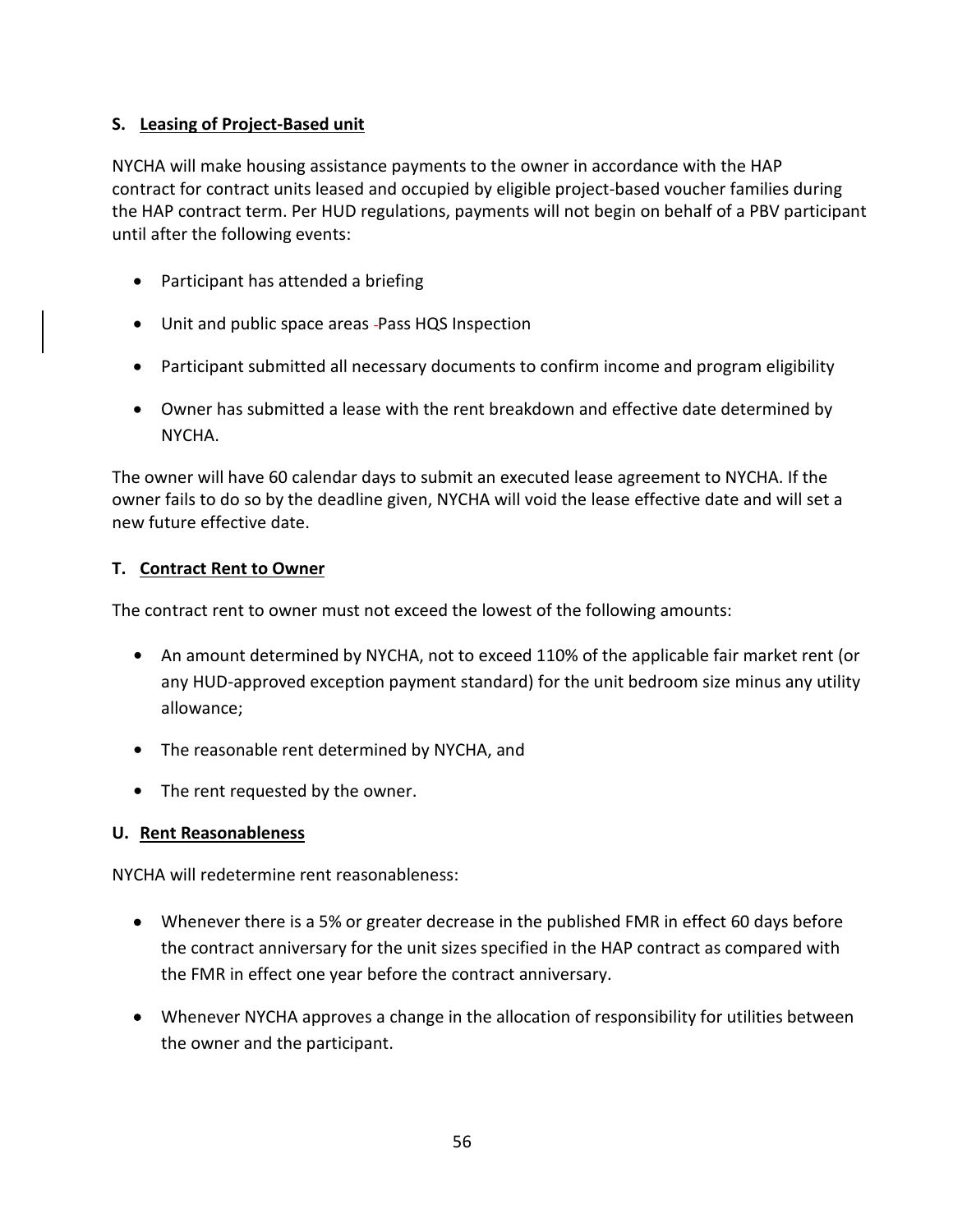The reasonable rent of a unit receiving PBV assistance will be determined by comparison to rent for other comparable unassisted units. At any time, NYCHA may require the owner to submit information on rents charged by the owner for other units in the premises or elsewhere.

#### **V. Contract Rent Increases**

Requests for a rent increase for PBV assisted units must be made in writing by the owner at least 60 days in advance of the HAP anniversary date. The contract rent to owner must not exceed 110% of FMR. In accordance with HUD guidance, NYCHA has elected to adopt the policy that the maximum rent permitted for the unit shall not be less than the initial contract rent for the under a PBV HAP contact.

#### <span id="page-57-0"></span>**XXII.** LLC DEVELOPMENTS

In March 2010, NYCHA entered into a mixed-finance transaction with NYCHA Public Housing Preservation I, LLC (LLC I) and NYCHA Public Housing Preservation II (LLC II), transferring ownership of 13 of its 21 city or state-built developments to LLC I, and transferring ownership of the remaining eight of its city or state-built developments to LLC II. -NYCHA, as the managing partner of LLC I and LLC II, continues to manage the 21 LLC developments. The 21 LLC developments contain public housing units as well as units assisted under the Section 8 program.

On an ongoing basis, NYCHA is converting units in the 21 LLC developments to HCVP up to a maximum of 8,400 units. -Upon turnover, vacant units can be filled from the waiting list and will be assisted under the project-based voucher program or tenant based vouchers. All HCVP assisted tenancies in the 21 LLC developments must meet applicable income and other requirements under the HCVP.

HPD performs HQS inspections of assisted units in the LLC developments.

#### <span id="page-57-1"></span>**XXIII.** FAMILY SELF-SUFFICIENCY PROGRAM

The Family Self-Sufficiency (FSS) program enables families assisted through HCVP, Public Housing residents, and residents of Native American Housing Assistance and Self-Determination Actassisted housing to increase their earned income and reduce their dependency on welfare assistance and rental subsidies. Under the FSS program, low-income families are provided opportunities for education, job training, counseling and other forms of social service assistance, while living in assisted housing, so they can obtain skills necessary to achieve self-sufficiency. In accordance with HUD 24 CFR § 5.603, NYCHA facilitates its FSS program from HCVP and Public Housing residents through the Office of Resident Economic Empowerment and Sustainability (REES). -REES offers a variety of job-training, workforce development, and financial management programs designed to encourage, assist, train, and facilitate the economic independence of NYCHA families.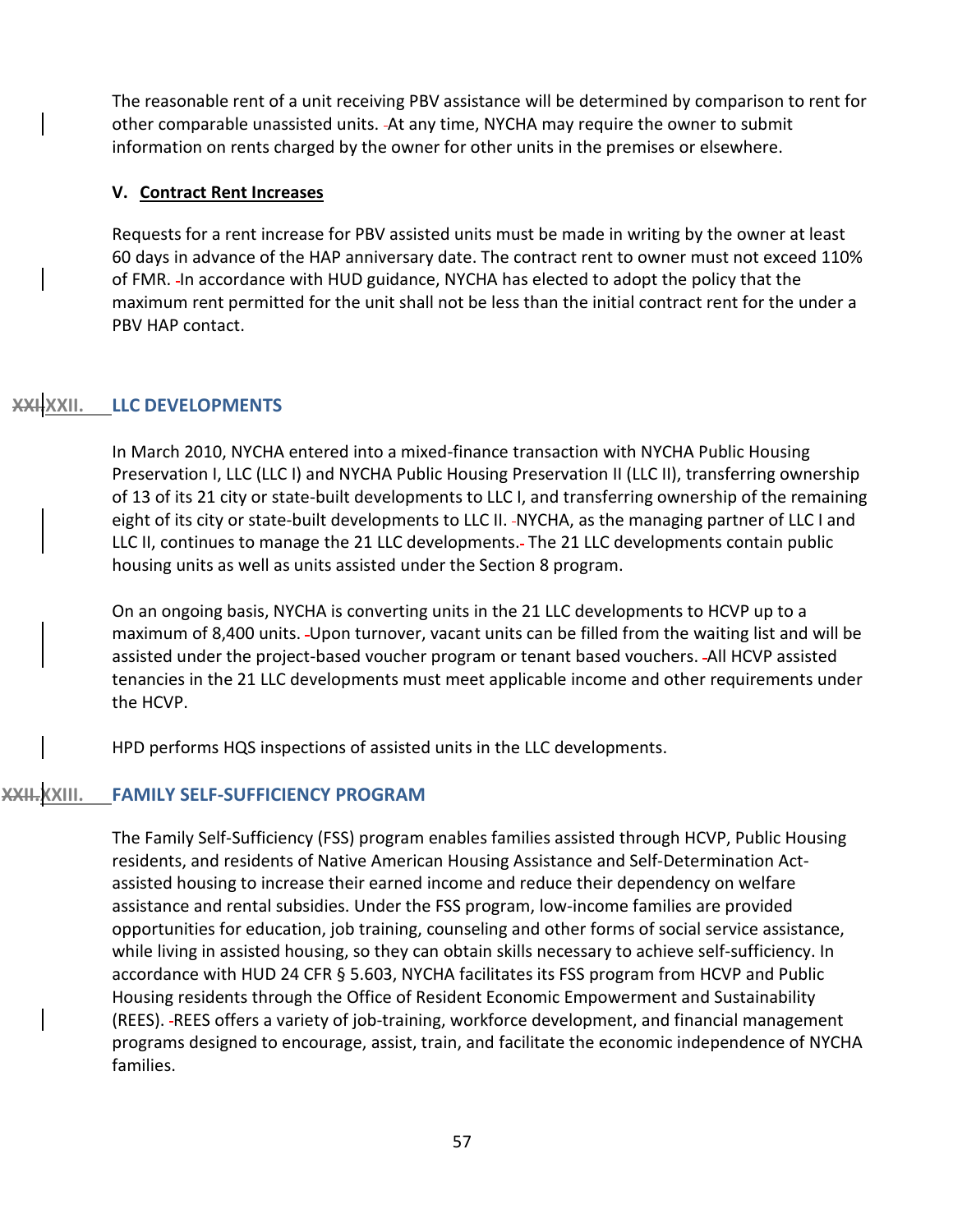# **Glossary**

<span id="page-58-0"></span>*Applicant (Applicant Family).* A family that has applied for admission to a program but is not yet a participant in the program.

*Dependent***.** A member of the family (except foster children and foster adults) other than the family head or spouse or live-in aide who is under 18 years of age, or is a person with a disability, or is a full-time student.

*Disabled Person.* Any person who has a physical or mental impairment that substantially limits one or more major life activities; has a record of such impairment; or is regarded as having such an impairment.

*Elderly Person***.** An individual who is at least 62 years of age.

*Eligible Family* **(Family).** A family that is income eligible and meets the other requirements of the 1937 Act and Part 5 of 24 CFR.

*Extremely Under Occupied.* Families in apartments with two or more extra bedrooms.

*Fair Housing Act.* Title VIII of the Civil Rights Act of 1968, as amended by the Fair Housing Amendments Act of 1988.

*Fair market rent (FMR)***.** The rent, including the cost of utilities (except telephone), as established by HUD for units of varying sizes (by number of bedrooms), that must be paid in the housing market area to rent privately owned, existing, decent, safe and sanitary rental housing of modest (non-luxury) nature with suitable amenities. See periodic publications in the Federal Register in accordance with 24 CFR § 888.

HAP **contractContract.** Housing assistance payments contractAssistance Payments Contract (HAP contractContract). A written contract between the PHA and an owner for the purpose of providing housing assistance payments to the owner on behalf of an eligible family.

*Head of household.* The adult member of the family who is the head of the household for purposes of determining income eligibility and rent.

*Housing assistance payment.* The monthly assistance payment by a PHA, which includes: (1) a payment to the owner for rent to the owner under the family's lease; and (2) an additional payment to the family if the total assistance payment exceeds the rent to owner.

*Housing Agency (HA).* A state, county, municipality or other governmental entity or public body (or agency or instrumentality thereof) authorized to engage in or assist in the development or operation of low-income housing. (PHA" and "HA" mean the same thing.)

*Housing Authority ADA/Section 504 Grievance Procedure.*The procedure outlined in the Referral to PHRAC or SERAC Reasonable Accommodation Coordinator section of the NYCHA Standard Procedure Manual SP040:12:1

*Housing Quality Standards (HQS).* The HUD minimum quality standards a unit must meet to be housing assisted under the voucher program.

**HUD.** The Department of Housing and Urban Development.

**Owner/Property Manager.** The agent assigned to manage the unit or property. -This may be either the owner of the property or the owner's representative or managing agent or the management agent's representative, as designated by the owner.

Lease. A written agreement between an owner or an owner's agent and a tenant for the leasing of a dwelling unit to the tenant. The lease establishes the conditions for occupancy of the dwelling unit by a family with housing assistance payments under a HAP contract between the owner and the PHA.

*Minor*. A member of the family household other than the family head or spouse, who is under 18 years of age.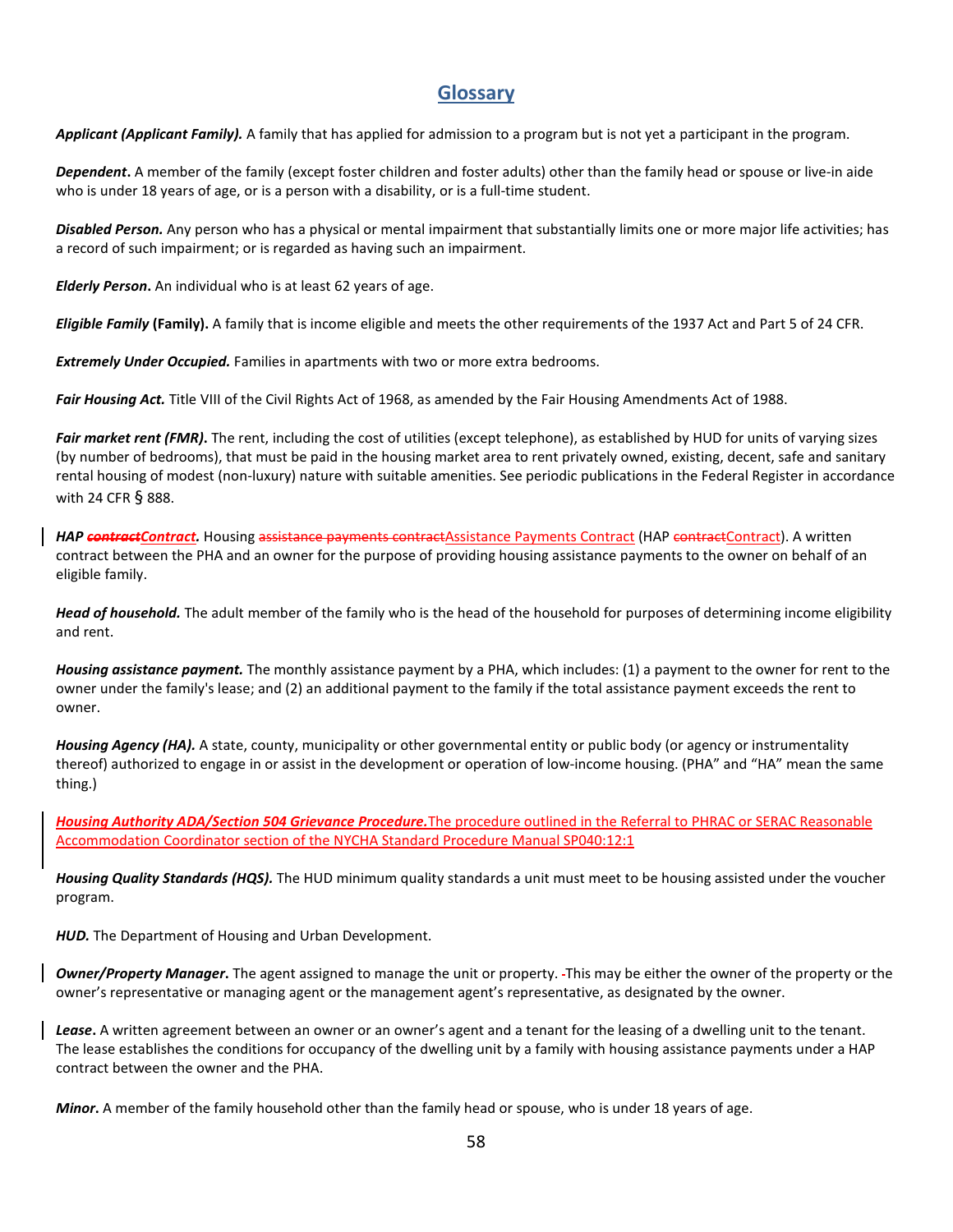*Participant (Participant Family).* A family that is currently receiving assistance under HVCP.

*Payment standard.* An amount established by the PHA that represents the maximum monthly assistance payment for a family assisted in the voucher program (before deducting the total tenant payment by the family). Payment standards are based on the HUD published established Fair Market Rents (FMR) for the voucher program.

*Portability***.** Renting a dwelling unit with a Section 8 housing choice voucher outside the jurisdiction of the initial PHA.

*Public Assistance***.** Welfare or other payments to families or individuals, based on need, which are made under programs funded, separately or jointly, by federal, state, or local governments.

*Reasonable rent***.** A rent to owner that is not more than rent charged for: (1) comparable units in the private unassisted market; and (2) comparable unassisted units in the premises.

*Recertification***.** Sometimes called reexamination. The process of securing documentation of total family income used to determine the rent the participant will pay for the next 12 months.

*Security Deposit.* A dollar amount (maximum set according to the regulations) which can be used by the owner or the owner's agent for unpaid rent or damages to the owner upon termination of the lease.

*Social Security Number (SSN)***.** The nine-digit number that is assigned to a person by the Social Security Administration and that identifies the record of the person's earnings reported to the Social Security Administration. The term does not include a number with a letter as a suffix that is used to identify an auxiliary beneficiary.

*Occupancy standards.* Standards established by a PHA to determine the appropriate number of bedrooms and amount of subsidy for families of different sizes and compositions.

*Tenant***.** The person or persons (other than a live-in aide) who executes the lease as lessee of the dwelling unit.

*Tenant share.* The portion of rent and utilities paid by the family. For calculation of family share, see 24 CFR § 982.515(a).

*Third Party Verification – Consent to Release form***.** Consent form, approved by HUD, to be signed by assistance applicants and participants to obtain income information from employers and State Wage Information Collection Agencies (SWICAs); return information from the Social Security Administration (including wages, net earnings from self-employment, and retirement income); and return information for unearned income from the IRS. Consent forms expire after a certain time and may authorize the collection of other information to determine eligibility or level of benefits.

*Unit*. Residential space for the private use of a family. The size of a unit is based on the number of bedrooms contained within the unit and generally ranges from zero (0) bedrooms to six (6) bedrooms.

*Utility allowance***.** If the cost of utilities (except telephone) and other housing services for an assisted unit is not included in the tenant rent but is the responsibility of the family occupying the unit, an amount equal to the estimate made or approved by a PHA or HUD of the monthly cost of a reasonable consumption of such utilities and other services for the unit by an energy-conservative household of modest circumstances consistent with the requirements of a safe, sanitary, and healthful living environment.

*Violent criminal activity.* Any illegal criminal activity that has as one of its elements: the use, attempted use, or threatened use of physical force against the person or property of another.

*Voucher (Housing Choice Voucher).* A document issued by a PHA to a family selected for admission to the housing choice voucher program. This document describes the program and the procedures for PHA approval of a unit selected by the family. The voucher also states obligations of the family under the program.

*Voucher holder.* A family holding a voucher with an unexpired term (search time) but is not yet a participant in the program.